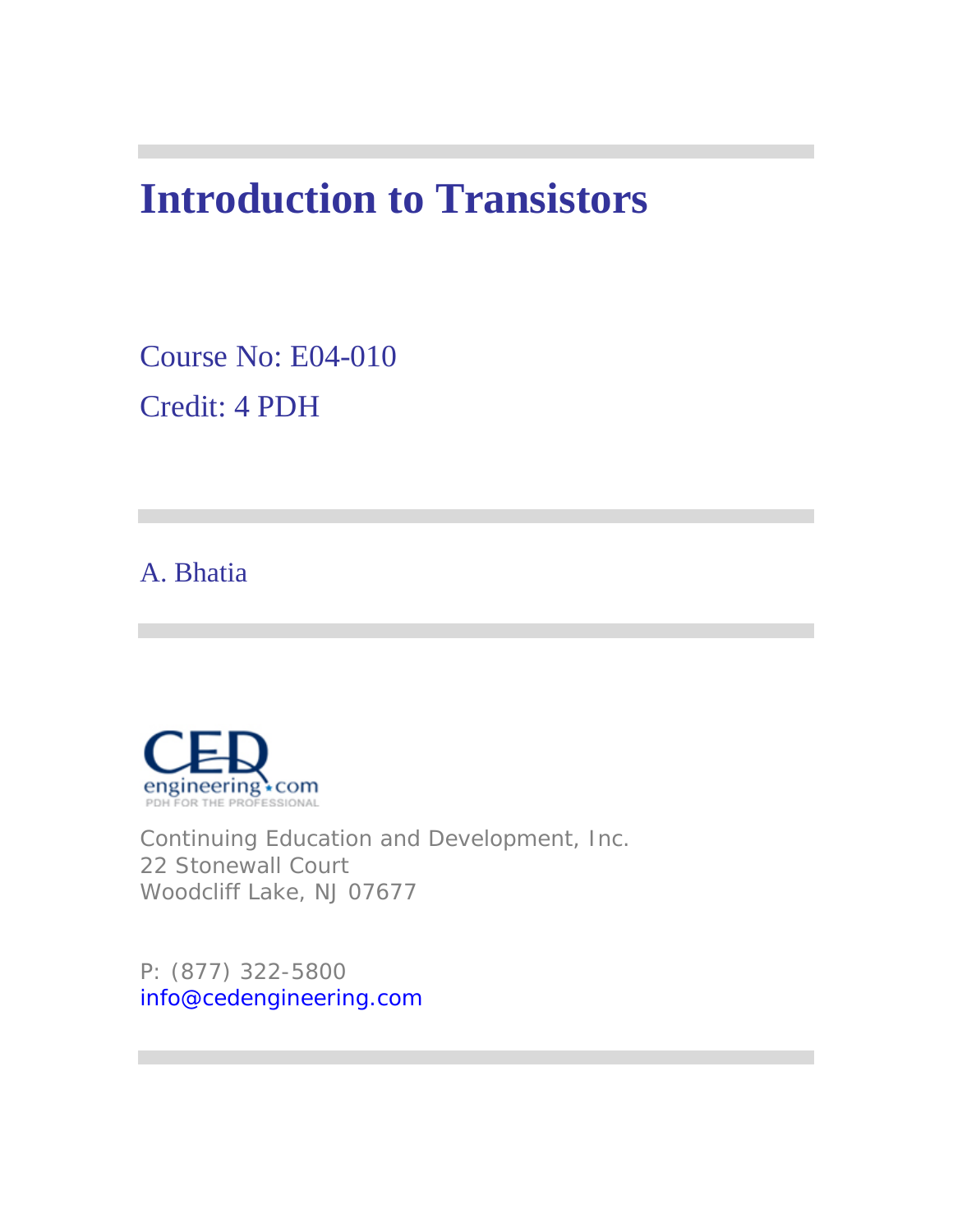# **CHAPTER 2 TRANSISTORS**

# **LEARNING OBJECTIVES**

Upon completion of this chapter, you should be able to do the following:

- 1. Define the term *transistor* and give a brief description of its construction and operation.
- 2. Explain how the transistor can be used to amplify a signal.
- 3. Name the four classes of amplifiers and give an explanation for each.
- 4. List the three different transistor circuit configurations and explain their operation.
- 5. Identify the different types of transistors by their symbology and alphanumerical designations.
- 6. List the precautions to be taken when working with transistors and describe ways to test them.
- 7. Explain the meaning of the expression "integrated circuits."
- 8. Give a brief description on how integrated circuits are constructed and the advantages they offer over conventional transistor circuits.
- 9. Name the two types of circuit boards.
- 10. State the purpose and function of modular circuitry.

# **INTRODUCTION TO TRANSISTORS**

The discovery of the first transistor in 1948 by a team of physicists at the Bell Telephone Laboratories sparked an interest in solid-state research that spread rapidly. The transistor, which began as a simple laboratory oddity, was rapidly developed into a semiconductor device of major importance. The transistor demonstrated for the first time in history that amplification in solids was possible. Before the transistor, amplification was achieved only with electron tubes. Transistors now perform numerous electronic tasks with new and improved transistor designs being continually put on the market. In many cases, transistors are more desirable than tubes because they are small, rugged, require no filament power, and operate at low voltages with comparatively high efficiency. The development of a family of transistors has even made possible the miniaturization of electronic circuits. Figure 2-1 shows a sample of the many different types of transistors you may encounter when working with electronic equipment.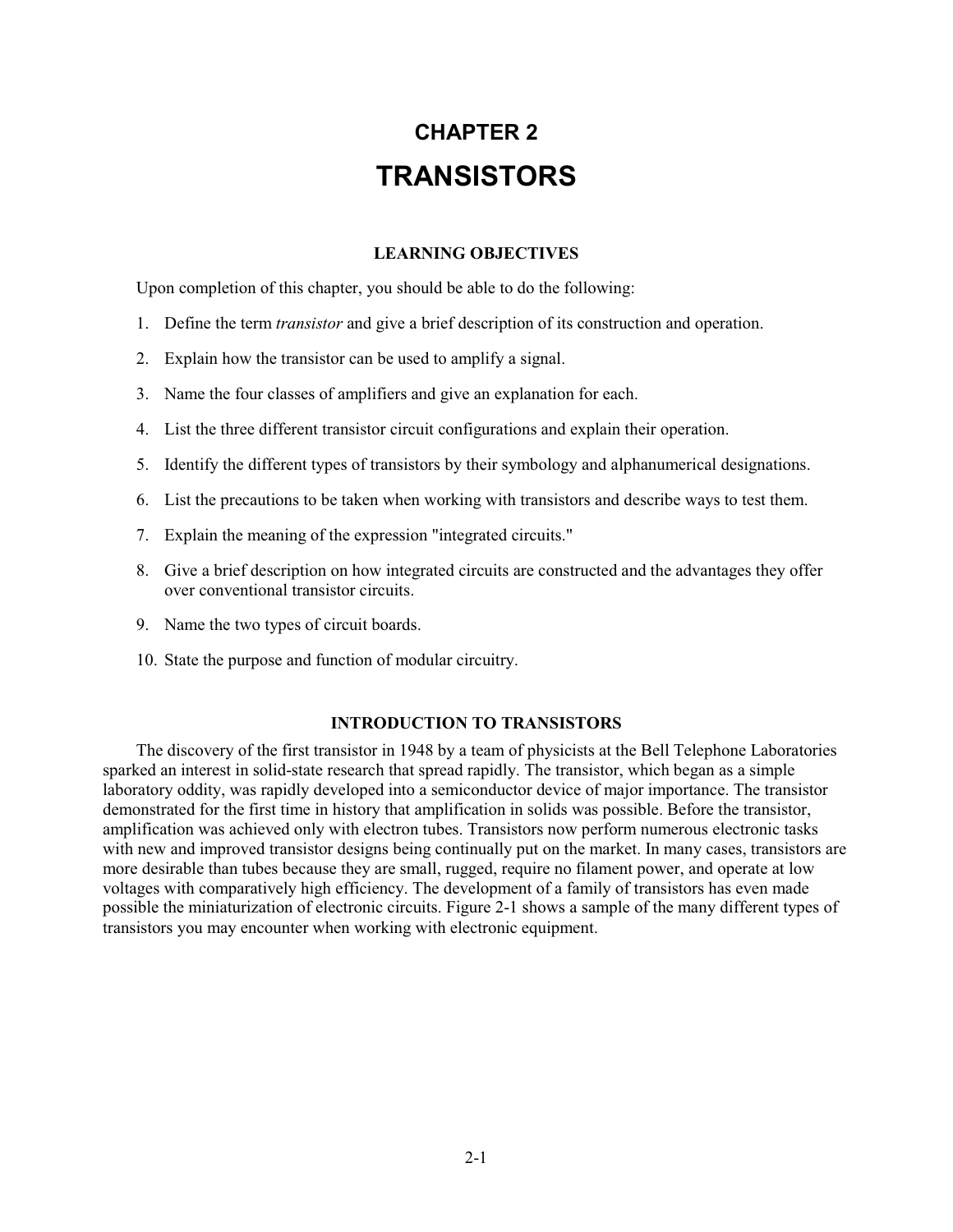

**Figure 2-1.—An assortment of different types of transistors.** 

Transistors have infiltrated virtually every area of science and industry, from the family car to satellites. Even the military depends heavily on transistors. The ever increasing uses for transistors have created an urgent need for sound and basic information regarding their operation.

From your study of the PN-junction diode in the preceding chapter, you now have the basic knowledge to grasp the principles of transistor operation. In this chapter you will first become acquainted with the basic types of transistors, their construction, and their theory of operation. You will also find out just how and why transistors amplify. Once this basic information is understood, transistor terminology, capabilities, limitations, and identification will be discussed. Last, we will talk about transistor maintenance, integrated circuits, circuit boards, and modular circuitry.

#### **TRANSISTOR FUNDAMENTALS**

The first solid-state device discussed was the two-element semiconductor diode. The next device on our list is even more unique. It not only has one more element than the diode but it can amplify as well. Semiconductor devices that have-three or more elements are called TRANSISTORS. The term transistor was derived from the words TRANSfer and resISTOR. This term was adopted because it best describes the operation of the transistor - the transfer of an input signal current from a low-resistance circuit to a highresistance circuit. Basically, the transistor is a solid-state device that amplifies by controlling the flow of current carriers through its semiconductor materials.

There are many different types of transistors, but their basic theory of operation is all the same. As a matter of fact, the theory we will be using to explain the operation of a transistor is the same theory used earlier with the PN-junction diode except that now two such junctions are required to form the three elements of a transistor. The three elements of the two-junction transistor are (1) the EMITTER, which gives off, or emits," current carriers (electrons or holes); (2) the BASE, which controls the flow of current carriers; and (3) the COLLECTOR, which collects the current carriers.

# **CLASSIFICATION**

Transistors are classified as either NPN or PNP according to the arrangement of their N and P materials. Their basic construction and chemical treatment is implied by their names, "NPN" or "PNP." That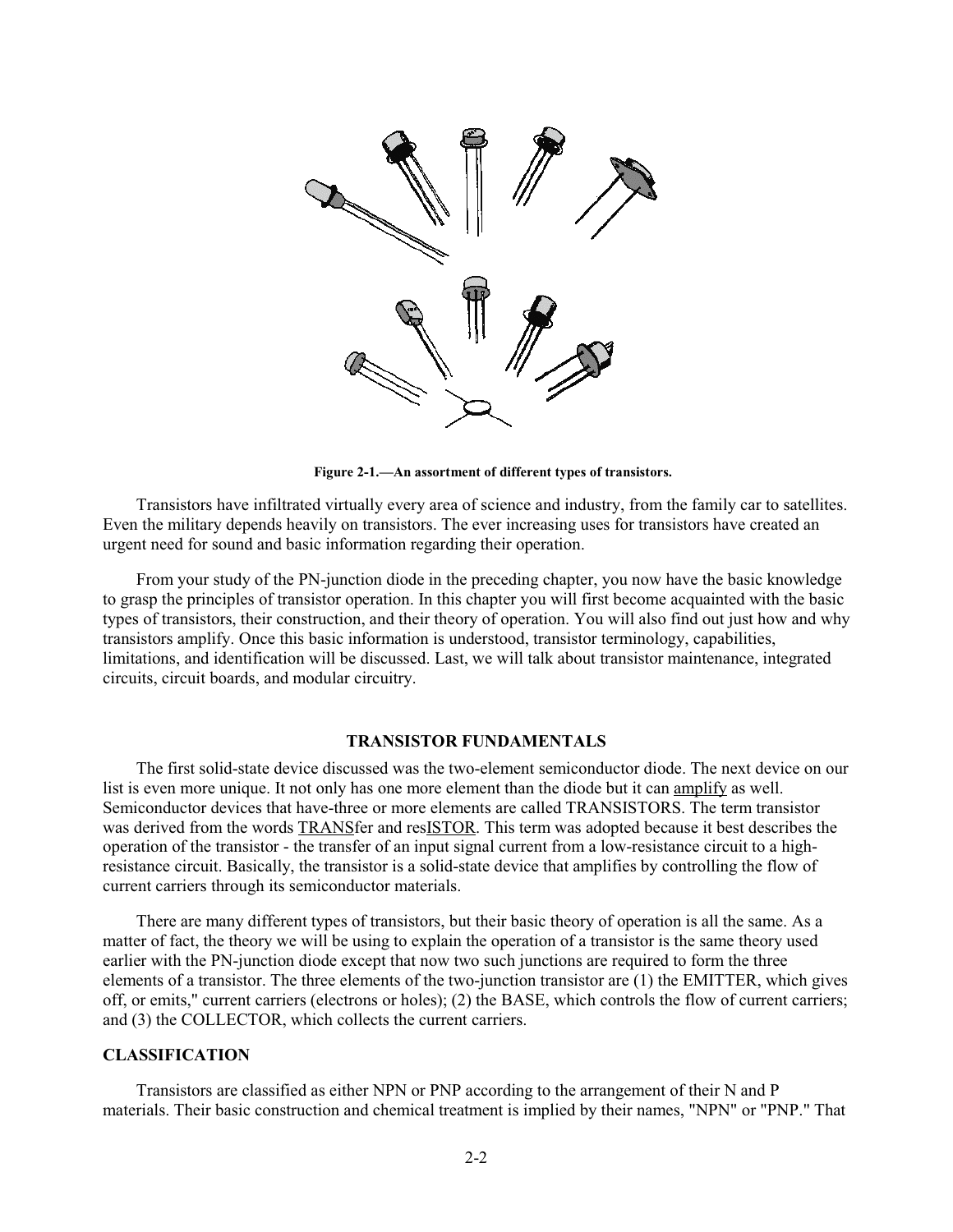is, an NPN transistor is formed by introducing a thin region of P-type material between two regions of N-type material. On the other hand, a PNP transistor is formed by introducing a thin region of N-type material between two regions of P-type material. Transistors constructed in this manner have two PN junctions, as shown in figure 2-2. One PN junction is between the emitter and the base; the other PN junction is between the collector and the base. The two junctions share one section of semiconductor material so that the transistor actually consists of three elements.





Since the majority and minority current carriers are different for N and P materials, it stands to reason that the internal operation of the NPN and PNP transistors will also be different. The theory of operation of the NPN and PNP transistors will be discussed separately in the next few paragraphs. Any additional information about the PN junction will be given as the theory of transistor operation is developed.

To prepare you for the forthcoming information, the two basic types of transistors along with their circuit symbols are shown in figure 2-3. It should be noted that the two symbols are different. The horizontal line represents the base, the angular line with the arrow on it represents the emitter, and the other angular line represents the collector. The direction of the arrow on the emitter distinguishes the NPN from the PNP transistor. If the arrow points in,  $(\underline{Points} i \underline{N})$  the transistor is a  $\underline{PNP}$ . On the other hand if the arrow points out, the transistor is an  $NPN$  (Not Pointing iN).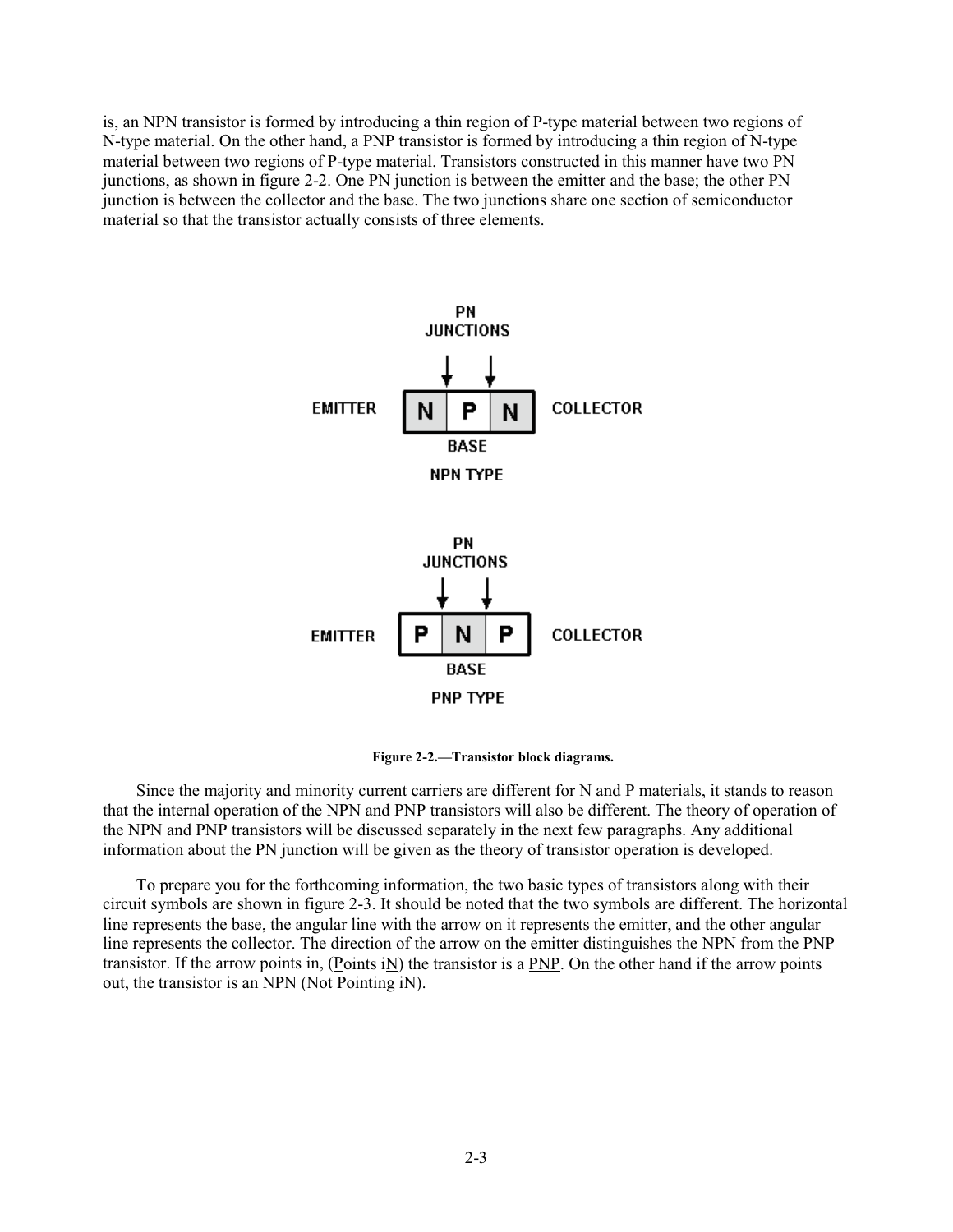

**Figure 2-3.—Transistor representations.** 

Another point you should keep in mind is that the arrow always points in the direction of hole flow, or from the P to N sections, no matter whether the P section is the emitter or base. On the other hand, electron flow is always toward or against the arrow, just like in the junction diode.

# **CONSTRUCTION**

The very first transistors were known as point-contact transistors. Their construction is similar to the construction of the point-contact diode covered in chapter 1. The difference, of course, is that the point-contact transistor has two P or N regions formed instead of one. Each of the two regions constitutes an electrode (element) of the transistor. One is named the emitter and the other is named the collector, as shown in figure 2-4, view A.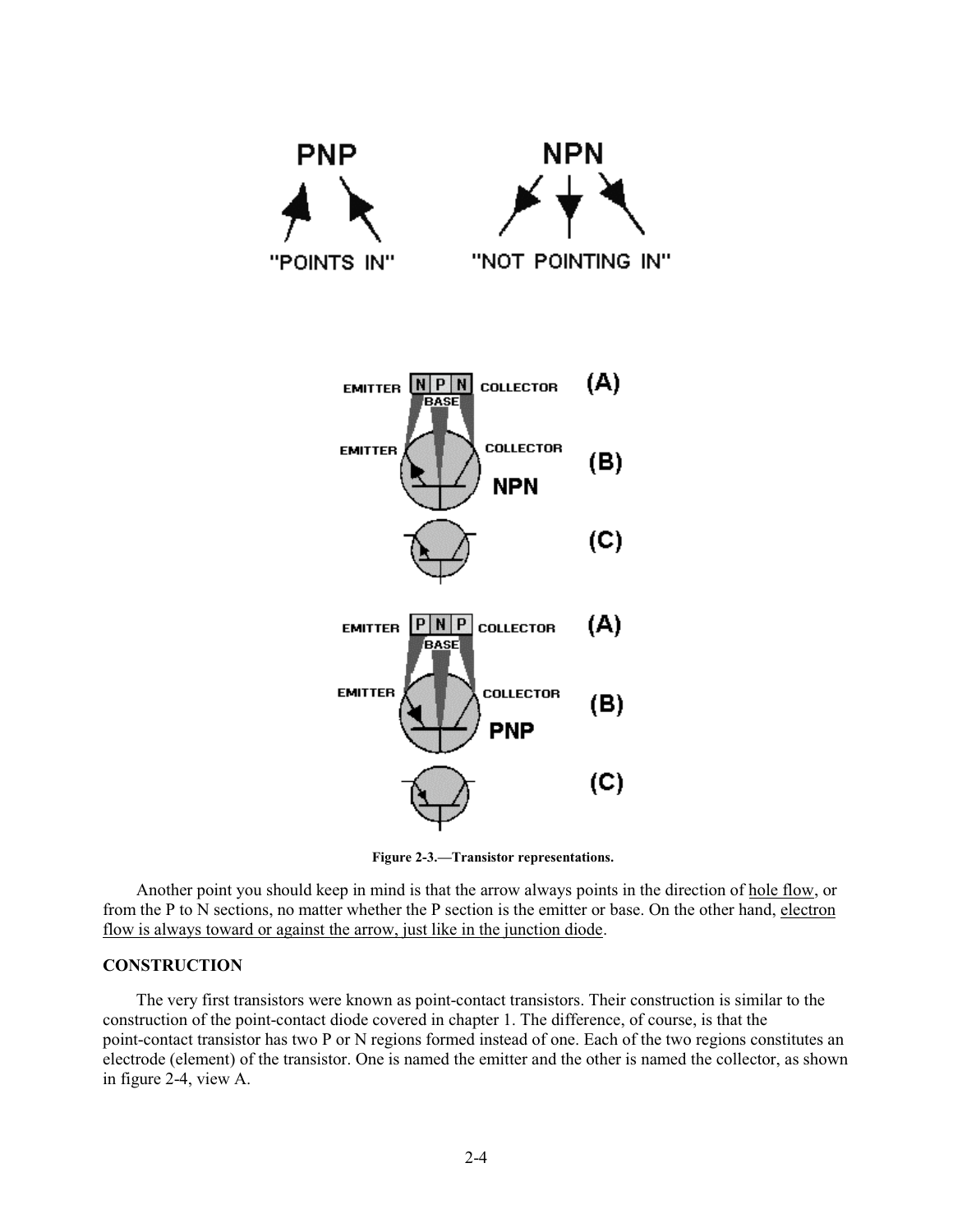

**Figure 2-4.—Transistor constructions.** 

Point-contact transistors are now practically obsolete. They have been replaced by junction transistors, which are superior to point-contact transistors in nearly all respects. The junction transistor generates less noise, handles more power, provides higher current and voltage gains, and can be mass-produced more cheaply than the point-contact transistor. Junction transistors are manufactured in much the same manner as the PN junction diode discussed earlier. However, when the PNP or NPN material is grown (view B), the impurity mixing process must be reversed twice to obtain the two junctions required in a transistor. Likewise, when the alloy-junction (view C) or the diffused-junction (view D) process is used, two junctions must also be created within the crystal.

Although there are numerous ways to manufacture transistors, one of the most important parts of any manufacturing process is quality control. Without good quality control, many transistors would prove unreliable because the construction and processing of a transistor govern its thermal ratings, stability, and electrical characteristics. Even though there are many variations in the transistor manufacturing processes, certain structural techniques, which yield good reliability and long life, are common to all processes: (1) Wire leads are connected to each semiconductor electrode; (2) the crystal is specially mounted to protect it against mechanical damage; and (3) the unit is sealed to prevent harmful contamination of the crystal.

- *Q1. What is the name given to the semiconductor device that has three or more elements?*
- *Q2. What electronic function made the transistor famous?*
- *Q3. In which direction does the arrow point on an NPN transistor?*
- *Q4. What was the name of the very first transistor?*
- *Q5. What is one of the most important parts of any transistor manufacturing process?*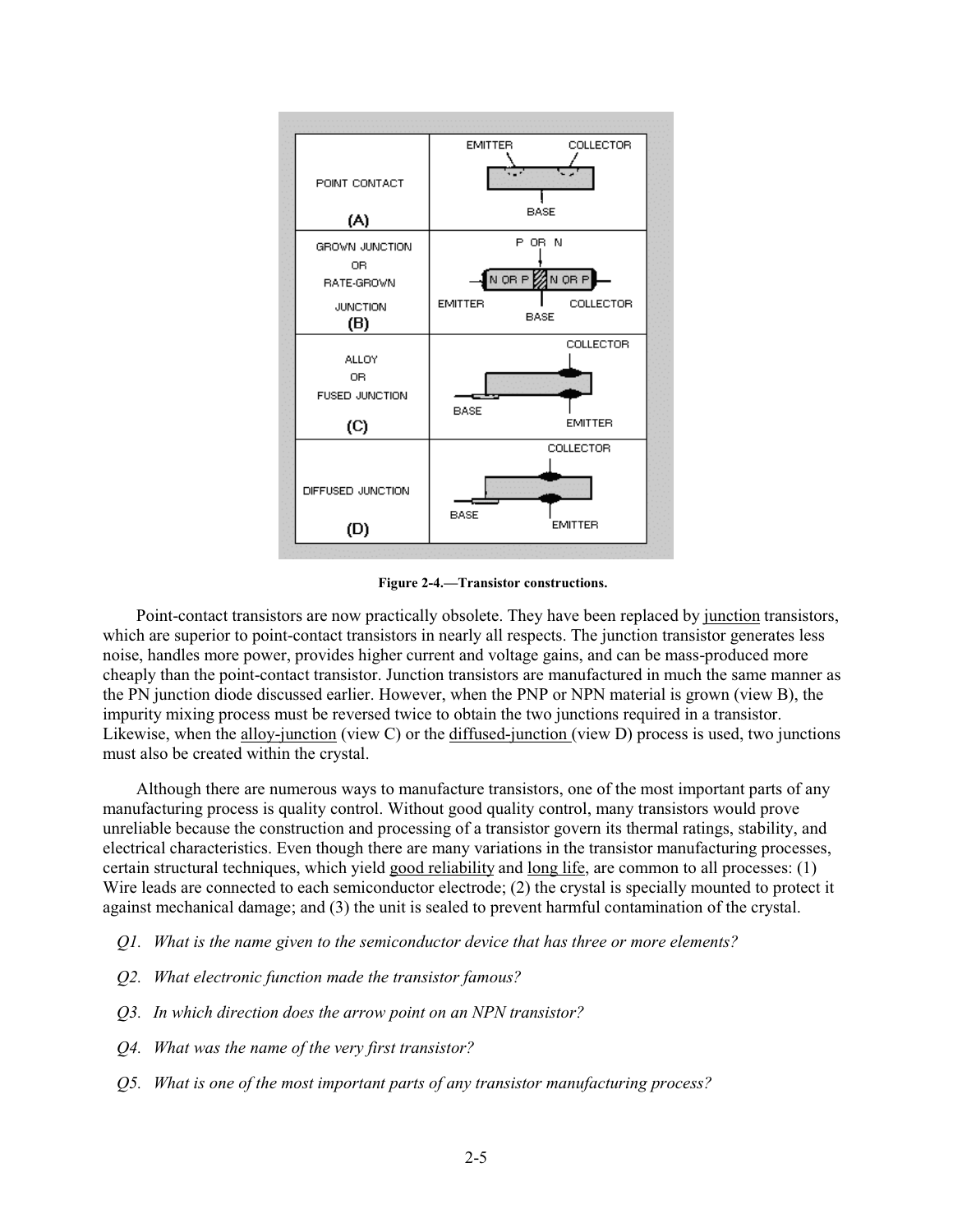# **TRANSISTOR THEORY**

You should recall from an earlier discussion that a forward-biased PN junction is comparable to a lowresistance circuit element because it passes a high current for a given voltage. In turn, a reverse-biased PN junction is comparable to a high-resistance circuit element. By using the Ohm's law formula for power  $(P = I<sup>2</sup>R)$  and assuming current is held constant, you can conclude that the power developed across a high resistance is greater than that developed across a low resistance. Thus, if a crystal were to contain two PN junctions (one forward-biased and the other reverse-biased), a low-power signal could be injected into the forward-biased junction and produce a high-power signal at the reverse-biased junction. In this manner, a power gain would be obtained across the crystal. This concept, which is merely an extension of the material covered in chapter 1, is the basic theory behind how the transistor amplifies. With this information fresh in your mind, let's proceed directly to the NPN transistor.

#### **NPN Transistor Operation**

Just as in the case of the PN junction diode, the N material comprising the two end sections of the NP N transistor contains a number of free electrons, while the center P section contains an excess number of holes. The action at each junction between these sections is the same as that previously described for the diode; that is, depletion regions develop and the junction barrier appears. To use the transistor as an amplifier, each of these junctions must be modified by some external bias voltage. For the transistor to function in this capacity, the first PN junction (emitter-base junction) is biased in the forward, or low-resistance, direction. At the same time the second PN junction (base-collector junction) is biased in the reverse, or highresistance, direction. A simple way to remember how to properly bias a transistor is to observe the NPN or PNP elements that make up the transistor. The letters of these elements indicate what polarity voltage to use for correct bias. For instance, notice the NPN transistor below:



- 1. The emitter, which is the first letter in the  $NPN$  sequence, is connected to the negative side of the battery while the base, which is the second letter (NPN), is connected to the positive side.
- 2. However, since the second PN junction is required to be reverse biased for proper transistor operation, the collector must be connected to an opposite polarity voltage (positive) than that indicated by its letter designation( $NPM$ ). The voltage on the collector must also be more positive than the base, as shown below: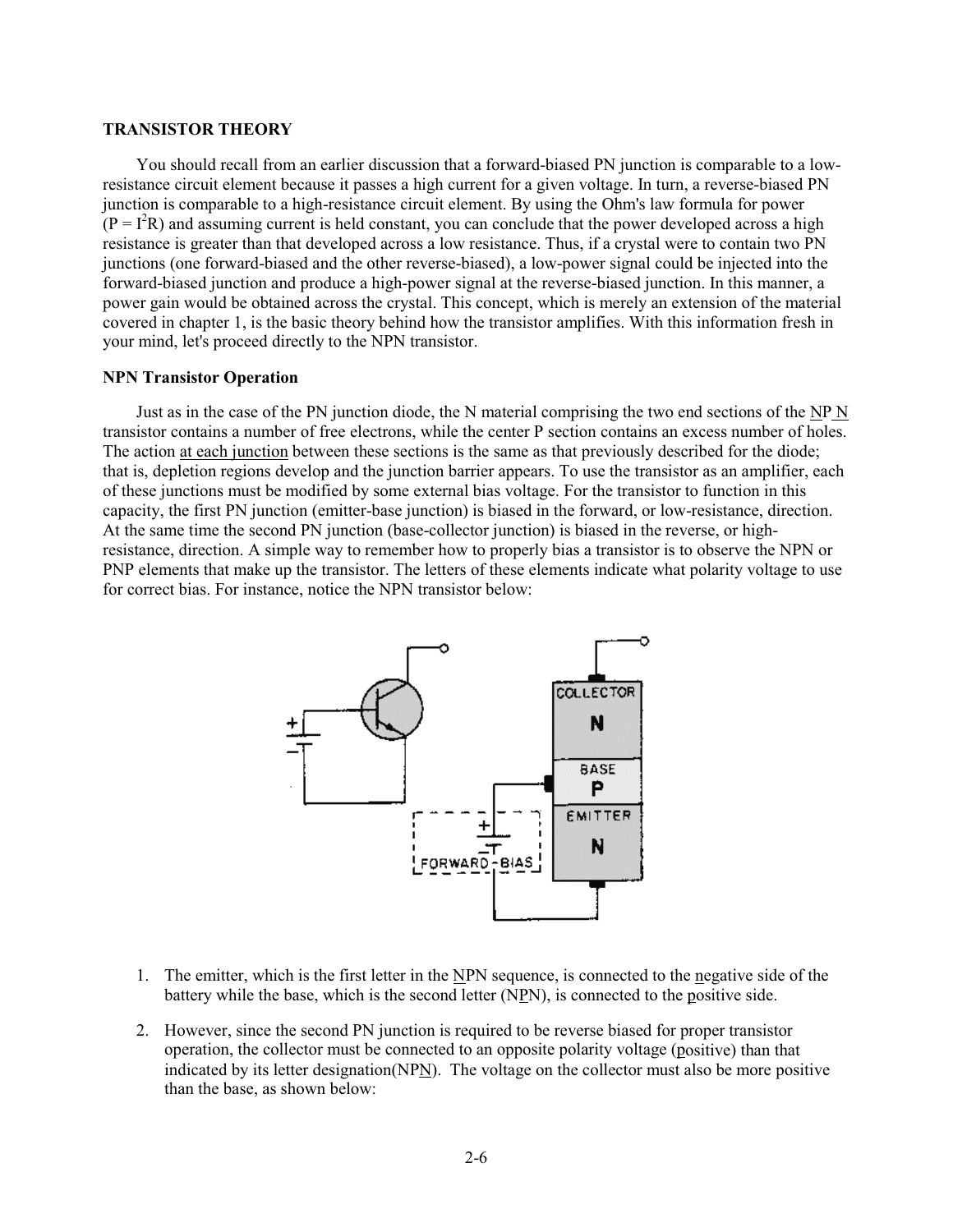

We now have a properly biased NPN transistor.

In summary, the base of the NPN transistor must be positive with respect to the emitter, and the collector must be more positive than the base.

**NPN FORWARD-BIASED JUNCTION.—An important point to bring out at this time, which was** not necessarily mentioned during the explanation of the diode, is the fact that the N material on one side of the forward-biased junction is more heavily doped than the P material. This results in more current being carried across the junction by the majority carrier electrons from the N material than the majority carrier holes from the P material. Therefore, conduction through the forward-biased junction, as shown in figure 2-5, is mainly by majority carrier electrons from the N material (emitter).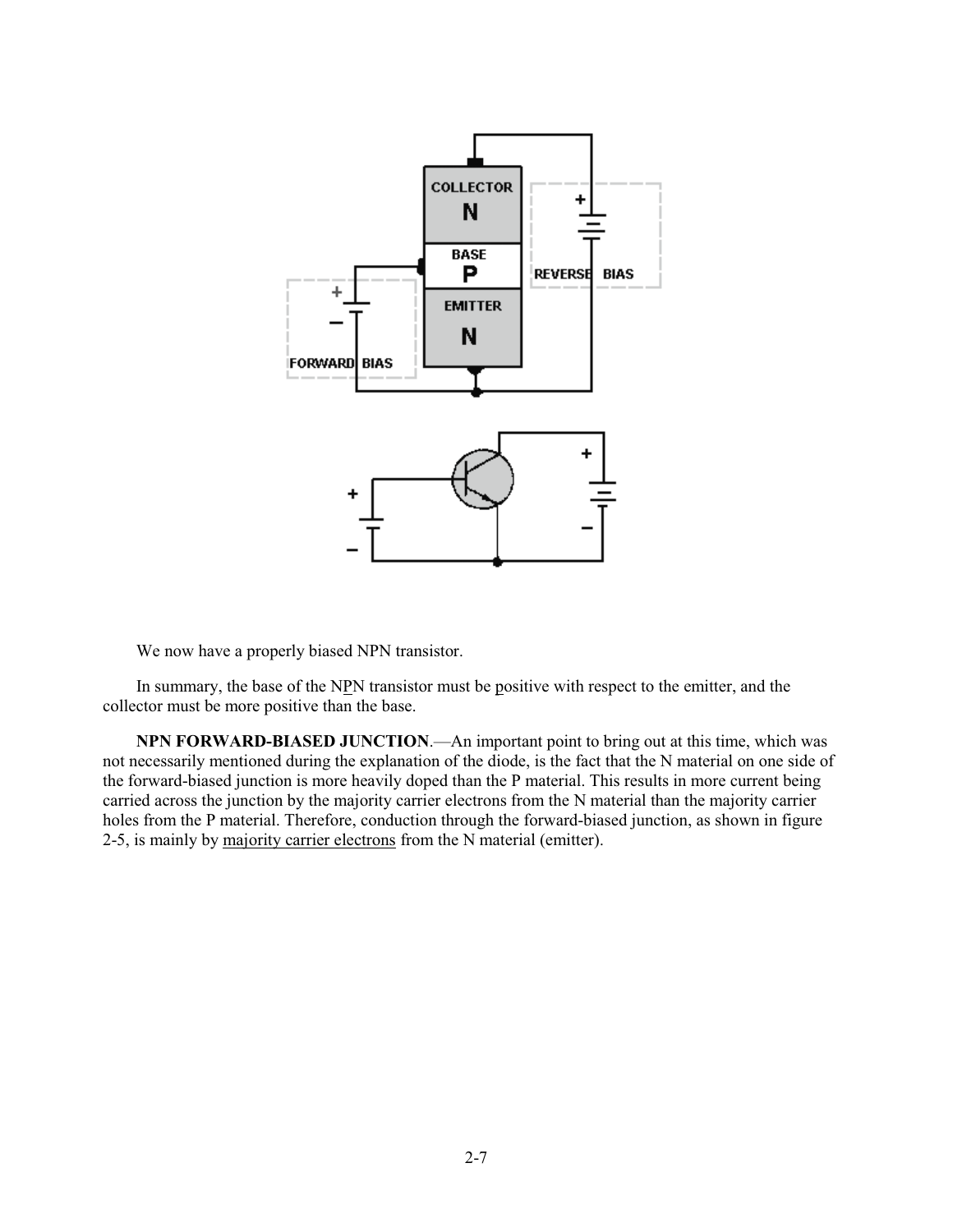

**Figure 2-5.—The forward-biased junction in an NPN transistor.** 

With the emitter-to-base junction in the figure biased in the forward direction, electrons leave the negative terminal of the battery and enter the N material (emitter). Since electrons are majority current carriers in the N material, they pass easily through the emitter, cross over the junction, and combine with holes in the P material (base). For each electron that fills a hole in the P material, another electron will leave the P material (creating a new hole) and enter the positive terminal of the battery.

**NPN REVERSE-BIASED JUNCTION.—The second PN junction (base-to-collector), or reverse**biased junction as it is called (fig. 2-6), blocks the majority current carriers from crossing the junction. However, there is a very small current, mentioned earlier, that does pass through this junction. This current is called minority current, or reverse current. As you recall, this current was produced by the electron-hole pairs. The minority carriers for the reverse-biased PN junction are the electrons in the P material and the holes in the N material. These minority carriers actually conduct the current for the reverse-biased junction when electrons from the P material enter the N material, and the holes from the N material enter the P material. However, the minority current electrons (as you will see later) play the most important part in the operation of the NPN transistor.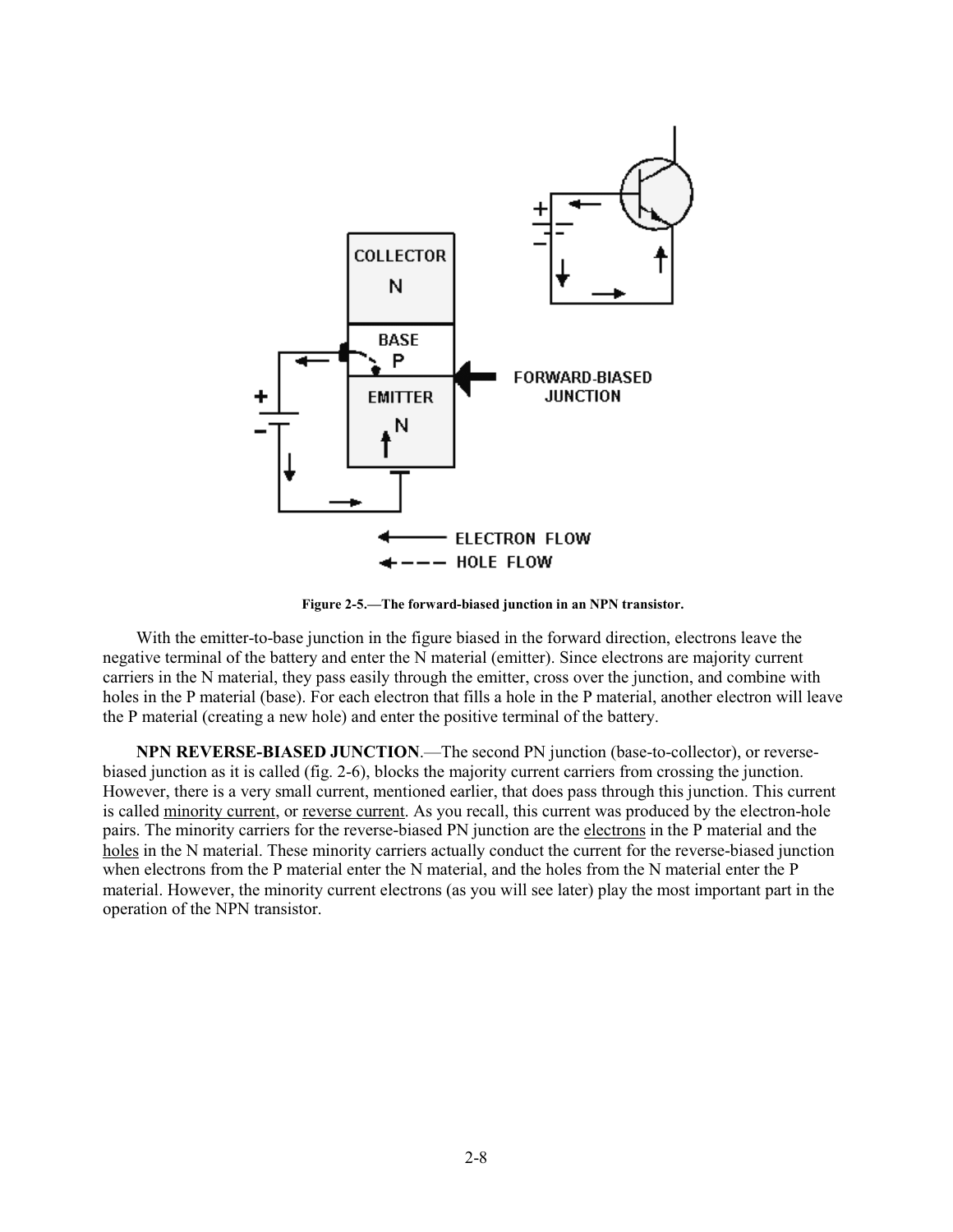

**Figure 2-6.—The reverse-biased junction in an NPN transistor.** 

At this point you may wonder why the second PN junction (base-to-collector) is not forward biased like the first PN junction (emitter-to-base). If both junctions were forward biased, the electrons would have a tendency to flow from each end section of the  $N P N$  transistor (emitter and collector) to the center P section (base). In essence, we would have two junction diodes possessing a common base, thus eliminating any amplification and defeating the purpose of the transistor. A word of caution is in order at this time. If you should mistakenly bias the second PN junction in the forward direction, the excessive current could develop enough heat to destroy the junctions, making the transistor useless. Therefore, be sure your bias voltage polarities are correct before making any electrical connections.

**NPN JUNCTION INTERACTION.—We are now ready to see what happens when we place the two** junctions of the NPN transistor in operation at the same time. For a better understanding of just how the two junctions work together, refer to figure 2-7 during the discussion.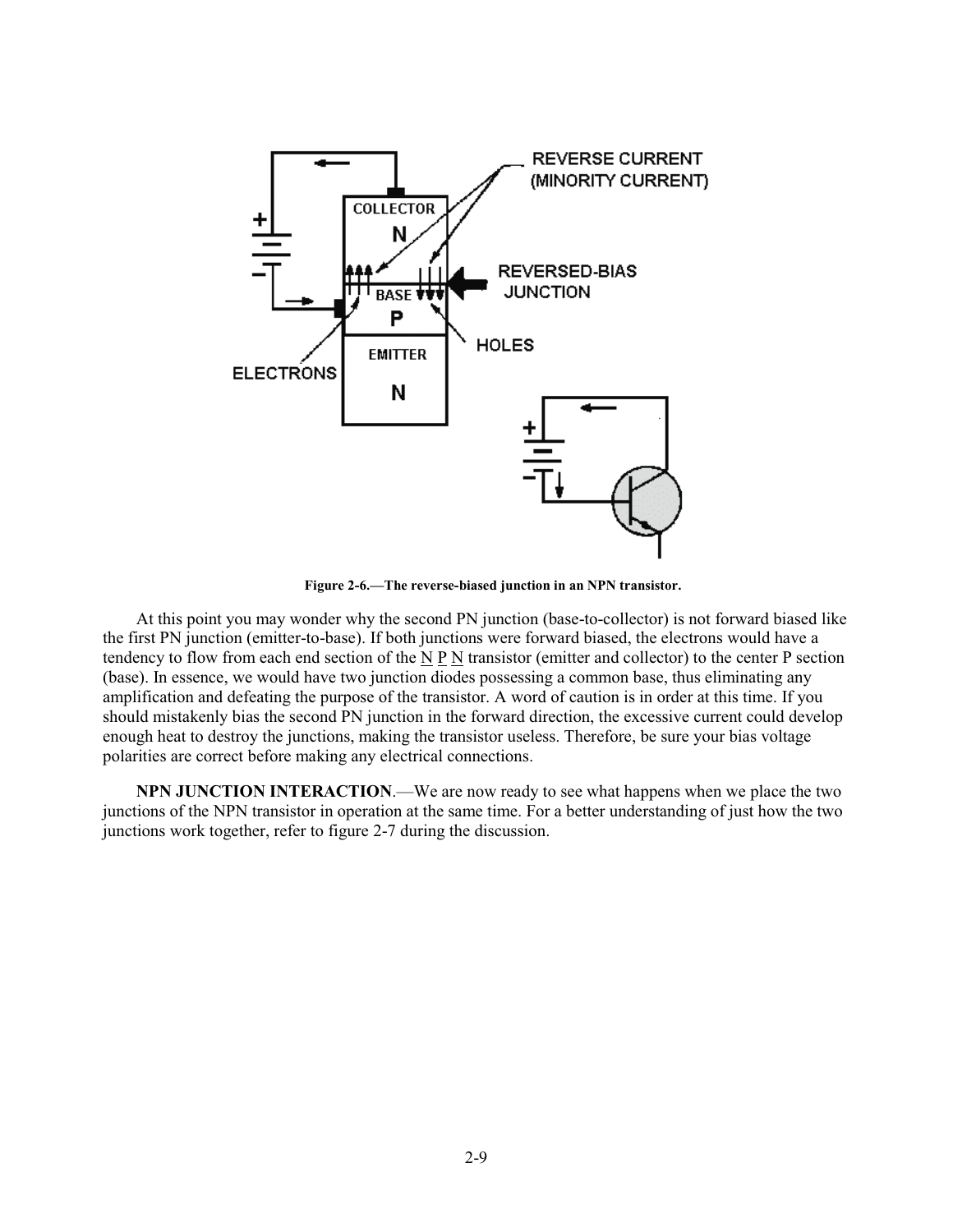

ELECTRON FLOW HOLE FLOW

**Figure 2-7.—NPN transistor operation.** 

The bias batteries in this figure have been labeled  $V_{\rm CC}$  for the collector voltage supply, and  $V_{\rm BB}$  for the base voltage supply. Also notice the base supply battery is quite small, as indicated by the number of cells in the battery, usually 1 volt or less. However, the collector supply is generally much higher than the base supply, normally around 6 volts. As you will see later, this difference in supply voltages is necessary to have current flow from the emitter to the collector.

As stated earlier, the current flow in the external circuit is always due to the movement of free electrons. Therefore, electrons flow from the negative terminals of the supply batteries to the N-type emitter. This combined movement of electrons is known as <u>emitter current</u>  $(I<sub>E</sub>)$ . Since electrons are the majority carriers in the N material, they will move through the N material emitter to the emitter-base junction. With this junction forward biased, electrons continue on into the base region. Once the electrons are in the base, which is a P-type material, they become minority carriers. Some of the electrons that move into the base recombine with available holes. For each electron that recombines, another electron moves out through the base lead as <u>base current</u>  $I_B$  (creating a new hole for eventual combination) and returns to the base supply battery  $V_{BB}$ . The electrons that recombine are lost as far as the collector is concerned. Therefore, to make the transistor more efficient, the base region is made very thin and lightly doped. This reduces the opportunity for an electron to recombine with a hole and be lost. Thus, most of the electrons that move into the base region come under the influence of the large collector reverse bias. This bias acts as forward bias for the minority carriers (electrons) in the base and, as such, accelerates them through the base-collector junction and on into the collector region. Since the collector is made of an N-type material, the electrons that reach the collector again become majority current carriers. Once in the collector, the electrons move easily through the N material and return to the positive terminal of the collector supply battery  $V_{CC}$  as collector current  $(I_C)$ .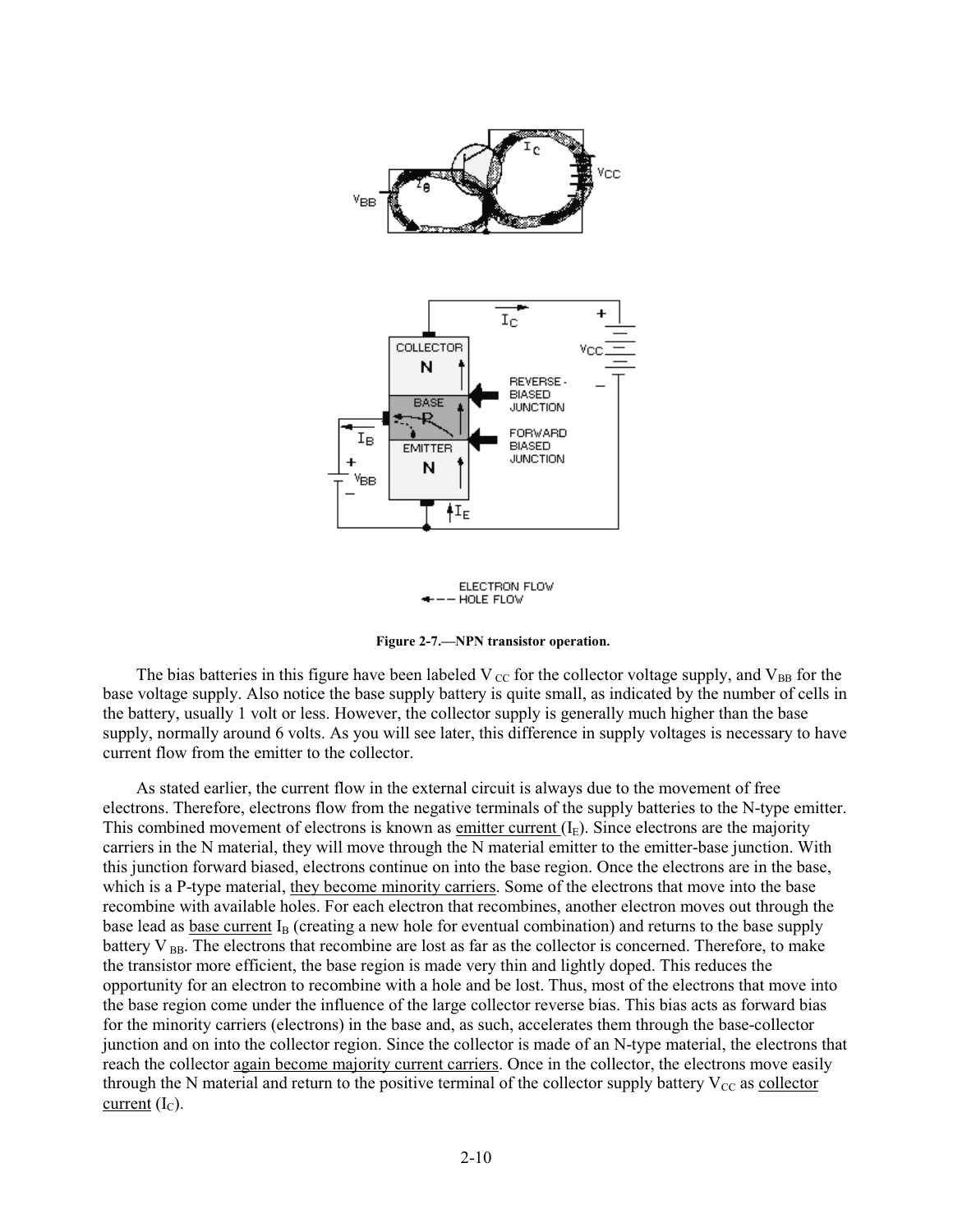To further improve on the efficiency of the transistor, the collector is made physically larger than the base for two reasons: (1) to increase the chance of collecting carriers that diffuse to the side as well as directly across the base region, and (2) to enable the collector to handle more heat without damage.

In summary, total current flow in the NPN transistor is through the emitter lead. Therefore, in terms of percentage,  $I<sub>F</sub>$  is 100 percent. On the other hand, since the base is very thin and lightly doped, a smaller percentage of the total current (emitter current) will flow in the base circuit than in the collector circuit. Usually no more than 2 to 5 percent of the total current is base current  $(I_B)$  while the remaining 95 to 98 percent is collector current  $(I_C)$ . A very basic relationship exists between these two currents:

$$
I_{E} = I_{B} + I_{C}
$$

In simple terms this means that the emitter current is separated into base and collector current. Since the amount of current leaving the emitter is solely a function of the emitter-base bias, and because the collector receives most of this current, a small change in emitter-base bias will have a far greater effect on the magnitude of collector current than it will have on base current. In conclusion, the relatively small emitterbase bias controls the relatively large emitter-to-collector current.

- *Q6. To properly bias an NPN transistor, what polarity voltage is applied to the collector, and what is its relationship to the base voltage?*
- *Q7. Why is conduction through the forward-biased junction of an NPN transistor primarily in one direction, namely from the emitter to base?*
- *Q8. In the NPN transistor, what section is made very thin compared with the other two sections?*
- *Q9. What percentage of current in an NPN transistor reaches the collector?*

#### **PNP Transistor Operation**

The PNP transistor works essentially the same as the NPN transistor. However, since the emitter, base, and collector in the PNP transistor are made of materials that are different from those used in the NPN transistor, different current carriers flow in the PNP unit. The majority current carriers in the PNP transistor are holes. This is in contrast to the NPN transistor where the majority current carriers are electrons. To support this different type of current (hole flow), the bias batteries are reversed for the PNP transistor. A typical bias setup for the PNP transistor is shown in figure 2-8. Notice that the procedure used earlier to properly bias the NPN transistor also applies here to the PNP transistor. The first letter (P) in the PNP sequence indicates the polarity of the voltage required for the emitter (positive), and the second letter (N) indicates the polarity of the base voltage (negative). Since the base-collector junction is always reverse biased, then the opposite polarity voltage (negative) must be used for the collector. Thus, the base of the PNP transistor must be negative with respect to the emitter, and the collector must be more negative than the base. Remember, just as in the case of the NPN transistor, this difference in supply voltage is necessary to have current flow (hole flow in the case of the PNP transistor) from the emitter to the collector. Although hole flow is the predominant type of current flow in the PNP transistor, hole flow only takes place within the transistor itself, while electrons flow in the external circuit. However, it is the internal hole flow that leads to electron flow in the external wires connected to the transistor.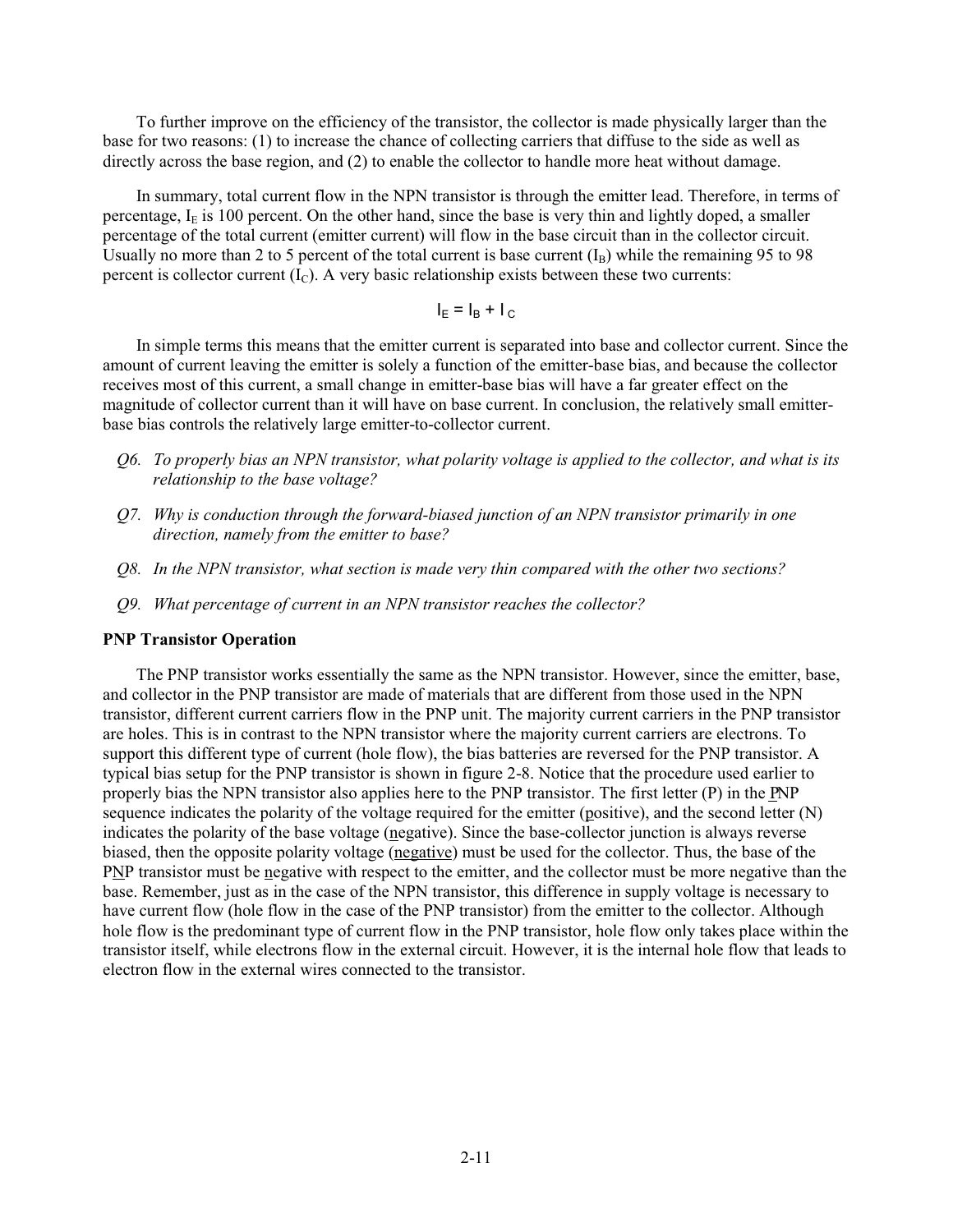

**Figure 2-8.—A properly biased PNP transistor.** 

**PNP FORWARD-BIASED JUNCTION.—Now let us consider what happens when the emitter-base** junction in figure 2-9 is forward biased. With the bias setup shown, the positive terminal of the battery repels the emitter holes toward the base, while the negative terminal drives the base electrons toward the emitter. When an emitter hole and a base electron meet, they combine. For each electron that combines with a hole, another electron leaves the negative terminal of the battery, and enters the base. At the same time, an electron leaves the emitter, creating a new hole, and enters the positive terminal of the battery. This movement of electrons into the base and out of the emitter constitutes base current flow  $(I_B)$ , and the path these electrons take is referred to as the emitter-base circuit.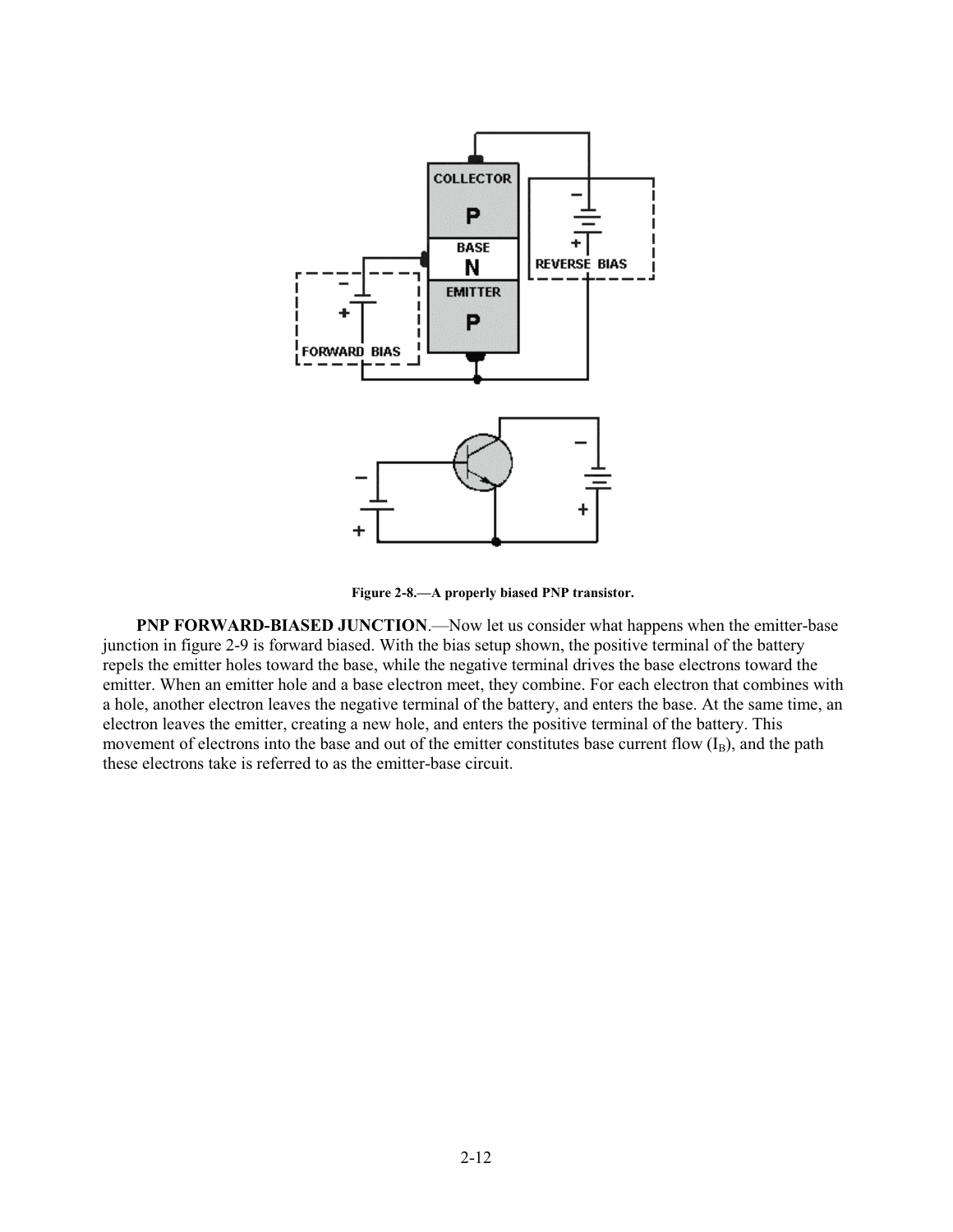

**Figure 2-9.—The forward-biased junction in a PNP transistor.** 

**PNP REVERSE-BIASED JUNCTION.** In the reverse-biased junction (fig. 2-10), the negative voltage on the collector and the positive voltage on the base block the majority current carriers from crossing the junction. However, this same negative collector voltage acts as forward bias for the minority current holes in the base, which cross the junction and enter the collector. The minority current electrons in the collector also sense forward bias-the positive base voltage-and move into the base. The holes in the collector are filled by electrons that flow from the negative terminal of the battery. At the same time the electrons leave the negative terminal of the battery, other electrons in the base break their covalent bonds and enter the positive terminal of the battery. Although there is only minority current flow in the reverse-biased junction, it is still very small because of the limited number of minority current carriers.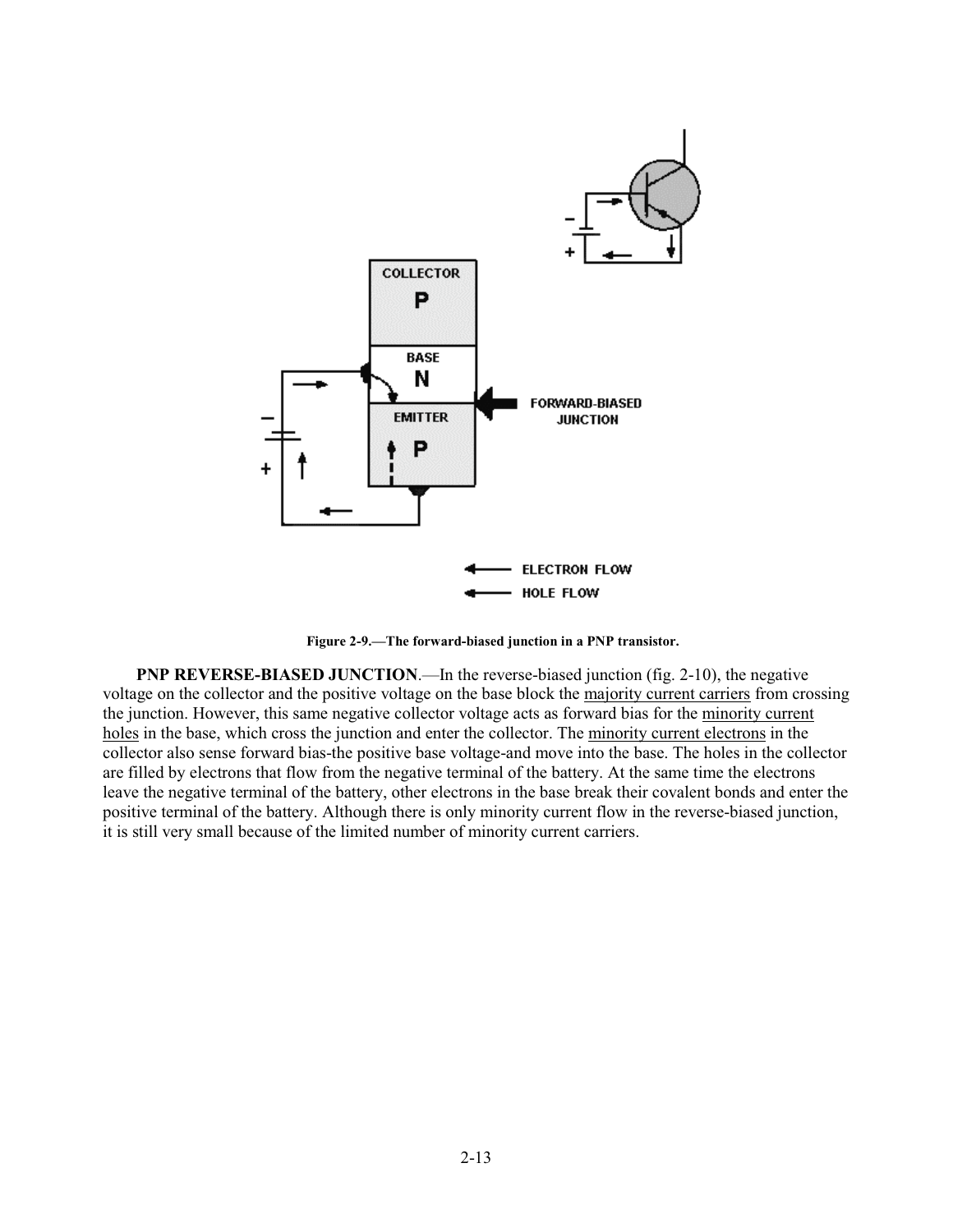

**Figure 2-10.—The reverse-biased junction in a PNP transistor.** 

**PNP JUNCTION INTERACTION.**—The interaction between the forward- and reverse-biased junctions in a PNP transistor is very similar to that in an NPN transistor, except that in the PNP transistor, the majority current carriers are holes. In the PNP transistor shown in figure 2-11, the positive voltage on the emitter repels the holes toward the base. Once in the base, the holes combine with base electrons. But again, remember that the base region is made very thin to prevent the recombination of holes with electrons. Therefore, well over 90 percent of the holes that enter the base become attracted to the large negative collector voltage and pass right through the base. However, for each electron and hole that combine in the base region, another electron leaves the negative terminal of the base battery ( $V_{BB}$ ) and enters the base as base current  $(I_B)$ . At the same time an electron leaves the negative terminal of the battery, another electron leaves the emitter as IE (creating a new hole) and enters the positive terminal of  $V_{BB}$ . Meanwhile, in the collector circuit, electrons from the collector battery  $(V_{\text{cc}})$  enter the collector as Ic and combine with the excess holes from the base. For each hole that is neutralized in the collector by an electron, another electron leaves the emitter and starts its way back to the positive terminal of  $V_{\text{CC}}$ .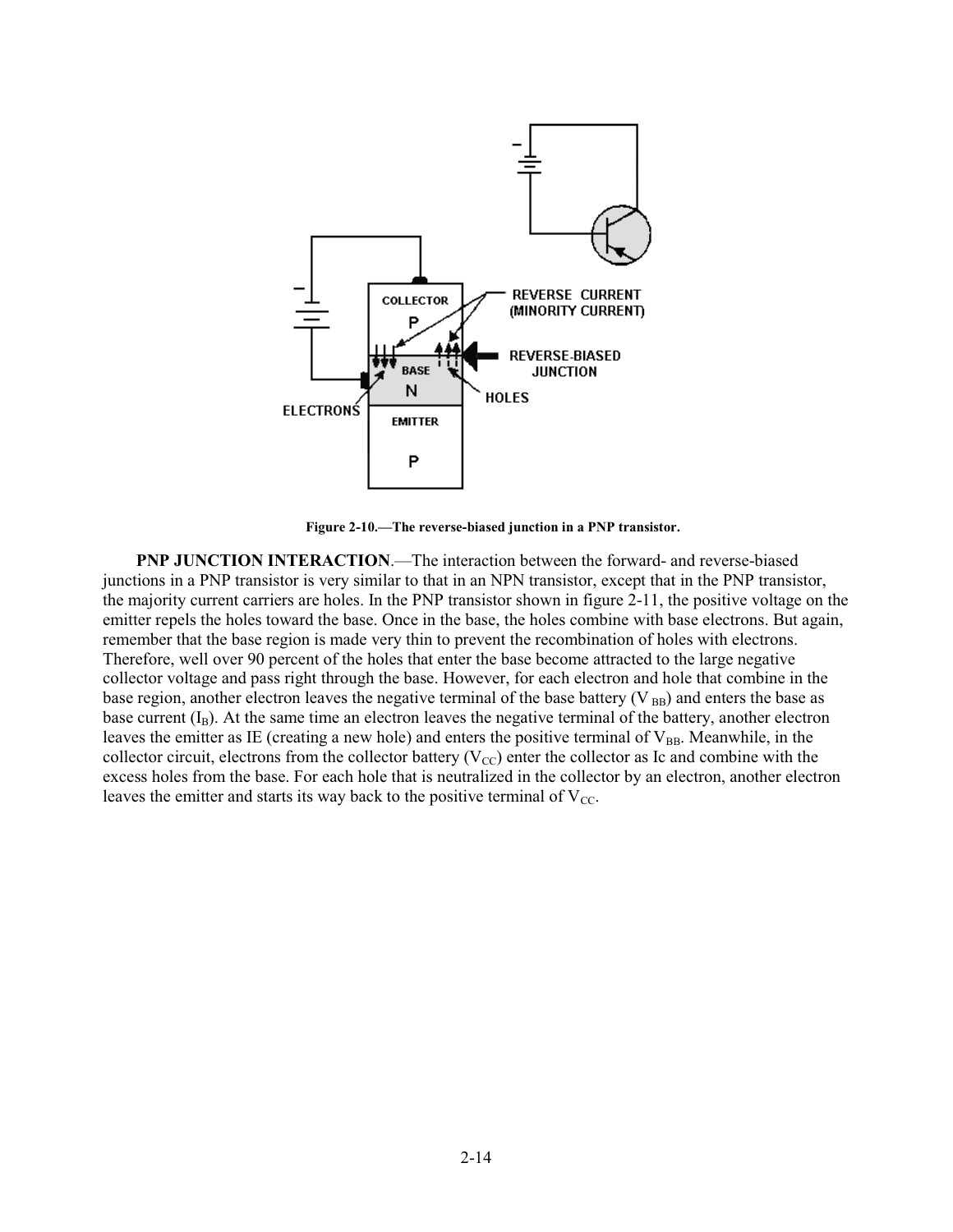

**Figure 2-11.—PNP transistor operation.** 

Although current flow in the external circuit of the PNP transistor is opposite in direction to that of the NPN transistor, the majority carriers always flow from the emitter to the collector. This flow of majority carriers also results in the formation of two individual current loops within each transistor. One loop is the base-current path, and the other loop is the collector-current path. The combination of the current in both of these loops  $(I_B + I_C)$  results in total transistor current  $(I_E)$ . The most important thing to remember about the two different types of transistors is that the emitter-base voltage of the PNP transistor has the same controlling effect on collector current as that of the NPN transistor. In simple terms, increasing the forwardbias voltage of a transistor reduces the emitter-base junction barrier. This action allows more carriers to reach the collector, causing an increase in current flow from the emitter to the collector and through the external circuit. Conversely, a decrease in the forward-bias voltage reduces collector current.

- *Q10. What are the majority current carriers in a PNP transistor?*
- *Q11. What is the relationship between the polarity of the voltage applied to the PNP transistor and that applied to the NPN transistor?*
- *Q12. What is the letter designation for base current?*
- *Q13. Name the two current loops in a transistor.*

#### **THE BASIC TRANSISTOR AMPLIFIER**

In the preceding pages we explained the internal workings of the transistor and introduced new terms, such as emitter, base, and collector. Since you should be familiar by now with all of the new terms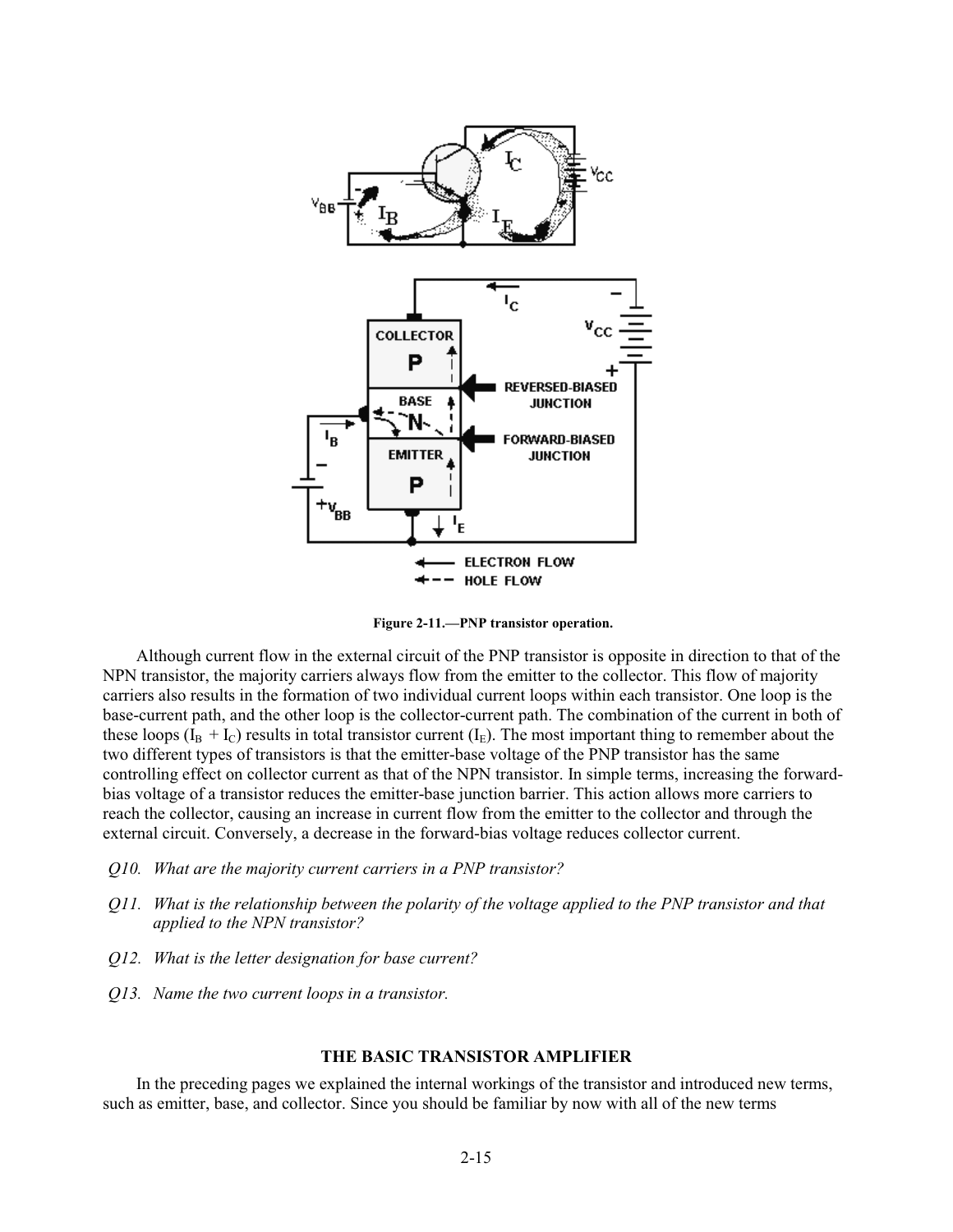mentioned earlier and with the internal operation of the transistor, we will move on to the basic transistor amplifier.

To understand the overall operation of the transistor amplifier, you must only consider the current in and out of the transistor and through the various components in the circuit. Therefore, from this point on, only the schematic symbol for the transistor will be used in the illustrations, and rather than thinking about majority and minority carriers, we will now start thinking in terms of emitter, base, and collector current.

Before going into the basic transistor amplifier, there are two terms you should be familiar with: AMPLIFICATION and AMPLIFIER. Amplification is the process of increasing the strength of a SIGNAL. A signal is just a general term used to refer to any particular current, voltage, or power in a circuit. An amplifier is the device that provides amplification (the increase in current, voltage, or power of a signal) without appreciably altering the original signal.

Transistors are frequently used as amplifiers. Some transistor circuits are CURRENT amplifiers, with a small load resistance; other circuits are designed for VOLTAGE amplification and have a high load resistance; others amplify POWER.

Now take a look at the NPN version of the basic transistor amplifier in figure 2-12 and let's see just how it works.

So far in this discussion, a separate battery has been used to provide the necessary forward-bias voltage. Although a separate battery has been used in the past for convenience, it is not practical to use a battery for emitter-base bias. For instance, it would take a battery slightly over .2 volts to properly forward bias a germanium transistor, while a similar silicon transistor would require a voltage slightly over .6 volts. However, common batteries do not have such voltage values. Also, since bias voltages are quite critical and must be held within a few tenths of one volt, it is easier to work with bias currents flowing through resistors of high ohmic values than with batteries.

By inserting one or more resistors in a circuit, different methods of biasing may be achieved and the emitter-base battery eliminated. In addition to eliminating the battery, some of these biasing methods compensate for slight variations in transistor characteristics and changes in transistor conduction resulting from temperature irregularities. Notice in figure 2-12 that the emitter-base battery has been eliminated and the bias resistor  $R_B$  has been inserted between the collector and the base. Resistor  $R_B$  provides the necessary forward bias for the emitter-base junction. Current flows in the emitter-base bias circuit from ground to the emitter, out the base lead, and through  $R_B$  to  $V_{\text{CC}}$ . Since the current in the base circuit is very small (a few hundred microamperes) and the forward resistance of the transistor is low, only a few tenths of a volt of positive bias will be felt on the base of the transistor. However, this is enough voltage on the base, along with ground on the emitter and the large positive voltage on the collector, to properly bias the transistor.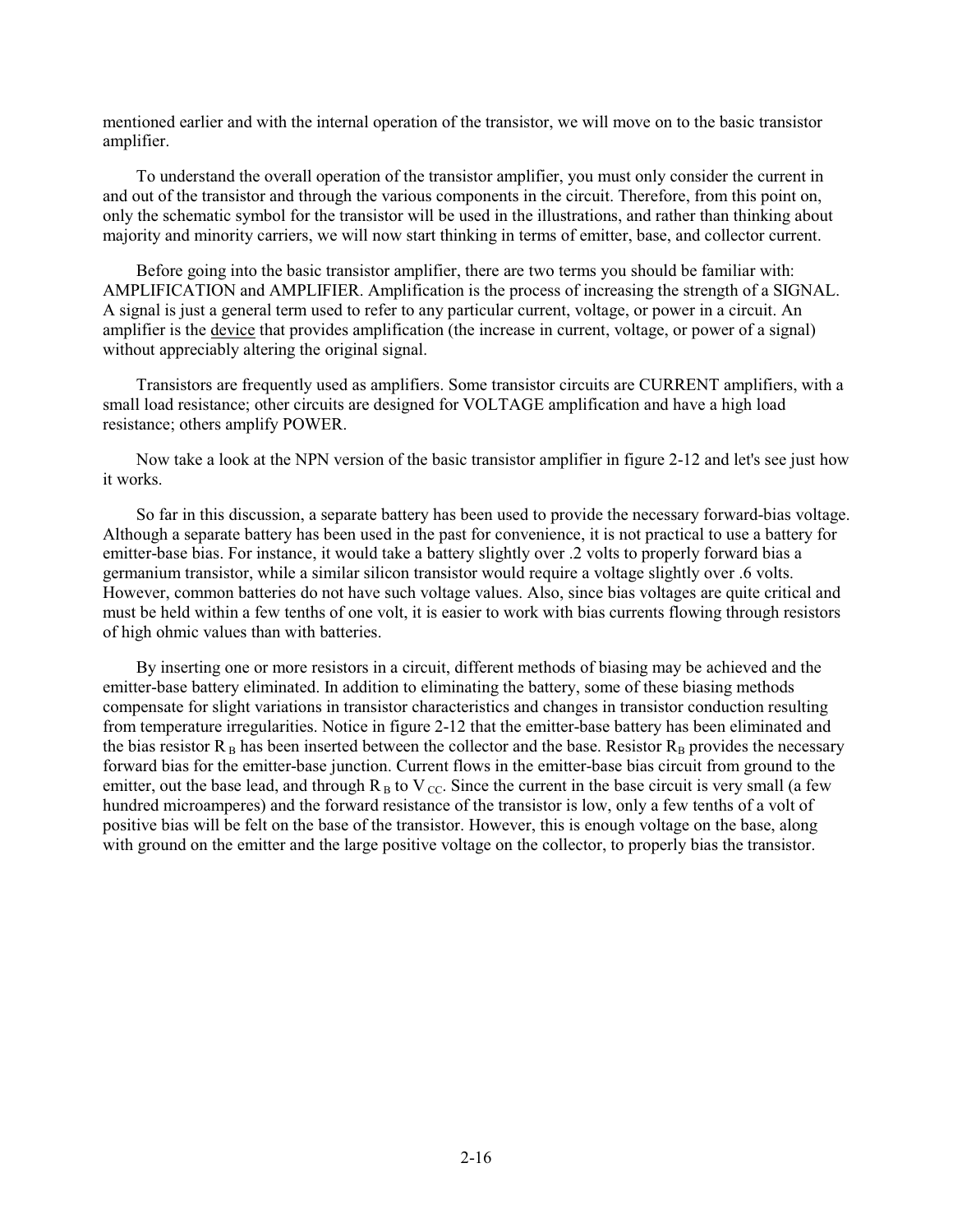

**Figure 2-12.—The basic transistor amplifier.** 

With Q1 properly biased, direct current flows continuously, with or without an input signal, throughout the entire circuit. The direct current flowing through the circuit develops more than just base bias; it also develops the collector voltage ( $V<sub>C</sub>$ ) as it flows through Q1 and R<sub>L</sub>. Notice the collector voltage on the output graph. Since it is present in the circuit without an input signal, the output signal starts at the  $V<sub>C</sub>$  level and either increases or decreases. These dc voltages and currents that exist in the circuit before the application of a signal are known as QUIESCENT voltages and currents (the quiescent state of the circuit).

Resistor  $R_L$ , the collector load resistor, is placed in the circuit to keep the full effect of the collector supply voltage off the collector. This permits the collector voltage  $(V_C)$  to change with an input signal, which in turn allows the transistor to amplify voltage. Without  $R<sub>L</sub>$  in the circuit, the voltage on the collector would always be equal to  $V_{CC}$ .

The coupling capacitor  $(C<sub>C</sub>)$  is another new addition to the transistor circuit. It is used to pass the ac input signal and block the dc voltage from the preceding circuit. This prevents dc in the circuitry on the left of the coupling capacitor from affecting the bias on Q1. The coupling capacitor also blocks the bias of Q1 from reaching the input signal source.

The input to the amplifier is a sine wave that varies a few millivolts above and below zero. It is introduced into the circuit by the coupling capacitor and is applied between the base and emitter. As the input signal goes positive, the voltage across the emitter-base junction becomes more positive. This in effect increases forward bias, which causes base current to increase at the same rate as that of the input sine wave. Emitter and collector currents also increase but much more than the base current. With an increase in collector current, more voltage is developed across  $R_L$ . Since the voltage across  $R_L$  and the voltage across Q1 (collector to emitter) must add up to  $V_{CC}$ , an increase in voltage across  $R_L$  results in an equal decrease in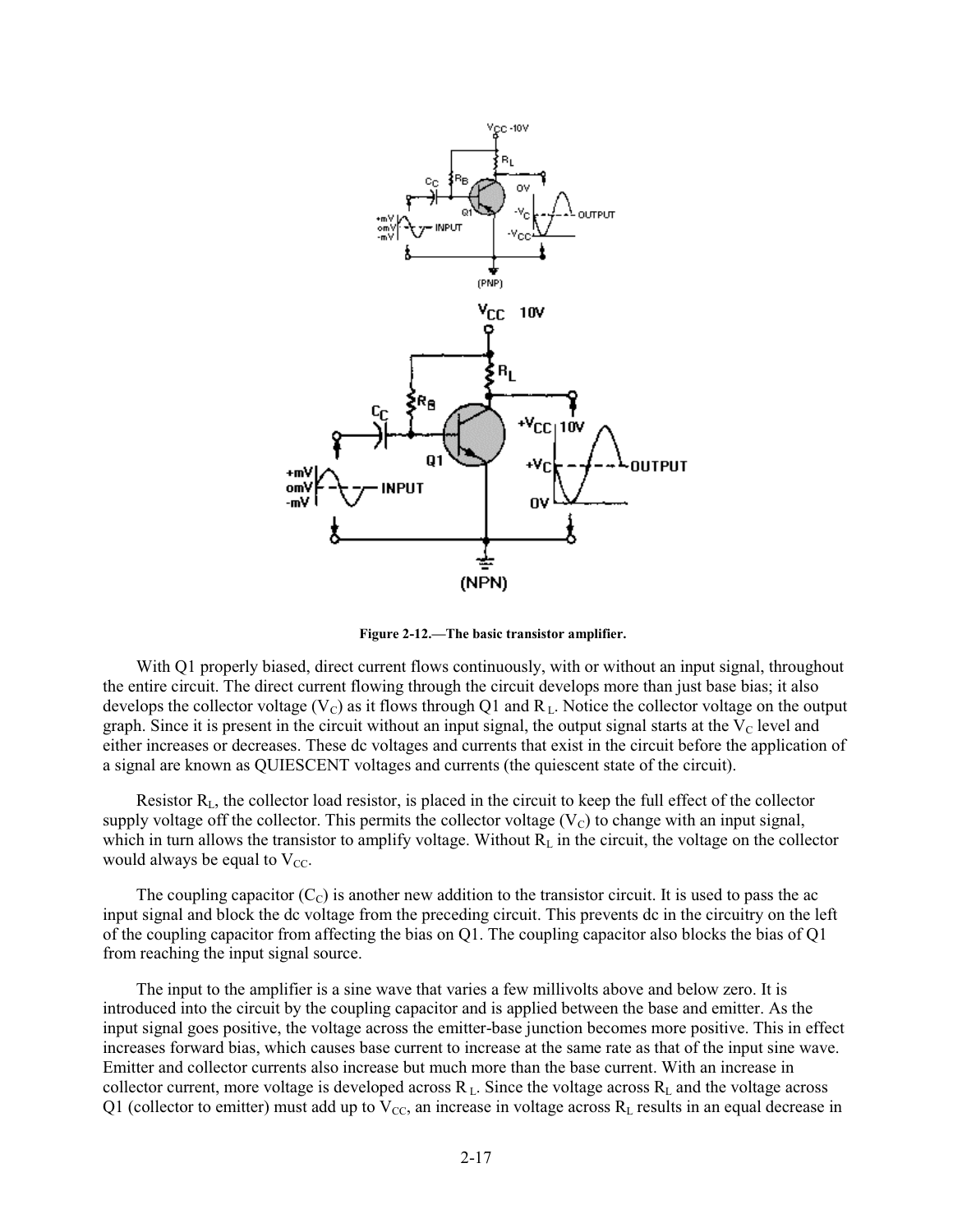voltage across Q1. Therefore, the output voltage from the amplifier, taken at the collector of Q1 with respect to the emitter, is a negative alternation of voltage that is larger than the input, but has the same sine wave characteristics.

During the negative alternation of the input, the input signal opposes the forward bias. This action decreases base current, which results in a decrease in both emitter and collector currents. The decrease in current through  $R_L$  decreases its voltage drop and causes the voltage across the transistor to rise along with the output voltage. Therefore, the output for the negative alternation of the input is a positive alternation of voltage that is larger than the input but has the same sine wave characteristics.

By examining both input and output signals for one complete alternation of the input, we can see that the output of the amplifier is an exact reproduction of the input except for the reversal in polarity and the increased amplitude (a few millivolts as compared to a few volts).

The PNP version of this amplifier is shown in the upper part of the figure. The primary difference between the NPN and PNP amplifier is the polarity of the source voltage. With a negative  $V_{CC}$ , the PNP base voltage is slightly negative with respect to ground, which provides the necessary forward bias condition between the emitter and base.

When the PNP input signal goes positive, it opposes the forward bias of the transistor. This action cancels some of the negative voltage across the emitter-base junction, which reduces the current through the transistor. Therefore, the voltage across the load resistor decreases, and the voltage across the transistor increases. Since  $V_{CC}$  is negative, the voltage on the collector  $(V_C)$  goes in a negative direction (as shown on the output graph) toward - $V_{CC}$  (for example, from -5 volts to -7 volts). Thus, the output is a negative alternation of voltage that varies at the same rate as the sine wave input, but it is opposite in polarity and has a much larger amplitude.

During the negative alternation of the input signal, the transistor current increases because the input voltage aids the forward bias. Therefore, the voltage across  $R<sub>L</sub>$  increases, and consequently, the voltage across the transistor decreases or goes in a positive direction (for example: from −5 volts to −3 volts). This action results in a positive output voltage, which has the same characteristics as the input except that it has been amplified and the polarity is reversed.

In summary, the input signals in the preceding circuits were amplified because the small change in base current caused a large change in collector current. And, by placing resistor  $R_L$  in series with the collector, voltage amplification was achieved.

- *Q14. What is the name of the device that provides an increase in current, voltage, or power of a signal without appreciably altering the original signal?*
- *Q15. Besides eliminating the emitter-base battery, what other advantages can different biasing methods offer?*
- *Q16. In the basic transistor amplifier discussed earlier, what is the relationship between the polarity of the input and output signals?*
- *Q17. What is the primary difference between the NPN and PNP amplifiers?*

# **TYPES OF BIAS**

One of the basic problems with transistor amplifiers is establishing and maintaining the proper values of quiescent current and voltage in the circuit. This is accomplished by selecting the proper circuit-biasing conditions and ensuring these conditions are maintained despite variations in ambient (surrounding)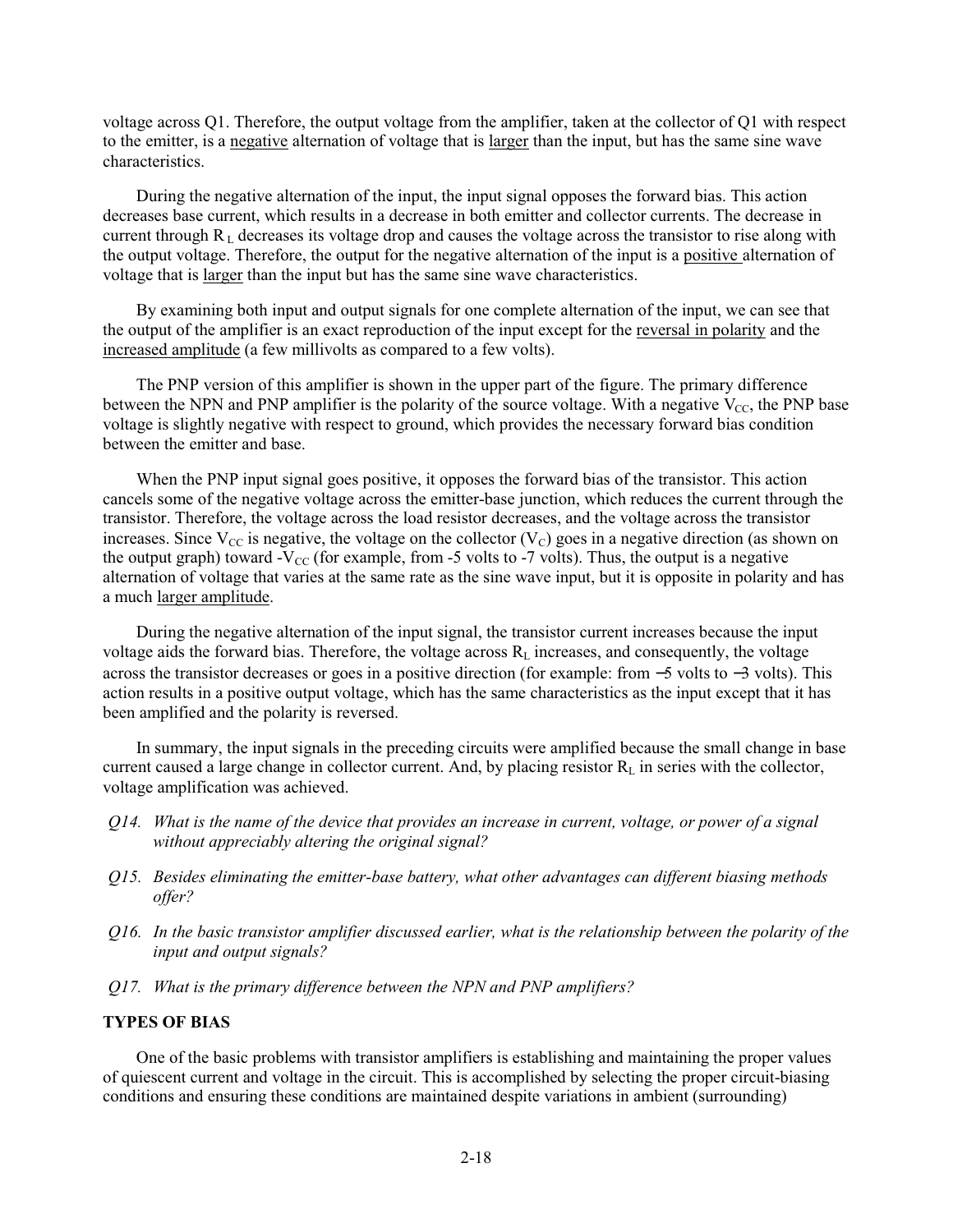temperature, which cause changes in amplification and even distortion (an unwanted change in a signal). Thus a need arises for a method to properly bias the transistor amplifier and at the same time stabilize its dc operating point (the no signal values of collector voltage and collector current). As mentioned earlier, various biasing methods can be used to accomplish both of these functions. Although there are numerous biasing methods, only three basic types will be considered.

# **Base-Current Bias (Fixed Bias)**

The first biasing method, called BASE CURRENT BIAS or sometimes FIXED BIAS, was used in figure 2-12. As you recall, it consisted basically of a resistor  $(R_B)$  connected between the collector supply voltage and the base. Unfortunately, this simple arrangement is quite thermally unstable. If the temperature of the transistor rises for any reason (due to a rise in ambient temperature or due to current flow through it), collector current will increase. This increase in current also causes the dc operating point, sometimes called the quiescent or static point, to move away from its desired position (level). This reaction to temperature is undesirable because it affects amplifier gain (the number of times of amplification) and could result in distortion, as you will see later in this discussion.

#### **Self-Bias**

A better method of biasing is obtained by inserting the bias resistor directly between the base and collector, as shown in figure 2-13. By tying the collector to the base in this manner, feedback voltage can be fed from the collector to the base to develop forward bias. This arrangement is called SELF-BIAS. Now, if an increase of temperature causes an increase in collector current, the collector voltage  $(V_C)$  will fall because of the increase of voltage produced across the load resistor  $(R<sub>L</sub>)$ . This drop in  $V<sub>C</sub>$  will be fed back to the base and will result in a decrease in the base current. The decrease in base current will oppose the original increase in collector current and tend to stabilize it. The exact opposite effect is produced when the collector current decreases.



**Figure 2-13.—A basic transistor amplifier with self-bias.** 

Self-bias has two small drawbacks: (1) It is only partially effective and, therefore, is only used where moderate changes in ambient temperature are expected; (2) it reduces amplification since the signal on the collector also affects the base voltage. This is because the collector and base signals for this particular amplifier configuration are 180 degrees out of phase (opposite in polarity) and the part of the collector signal that is fed back to the base cancels some of the input signal. This process of returning a part of the output back to its input is known as DEGENERATION or NEGATIVE FEEDBACK. Sometimes degeneration is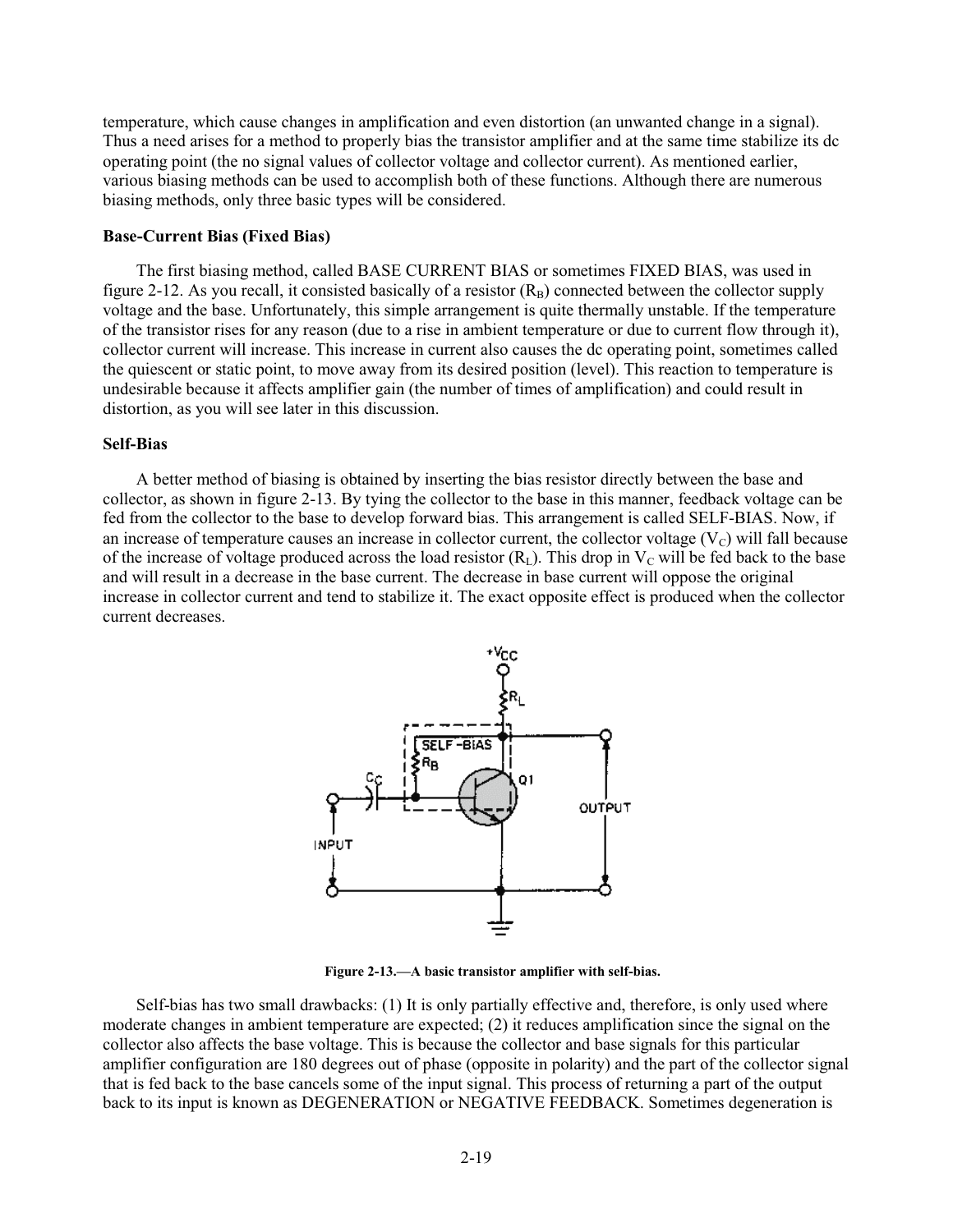desired to prevent amplitude distortion (an output signal that fails to follow the input exactly) and self-bias may be used for this purpose.

# **Combination Bias**

A combination of fixed and self-bias can be used to improve stability and at the same time overcome some of the disadvantages of the other two biasing methods. One of the most widely used combination-bias systems is the voltage-divider type shown in figure 2-14. Fixed bias is provided in this circuit by the voltagedivider network consisting of R1, R2, and the collector supply voltage ( $V_{\text{CC}}$ ). The dc current flowing through the voltage-divider network biases the base positive with respect to the emitter. Resistor R3, which is connected in series with the emitter, provides the emitter with self-bias. Should  $I<sub>E</sub>$  increase, the voltage drop across R3 would also increase, reducing  $V_c$ . This reaction to an increase in  $I_E$  by R3 is another form of degeneration, which results in less output from the amplifier. However, to provide long-term or dc thermal stability, and at the same time, allow minimal ac signal degeneration, the bypass capacitor  $(C_{bp})$  is placed across R3. If  $C_{bp}$  is large enough, rapid signal variations will not change its charge materially and no degeneration of the signal will occur.



**Figure 2-14.—A basic transistor amplifier with combination bias.** 

In summary, the fixed-bias resistors, R1 and R2, tend to keep the base bias constant while the emitter bias changes with emitter conduction. This action greatly improves thermal stability and at the same time maintains the correct operating point for the transistor.

- *Q18. Which biasing method is the most unstable?*
- *Q19. What type of bias is used where only moderate changes in ambient temperature are expected?*
- *Q20. When is degeneration tolerable in an amplifier?*
- *Q21. What is the most widely used combination-bias system?*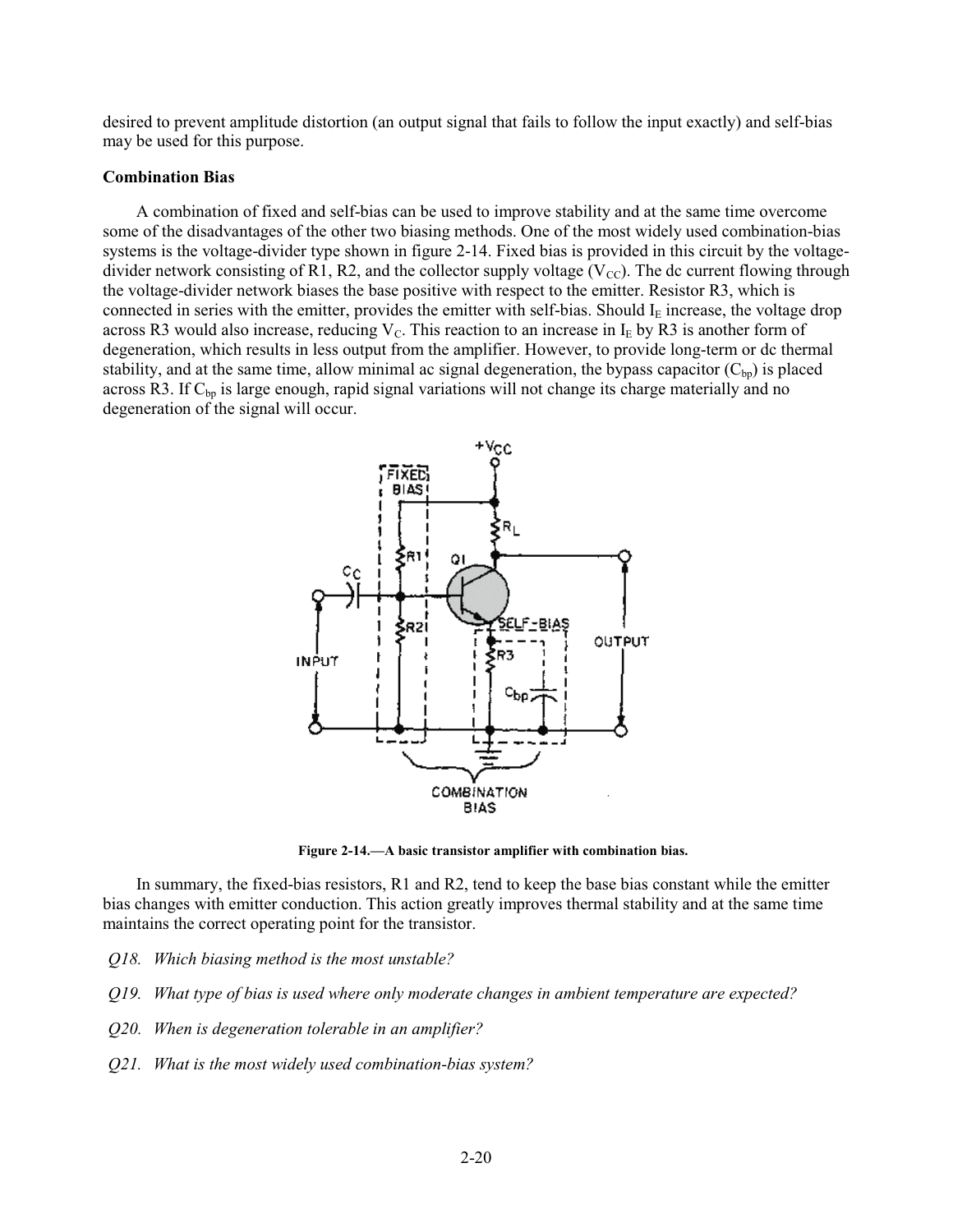# **AMPLIFIER CLASSES OF OPERATION**

In the previous discussions, we assumed that for every portion of the input signal there was an output from the amplifier. This is not always the case with amplifiers. It may be desirable to have the transistor conducting for only a portion of the input signal. The portion of the input for which there is an output determines the class of operation of the amplifier. There are four classes of amplifier operations. They are class A, class AB, class B, and class C.

#### **Class A Amplifier Operation**

Class A amplifiers are biased so that variations in input signal polarities occur within the limits of CUTOFF and SATURATION. In a PNP transistor, for example, if the base becomes positive with respect to the emitter, holes will be repelled at the PN junction and no current can flow in the collector circuit. This condition is known as cutoff. Saturation occurs when the base becomes so negative with respect to the emitter that changes in the signal are not reflected in collector-current flow.

Biasing an amplifier in this manner places the dc operating point between cutoff and saturation and allows collector current to flow during the complete cycle (360 degrees) of the input signal, thus providing an output which is a replica of the input. Figure 2-12 is an example of a class A amplifier. Although the output from this amplifier is 180 degrees out of phase with the input, the output current still flows for the complete duration of the input.

The class A operated amplifier is used as an audio- and radio-frequency amplifier in radio, radar, and sound systems, just to mention a few examples.

For a comparison of output signals for the different amplifier classes of operation, refer to figure 2-15 during the following discussion.



**Figure 2-15.—A comparison of output signals for the different amplifier classes of operation.**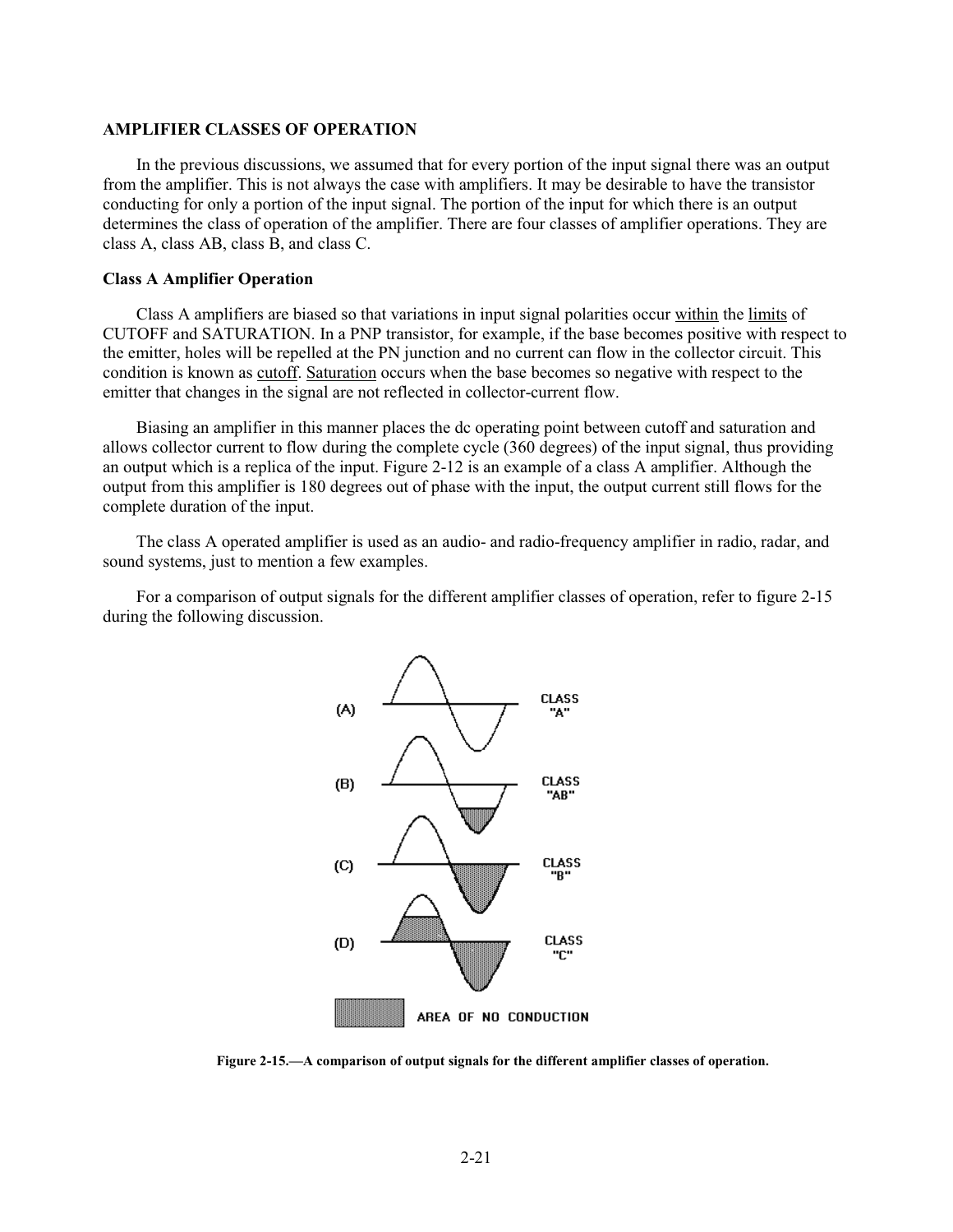#### **Class AB Amplifier Operation**

Amplifiers designed for class AB operation are biased so that collector current is zero (cutoff) for a portion of one alternation of the input signal. This is accomplished by making the forward-bias voltage less than the peak value of the input signal. By doing this, the base-emitter junction will be reverse biased during one alternation for the amount of time that the input signal voltage opposes and exceeds the value of forward-bias voltage. Therefore, collector current will flow for more than 180 degrees but less than 360 degrees of the input signal, as shown in figure 2-15 view B. As compared to the class A amplifier, the dc operating point for the class AB amplifier is closer to cutoff.

The class AB operated amplifier is commonly used as a push-pull amplifier to overcome a side effect of class B operation called crossover distortion.

#### **Class B Amplifier Operation**

Amplifiers biased so that collector current is cut off during one-half of the input signal are classified class B. The dc operating point for this class of amplifier is set up so that base current is zero with no input signal. When a signal is applied, one half cycle will forward bias the base-emitter junction and  $I_c$ will flow. The other half cycle will reverse bias the base-emitter junction and  $I_c$  will be cut off. Thus, for class B operation, collector current will flow for approximately 180 degrees (half) of the input signal, as shown in figure 2-15 view C.

The class B operated amplifier is used extensively for audio amplifiers that require high-power outputs. It is also used as the driver- and power-amplifier stages of transmitters.

#### **Class C Amplifier Operation**

In class C operation, collector current flows for less than one half cycle of the input signal, as shown in figure 2-15 view D. The class C operation is achieved by reverse biasing the emitter-base junction, which sets the dc operating point below cutoff and allows only the portion of the input signal that overcomes the reverse bias to cause collector current flow.

The class C operated amplifier is used as a radio-frequency amplifier in transmitters.

From the previous discussion, you can conclude that two primary items determine the class of operation of an amplifier  $-$  (1) the amount of bias and (2) the amplitude of the input signal. With a given input signal and bias level, you can change the operation of an amplifier from class A to class B just by removing forward bias. Also, a class A amplifier can be changed to class AB by increasing the input signal amplitude. However, if an input signal amplitude is increased to the point that the transistor goes into saturation and cutoff, it is then called an OVERDRIVEN amplifier.

You should be familiar with two terms used in conjunction with amplifiers — FIDELITY and EFFICIENCY. Fidelity is the faithful reproduction of a signal. In other words, if the output of an amplifier is just like the input except in amplitude, the amplifier has a high degree of fidelity. The opposite of fidelity is a term we mentioned earlier — distortion. Therefore, a circuit that has high fidelity has low distortion. In conclusion, a class A amplifier has a high degree of fidelity. A class AB amplifier has less fidelity, and class B and class C amplifiers have low or "poor" fidelity.

The efficiency of an amplifier refers to the ratio of output-signal power compared to the total input power. An amplifier has two input power sources: one from the signal, and one from the power supply. Since every device takes power to operate, an amplifier that operates for 360 degrees of the input signal uses more power than if operated for 180 degrees of the input signal. By using more power, an amplifier has less power available for the output signal; thus the efficiency of the amplifier is low. This is the case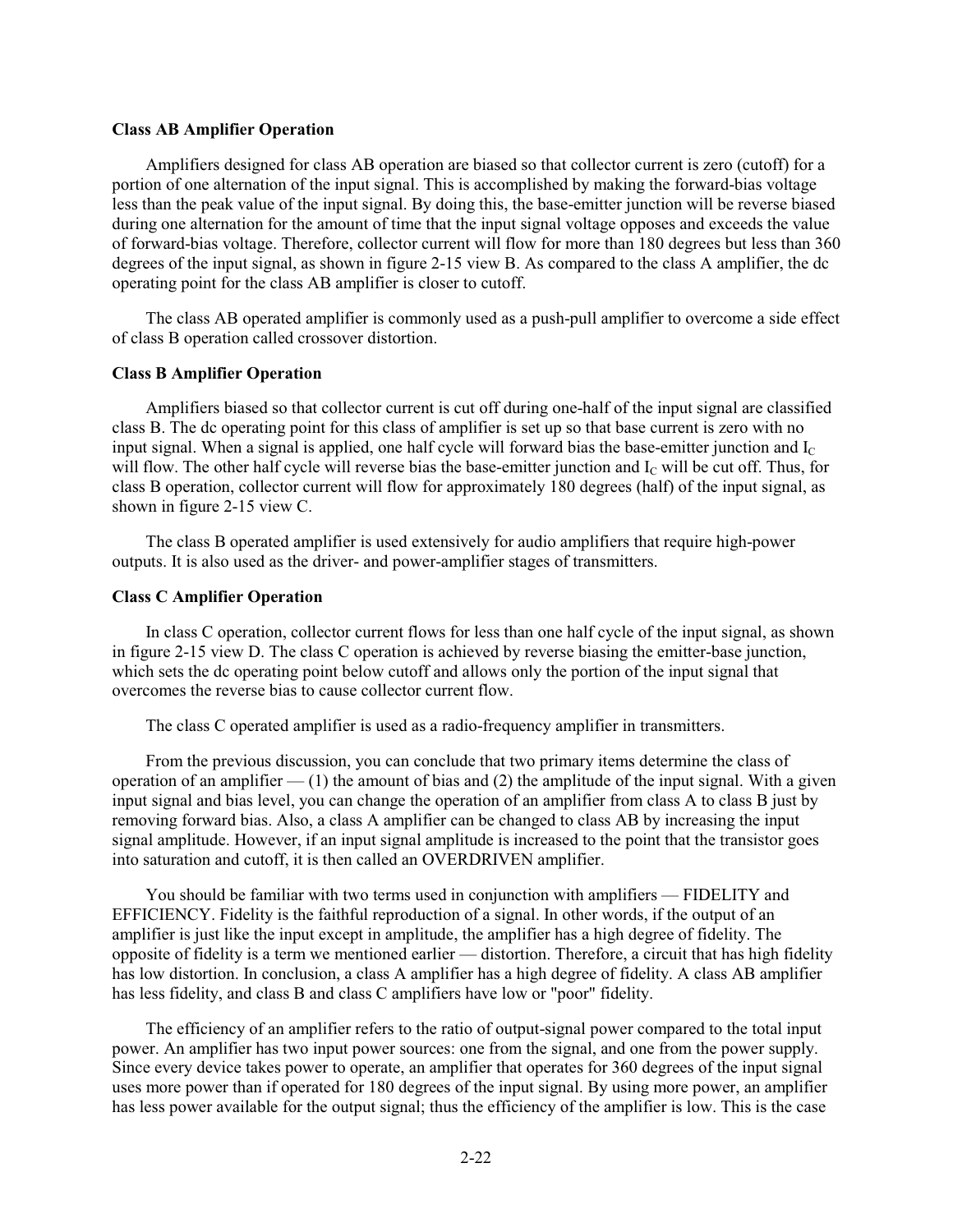with the class A amplifier. It operates for 360 degrees of the input signal and requires a relatively large input from the power supply. Even with no input signal, the class A amplifier still uses power from the power supply. Therefore, the output from the class A amplifier is relatively small compared to the total input power. This results in low efficiency, which is acceptable in class A amplifiers because they are used where efficiency is not as important as fidelity.

Class AB amplifiers are biased so that collector current is cut off for a portion of one alternation of the input, which results in less total input power than the class A amplifier. This leads to better efficiency.

Class B amplifiers are biased with little or no collector current at the dc operating point. With no input signal, there is little wasted power. Therefore, the efficiency of class B amplifiers is higher still.

The efficiency of class C is the highest of the four classes of amplifier operations.

- *Q22. What amplifier class of operation allows collector current to flow during the complete cycle of the input?*
- *Q23. What is the name of the term used to describe the condition in a transistor when the emitter-base junction has zero bias or is reverse biased and there is no collector current?*
- *Q24. What two primary items determine the class of operation of an amplifier?*
- *Q25. What amplifier class of operation is the most inefficient but has the least distortion?*

# **TRANSISTOR CONFIGURATIONS**

A transistor may be connected in any one of three basic configurations (fig. 2-16): common emitter (CE), common base (CB), and common collector (CC). The term common is used to denote the element that is common to both input and output circuits. Because the common element is often grounded, these configurations are frequently referred to as grounded emitter, grounded base, and grounded collector.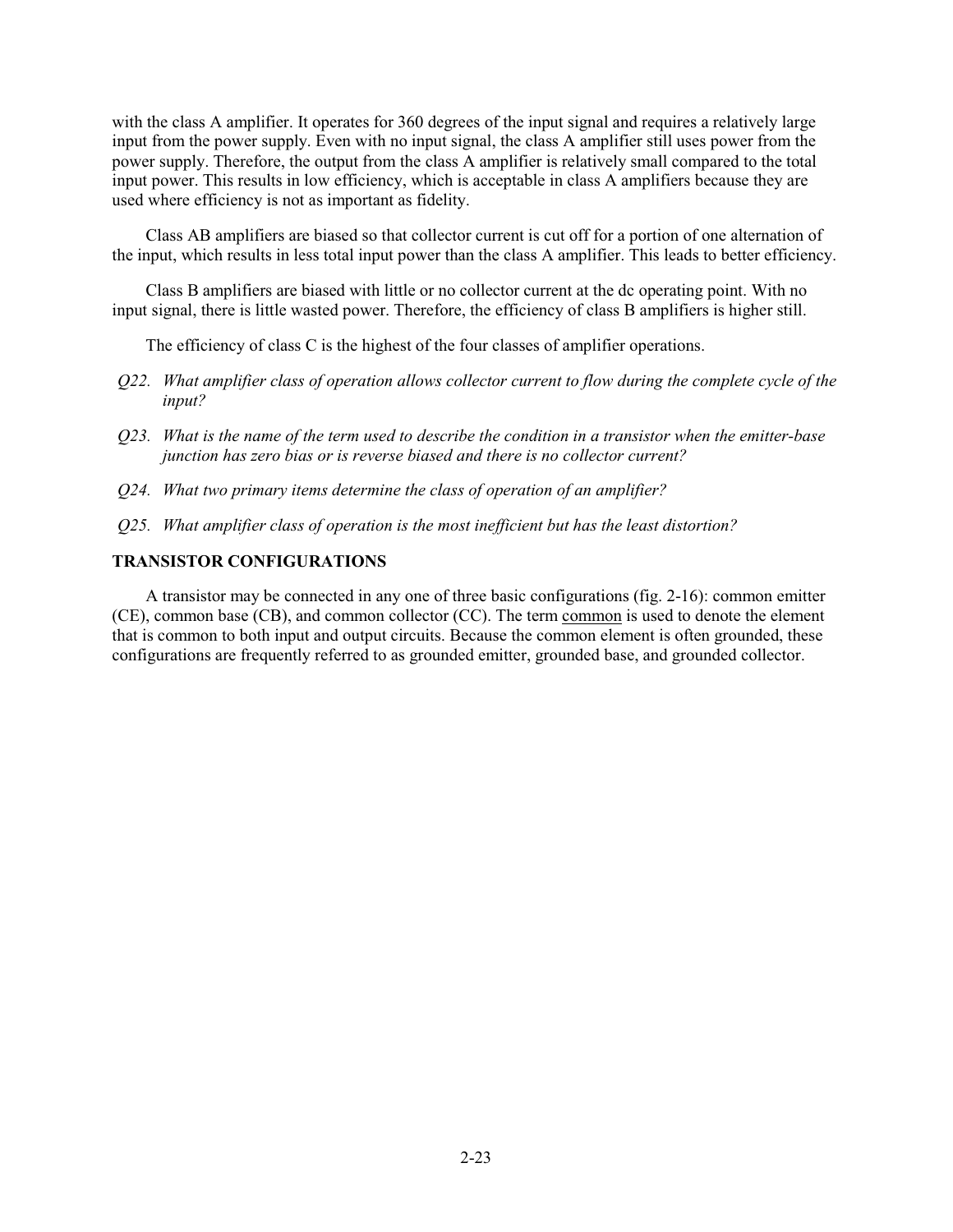

**Figure 2-16.—Transistor configurations.** 

Each configuration, as you will see later, has particular characteristics that make it suitable for specific applications. An easy way to identify a specific transistor configuration is to follow three simple steps:

- 1. Identify the element (emitter, base, or collector) to which the input signal is applied.
- 2. Identify the element (emitter, base, or collector) from which the output signal is taken.
- 3. The remaining element is the common element, and gives the configuration its name.

Therefore, by applying these three simple steps to the circuit in figure 2-12, we can conclude that this circuit is more than just a basic transistor amplifier. It is a common-emitter amplifier.

#### **Common Emitter**

The common-emitter configuration (CE) shown in figure 2-16 view A is the arrangement most frequently used in practical amplifier circuits, since it provides good voltage, current, and power gain. The common emitter also has a somewhat low input resistance (500 ohms-1500 ohms), because the input is applied to the forward-biased junction, and a moderately high output resistance (30 kilohms-50 kilohms or more), because the output is taken off the reverse-biased junction. Since the input signal is applied to the base-emitter circuit and the output is taken from the collector-emitter circuit, the emitter is the element common to both input and output.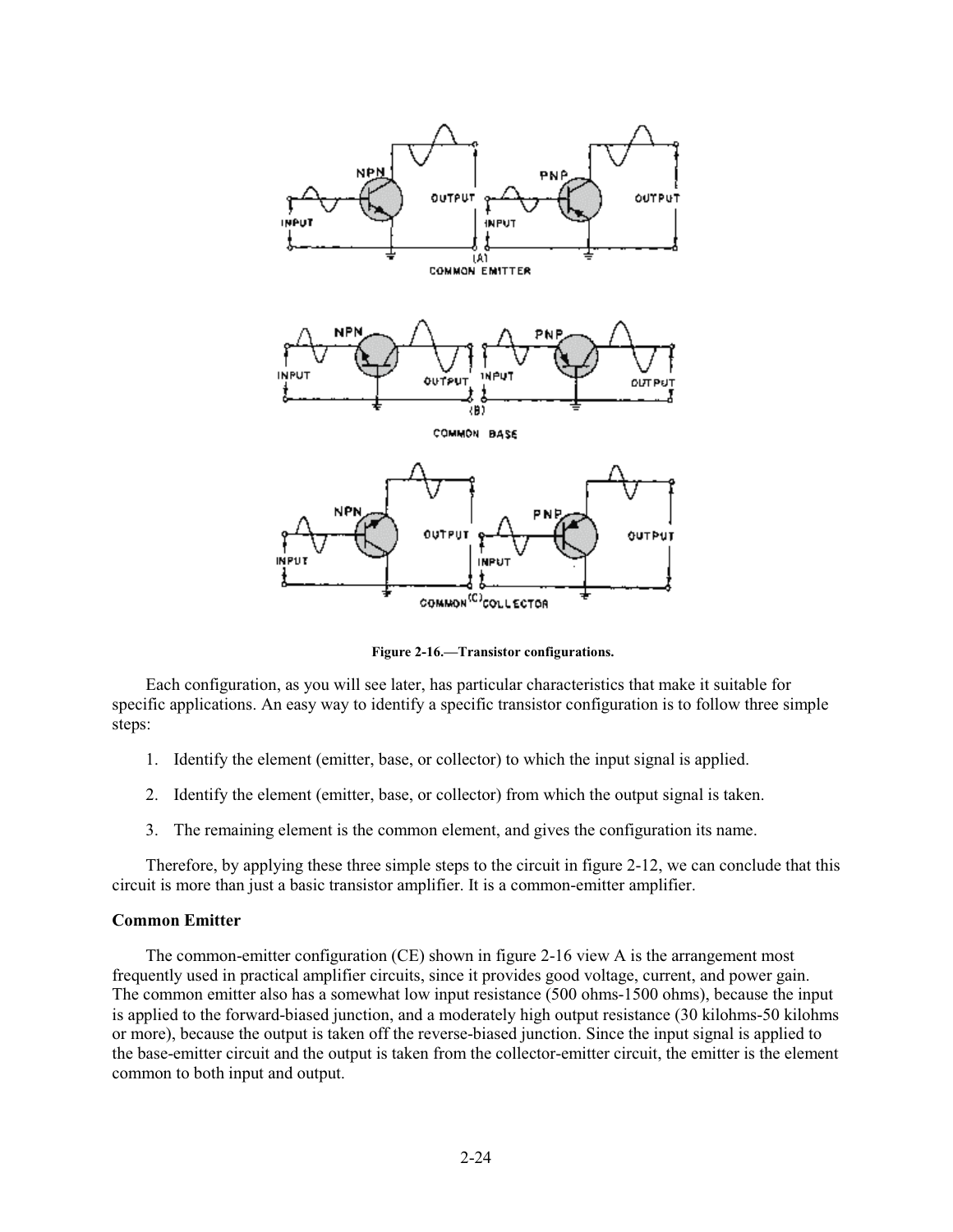Since you have already covered what you now know to be a common-emitter amplifier (fig. 2-12), let's take a few minutes and review its operation, using the PNP common-emitter configuration shown in figure 2-16 view A.

When a transistor is connected in a common-emitter configuration, the input signal is injected between the base and emitter, which is a low resistance, low-current circuit. As the input signal swings positive, it also causes the base to swing positive with respect to the emitter. This action decreases forward bias which reduces collector current  $(I_C)$  and increases collector voltage (making  $V_C$  more negative). During the negative alternation of the input signal, the base is driven more negative with respect to the emitter. This increases forward bias and allows more current carriers to be released from the emitter, which results in an increase in collector current and a decrease in collector voltage (making  $V_c$ less negative or swing in a positive direction). The collector current that flows through the high resistance reverse-biased junction also flows through a high resistance load (not shown), resulting in a high level of amplification.

Since the input signal to the common emitter goes positive when the output goes negative, the two signals (input and output) are 180 degrees out of phase. The common-emitter circuit is the only configuration that provides a phase reversal.

The common-emitter is the most popular of the three transistor configurations because it has the best combination of current and voltage gain. The term *GAIN* is used to describe the amplification capabilities of the amplifier. It is basically a ratio of output versus input. Each transistor configuration gives a different value of gain even though the same transistor is used. The transistor configuration used is a matter of design consideration. However, as a technician you will become interested in this output versus input ratio (gain) to determine whether or not the transistor is working properly in the circuit.

The current gain in the common-emitter circuit is called BETA  $(\beta)$ . Beta is the relationship of collector current (output current) to base current (input current). To calculate beta, use the following formula:

$$
\beta = \frac{\Delta I_C}{\Delta I_B}
$$

 $(\Delta$  is the Greek letter delta, it is used to indicate a small change)

For example, if the input current  $(I_B)$  in a common emitter changes from 75 uA to 100 uA and the output current (I<sub>C</sub>) changes from 1.5 mA to 2.6 mA, the current gain (β) will be 44.

$$
\beta = \frac{\Delta I_C}{\Delta I_R} = \frac{11 \times 10^{-3}}{25 \times 10^{-6}} = 44
$$

This simply means that a change in base current produces a change in collector current which is 44 times as large.

You may also see the term h<sub>fe</sub> used in place of β. The terms h<sub>fe</sub> and β are equivalent and may be used interchangeably. This is because " $h_{fe}$ " means: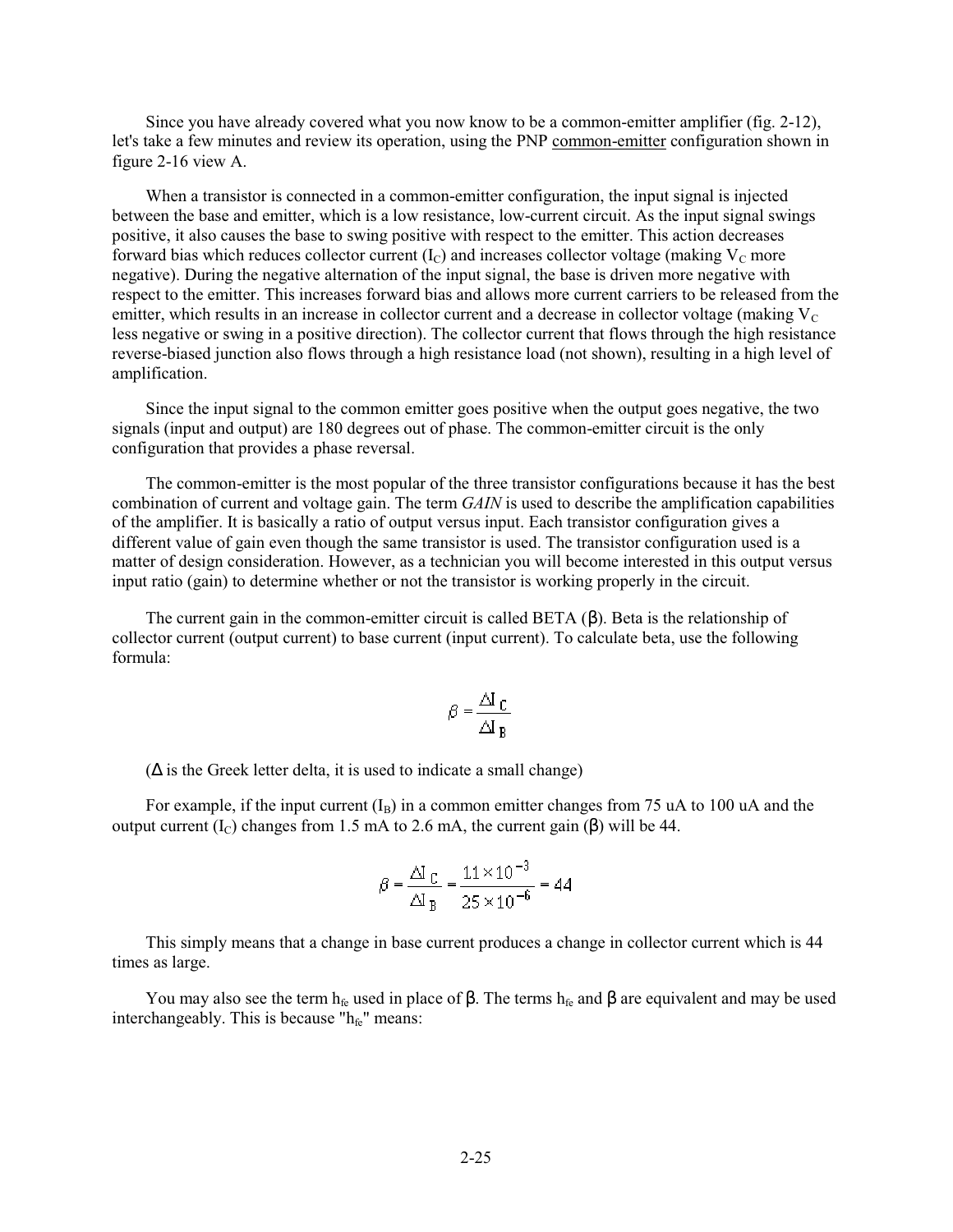$h = hybrid$  (meaning mixture)

 $f =$  forward current transfer ratio

e = common emitter configuration

The resistance gain of the common emitter can be found in a method similar to the one used for finding beta:

$$
R = \frac{R_{\text{out}}}{R_{\text{in}}}
$$

Once the resistance gain is known, the voltage gain is easy to calculate since it is equal to the current gain (β) multiplied by the resistance gain ( $E = \beta R$ ). And, the power gain is equal to the voltage gain multiplied by the current gain  $\beta$  (P =  $\beta$ E).

#### **Common Base**

The common-base configuration (CB) shown in figure 2-16, view B is mainly used for impedance matching, since it has a low input resistance (30 ohms-160 ohms) and a high output resistance (250 kilohms-550 kilohms). However, two factors limit its usefulness in some circuit applications: (1) its low input resistance and (2) its current gain of less than 1. Since the CB configuration will give voltage amplification, there are some additional applications, which require both a low-input resistance and voltage amplification, that could use a circuit configuration of this type; for example, some microphone amplifiers.

In the common-base configuration, the input signal is applied to the emitter, the output is taken from the collector, and the base is the element common to both input and output. Since the input is applied to the emitter, it causes the emitter-base junction to react in the same manner as it did in the common-emitter circuit. For example, an input that aids the bias will increase transistor current, and one that opposes the bias will decrease transistor current.

Unlike the common-emitter circuit, the input and output signals in the common-base circuit are in phase. To illustrate this point, assume the input to the PNP version of the common-base circuit in figure 2-16 view B is positive. The signal adds to the forward bias, since it is applied to the emitter, causing the collector current to increase. This increase in Ic results in a greater voltage drop across the load resistor  $R_L$  (not shown), thus lowering the collector voltage V<sub>c</sub>. The collector voltage, in becoming less negative, is swinging in a positive direction, and is therefore in phase with the incoming positive signal.

The current gain in the common-base circuit is calculated in a method similar to that of the common emitter except that the input current is  $I<sub>E</sub>$  not  $I<sub>B</sub>$  and the term ALPHA ( $\alpha$ ) is used in place of beta for gain. Alpha is the relationship of collector current (output current) to emitter current (input current). Alpha is calculated using the formula:

$$
\alpha = \frac{\Delta I_C}{\Delta I_E}
$$

For example, if the input current  $(I<sub>E</sub>)$  in a common base changes from 1 mA to 3 mA and the output current (I<sub>C</sub>) changes from 1 mA to 2.8 mA, the current gain ( $\alpha$ ) will be 0.90 or: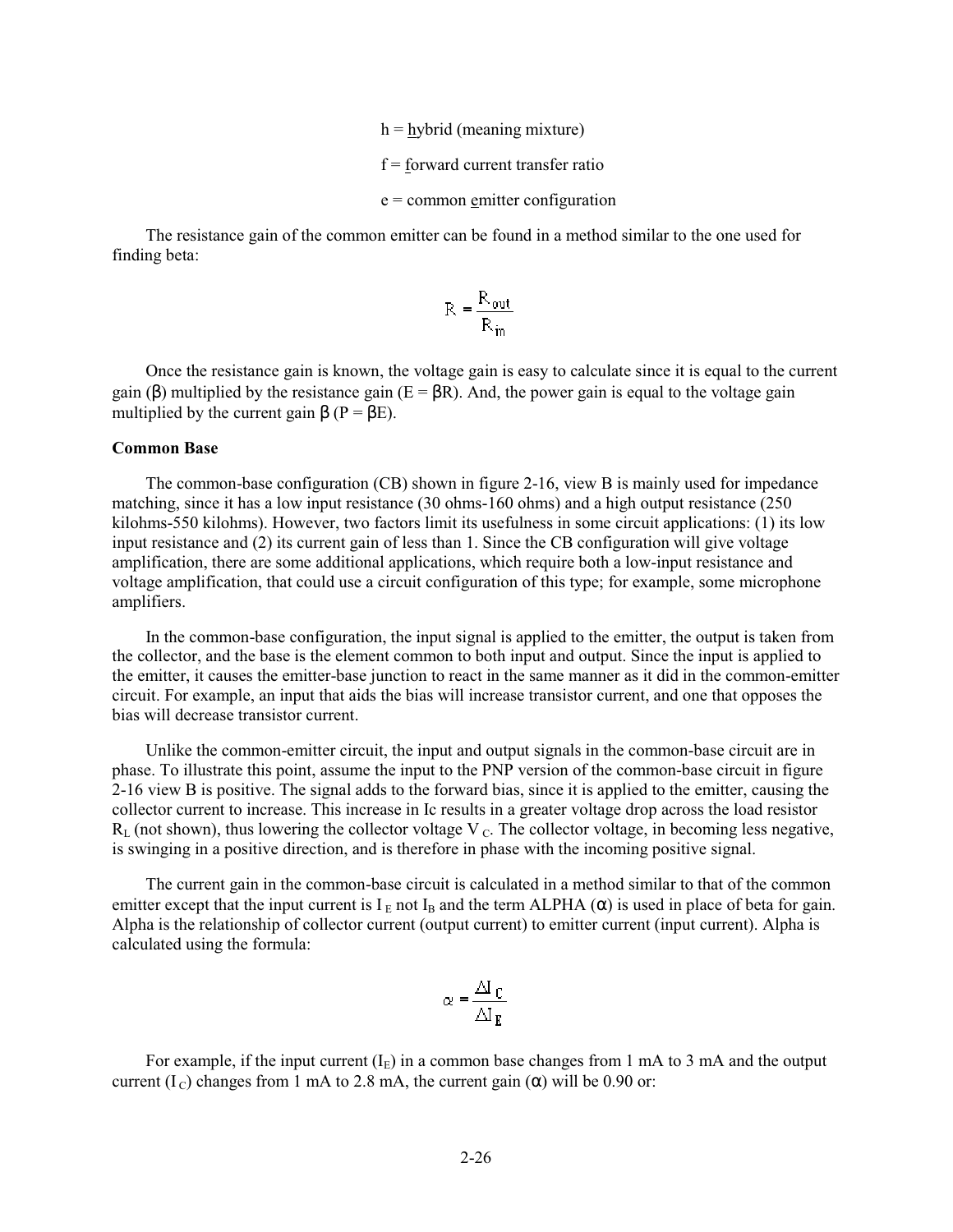$$
\alpha = \frac{\Delta l_C}{\Delta l_E} = \frac{18 \times 10^{-3}}{2 \times 10^{-3}} = 0.90
$$

This is a current gain of less than 1.

Since part of the emitter current flows into the base and does not appear as collector current, collector current will always be less than the emitter current that causes it. (Remember,  $I_E = I_B + I_C$ ) Therefore, ALPHA is ALWAYS LESS THAN ONE FOR A COMMON-BASE CONFIGURATION.

Another term for " $\alpha$ " is h<sub>f</sub>. These terms (and h<sub>f</sub>) are equivalent and may be used interchangeably. The meaning for the term  $h_f$  is derived in the same manner as the term  $h_f$  mentioned earlier, except that the last letter "e" has been replaced with "b" to stand for common- base configuration.

Many transistor manuals and data sheets only list transistor current gain characteristics in terms of  $\beta$ or h<sub>fe</sub>. To find alpha (α) when given beta (β), use the following formula to convert β to α for use with the common-base configuration:

$$
\alpha = \frac{\beta}{\beta + 1}
$$

To calculate the other gains (voltage and power) in the common-base configuration when the current gain  $(\alpha)$  is known, follow the procedures described earlier under the common-emitter section.

#### **Common Collector**

The common-collector configuration (CC) shown in figure 2-16 view C is used mostly for impedance matching. It is also used as a current driver, because of its substantial current gain. It is particularly useful in switching circuitry, since it has the ability to pass signals in either direction (bilateral operation).

In the common-collector circuit, the input signal is applied to the base, the output is taken from the emitter, and the collector is the element common to both input and output. The common collector is equivalent to our old friend the electron-tube cathode follower. Both have high input and low output resistance. The input resistance for the common collector ranges from 2 kilohms to 500 kilohms, and the output resistance varies from 50 ohms to 1500 ohms. The current gain is higher than that in the common emitter, but it has a lower power gain than either the common base or common emitter. Like the common base, the output signal from the common collector is in phase with the input signal. The common collector is also referred to as an emitter-follower because the output developed on the emitter follows the input signal applied to the base.

Transistor action in the common collector is similar to the operation explained for the common base, except that the current gain is not based on the emitter-to-collector current ratio, alpha  $(\alpha)$ . Instead, it is based on the emitter-to-base current ratio called GAMMA  $(\gamma)$ , because the output is taken off the emitter. Since a small change in base current controls a large change in emitter current, it is still possible to obtain high current gain in the common collector. However, since the emitter current gain is offset by the low output resistance, the voltage gain is always less than 1 (unity), exactly as in the electron-tube cathode follower

The common-collector current gain, gamma  $(\gamma)$ , is defined as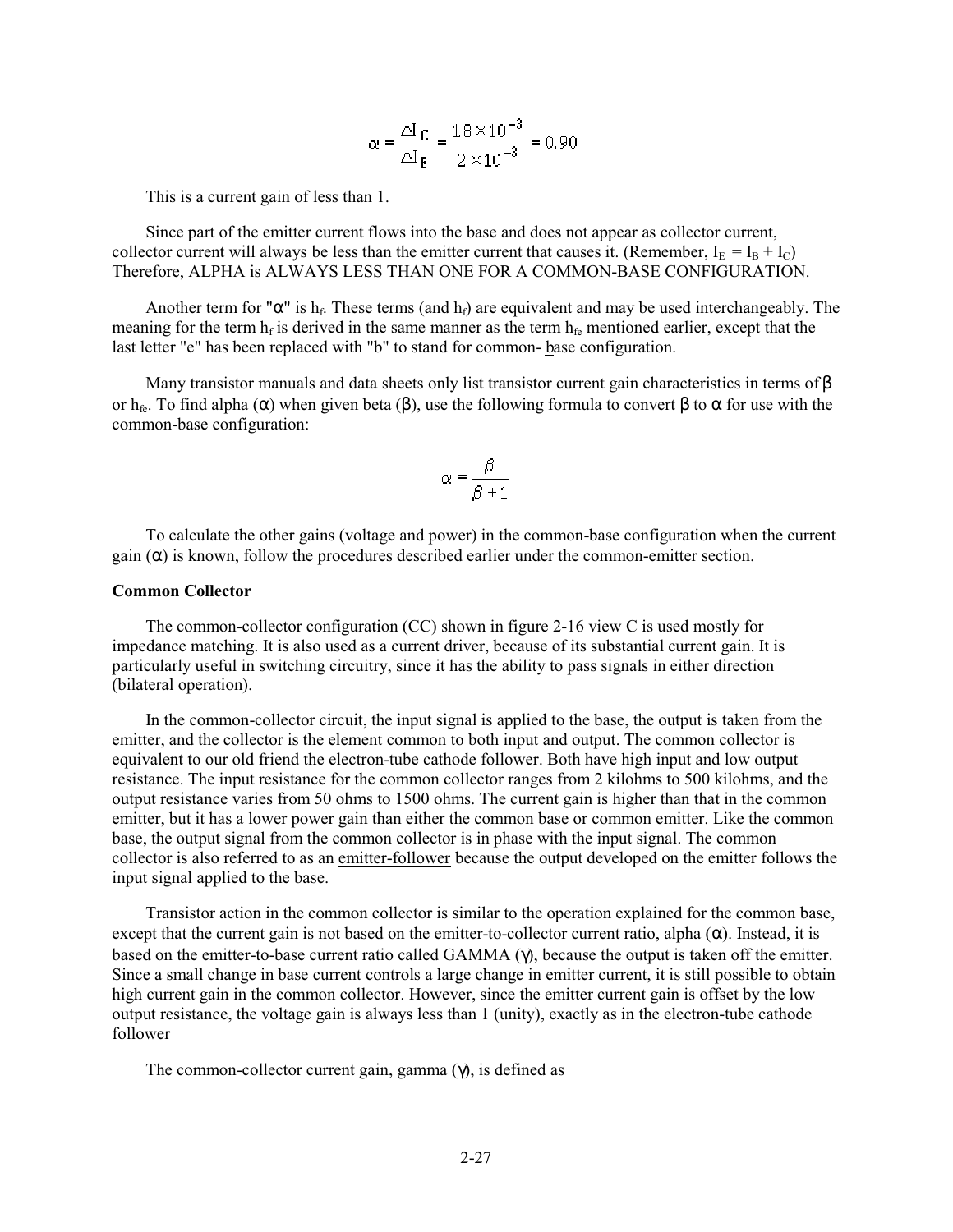$$
\gamma = \frac{\Delta I_E}{\Delta I_B}
$$

and is related to collector-to-base current gain, beta  $(\beta)$ , of the common-emitter circuit by the formula:

$$
\gamma\!=\!\beta+1
$$

Since a given transistor may be connected in any of three basic configurations, there is a definite relationship, as pointed out earlier, between alpha (α), beta (β), and gamma (γ). These relationships are listed again for your convenience:

$$
\alpha = \frac{\beta}{\beta + 1} \quad \beta = \frac{\alpha}{1 - \alpha} \quad \gamma = \beta + 1
$$

Take, for example, a transistor that is listed on a manufacturer's data sheet as having an alpha of 0.90. We wish to use it in a common emitter configuration. This means we must find beta. The calculations are:

$$
\beta = \frac{\alpha}{1 - \alpha} = \frac{0.90}{1 - 0.90} = \frac{0.90}{0.1} = 9
$$

Therefore, a change in base current in this transistor will produce a change in collector current that will be 9 times as large.

If we wish to use this same transistor in a common collector, we can find gamma (γ) by:

$$
\gamma=\beta+1=9+1=10
$$

To summarize the properties of the three transistor configurations, a comparison chart is provided in table 2-1 for your convenience.

| <b>AMPLIFIER</b>          | <b>COMMON</b> | <b>COMMON</b>   | <b>COMMON</b>    |
|---------------------------|---------------|-----------------|------------------|
| <b>TYPE</b>               | <b>BASE</b>   | <b>EMITTER</b>  | <b>COLLECTOR</b> |
| <b>INPUT/OUTPUT PHASE</b> | $0^{\circ}$   | $180^\circ$     | $0^{\rm o}$      |
| <b>RELATIONSHIP</b>       |               |                 |                  |
| <b>VOLTAGE GAIN</b>       | <b>HIGH</b>   | <b>MEDIUM</b>   | LOW              |
| <b>CURRENT GAIN</b>       | $LOW(\alpha)$ | $MEDIUM(\beta)$ | $HIGH(\gamma)$   |
| <b>POWER GAIN</b>         | LOW           | <b>HIGH</b>     | <b>MEDIUM</b>    |
| <b>INPUT RESISTANCE</b>   | LOW           | <b>MEDIUM</b>   | <b>HIGH</b>      |
| <b>OUTPUT RESISTANCE</b>  | HIGH          | <b>MEDIUM</b>   | LOW              |

**Table 2-1.—Transistor Configuration Comparison Chart**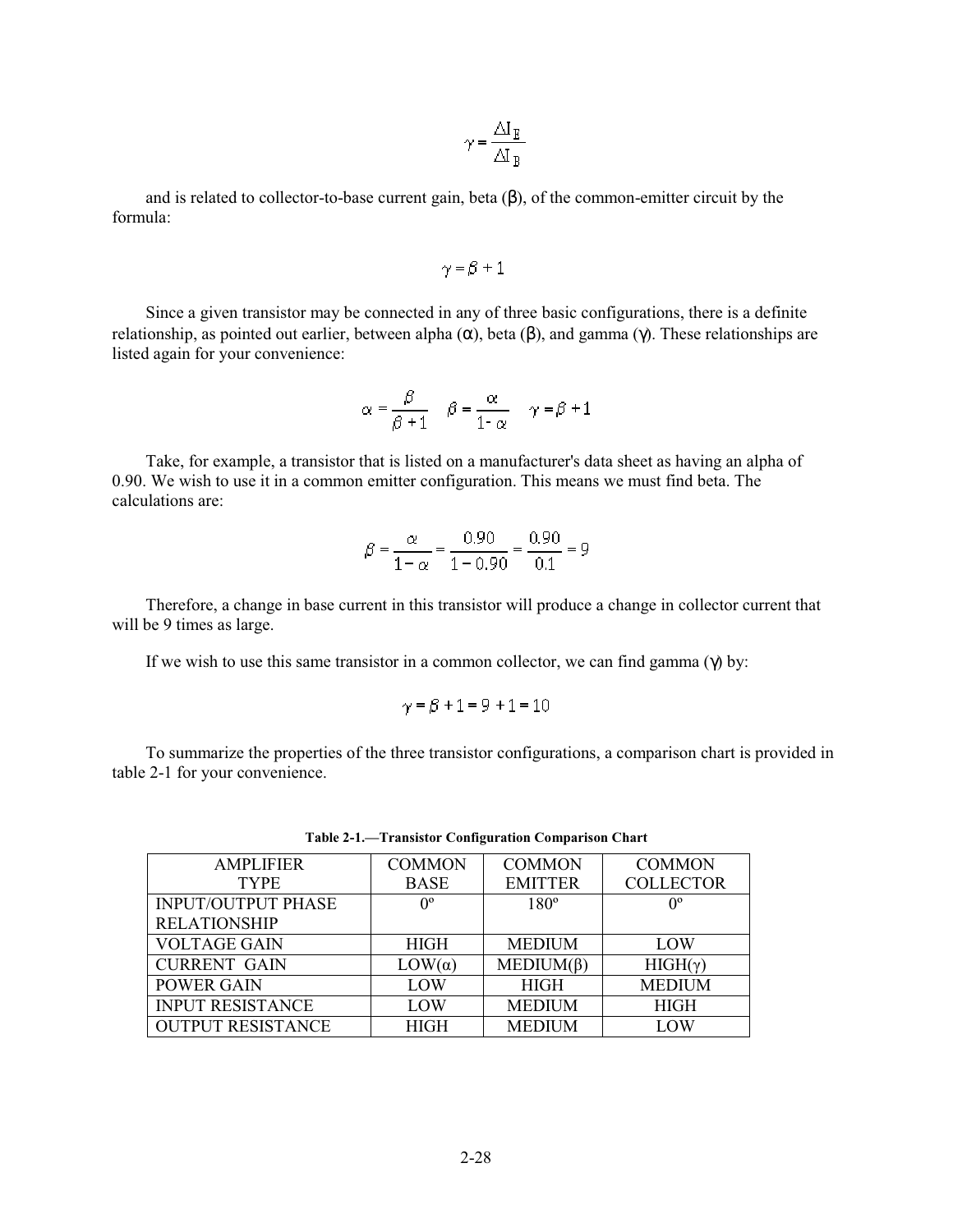Now that we have analyzed the basic transistor amplifier in terms of bias, class of operation, and circuit configuration, let's apply what has been covered to figure 2-12. A reproduction of figure 2-12 is shown below for your convenience.



This illustration is not just the basic transistor amplifier shown earlier in figure 2-12 but a class A amplifier configured as a common emitter using fixed bias. From this, you should be able to conclude the following:

- Because of its fixed bias, the amplifier is thermally unstable.
- Because of its class A operation, the amplifier has low efficiency but good fidelity.
- Because it is configured as a common emitter, the amplifier has good voltage, current, and power gain.

In conclusion, the type of bias, class of operation, and circuit configuration are all clues to the function and possible application of the amplifier.

- *Q26. What are the three transistor configurations?*
- *Q27. Which transistor configuration provides a phase reversal between the input and output signals?*
- *Q28. What is the input current in the common-emitter circuit?*
- *Q29. What is the current gain in a common-base circuit called?*
- *Q30. Which transistor configuration has a current gain of less than 1?*
- *Q31. What is the output current in the common-collector circuit?*
- *Q32. Which transistor configuration has the highest input resistance?*
- *Q33. What is the formula for GAMMA (*γ*)?*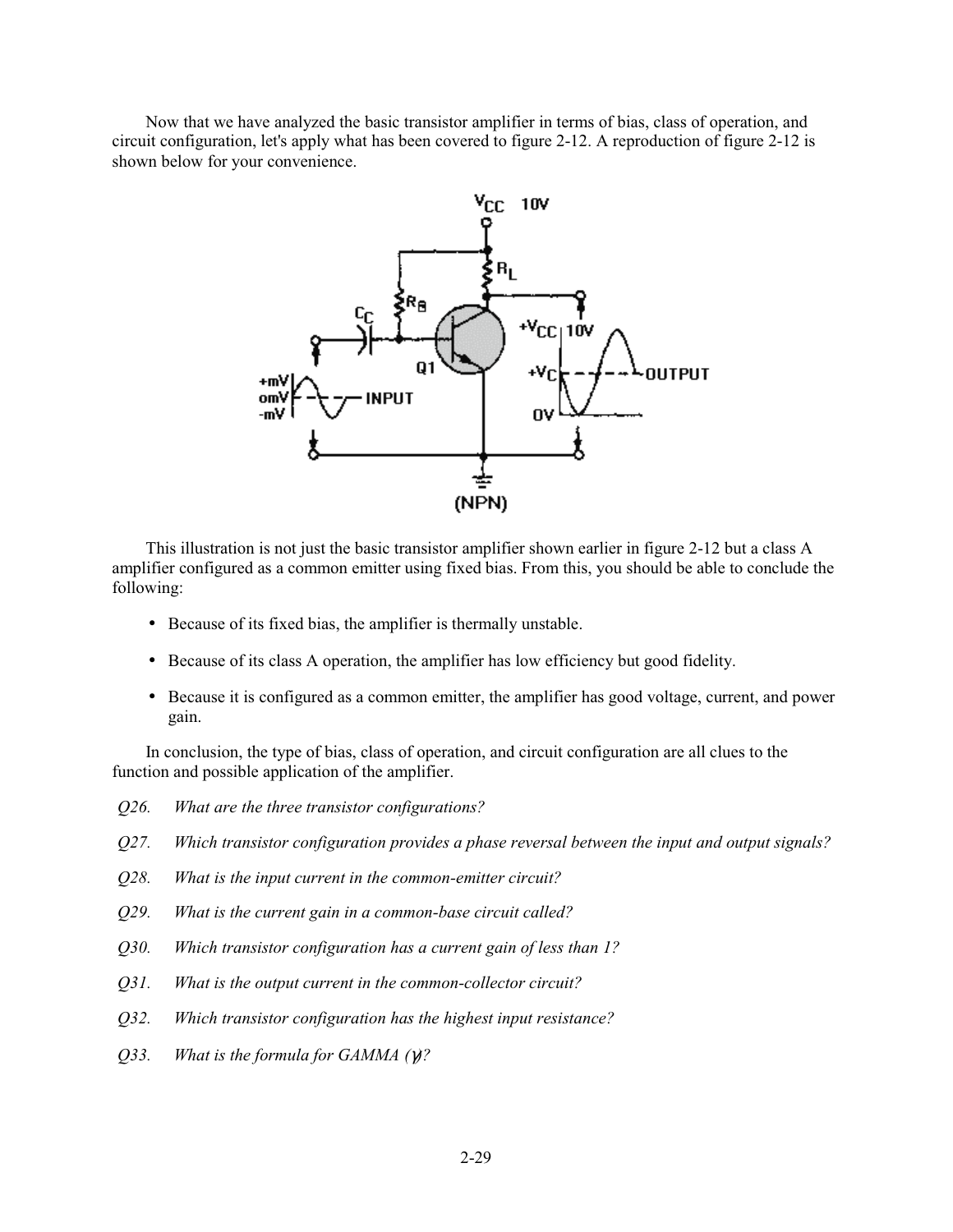# **TRANSISTOR SPECIFICATIONS**

Transistors are available in a large variety of shapes and sizes, each with its own unique characteristics. The characteristics for each of these transistors are usually presented on SPECIFICATION SHEETS or they may be included in transistor manuals. Although many properties of a transistor could be specified on these sheets, manufacturers list only some of them. The specifications listed vary with different manufacturers, the type of transistor, and the application of the transistor. The specifications usually cover the following items.

- 1. A general description of the transistor that includes the following information:
	- a. The kind of transistor. This covers the material used, such as germanium or silicon; the type of transistor (NPN or PNP); and the construction of the transistor(whether alloy-junction, grown, or diffused junction, etc.).
	- b. Some of the common applications for the transistor, such as audio amplifier, oscillator, rf amplifier, etc.
	- c. General sales features, such as size and packaging mechanical data).
- 2. The "Absolute Maximum Ratings" of the transistor are the direct voltage and current values that if exceeded in operation may result in transistor failure. Maximum ratings usually include collector-to-base voltage, emitter-to-base voltage, collector current, emitter current, and collector power dissipation.
- 3. The typical operating values of the transistor. These values are presented only as a guide. The values vary widely, are dependent upon operating voltages, and also upon which element is common in the circuit. The values listed may include collector-emitter voltage, collector current, input resistance, load resistance, current-transfer ratio (another name for alpha or beta), and collector cutoff current, which is leakage current from collector to base when no emitter current is applied. Transistor characteristic curves may also be included in this section. A transistor characteristic curve is a graph plotting the relationship between currents and voltages in a circuit. More than one curve on a graph is called a "family of curves."
- 4. Additional information for engineering-design purposes.

So far, many letter symbols, abbreviations, and terms have been introduced, some frequently used and others only rarely used. For a complete list of all semiconductor letter symbols and terms, refer to EIMB series 000-0140, Section III.

# **TRANSISTOR IDENTIFICATION**

Transistors can be identified by a Joint Army-Navy (JAN) designation printed directly on the case of the transistor. The marking scheme explained earlier for diodes is also used for transistor identification. The first number indicates the number of junctions. The letter "N" following the first number tells us that the component is a semiconductor. And, the 2- or 3-digit number following the N is the manufacturer's identification number. If the last number is followed by a letter, it indicates a later, improved version of the device. For example, a semiconductor designated as type 2N130A signifies a three-element transistor of semiconductor material that is an improved version of type 130: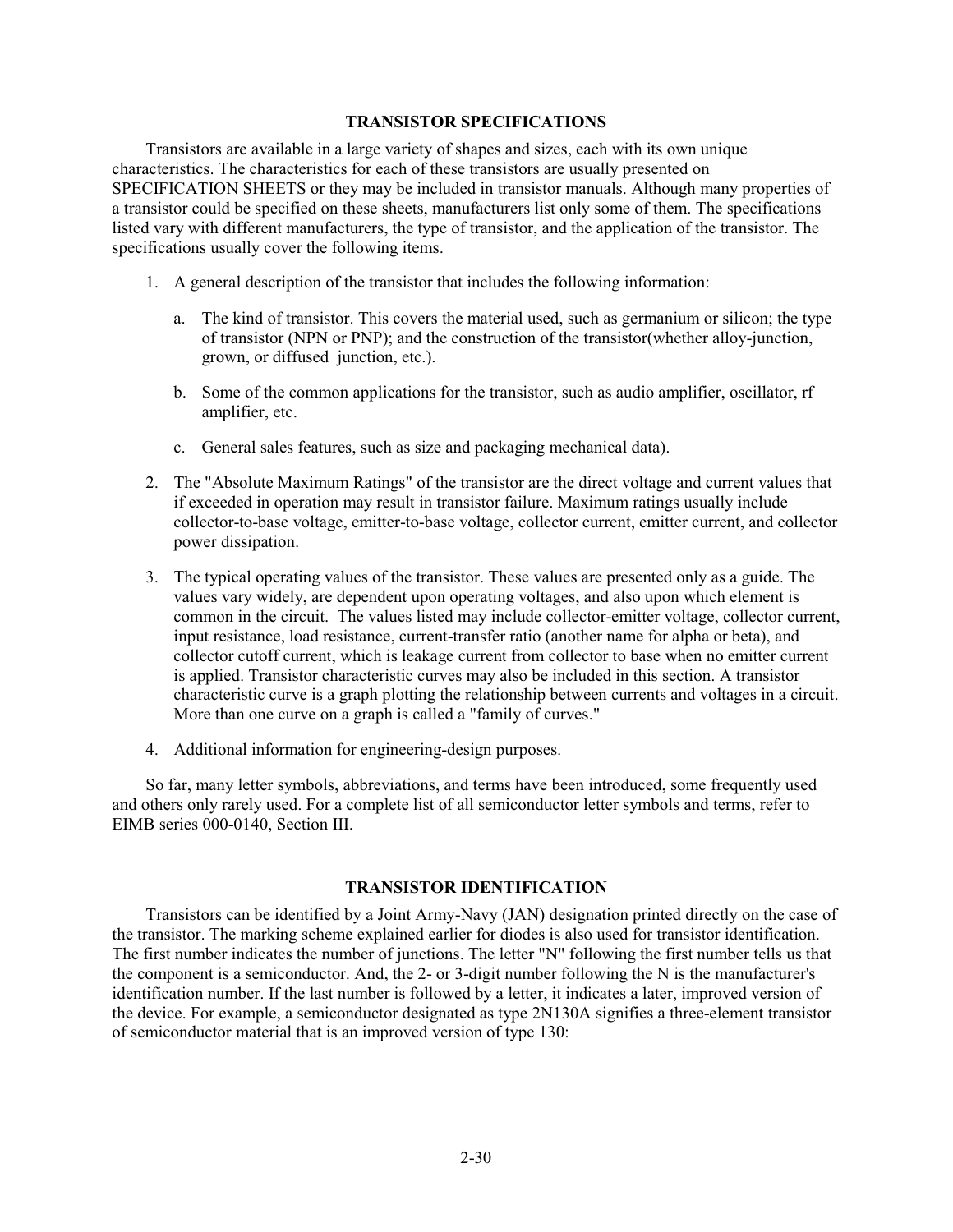| NUMBER OF JUNCTIONS | SEMI-            | <b>IDENTIFICATION</b> | <b>FIRST</b>        |
|---------------------|------------------|-----------------------|---------------------|
| (TRANSISTOR)        | <b>CONDUCTOR</b> | <b>NUMBER</b>         | <b>MODIFICATION</b> |

You may also find other markings on transistors that do not relate to the JAN marking system. These markings are manufacturers' identifications and may not conform to a standardized system. If in doubt, always replace a transistor with one having identical markings. To ensure that an identical replacement or a correct substitute is used, consult an equipment or transistor manual for specifications on the transistor.

# **TRANSISTOR MAINTENANCE**

Transistors are very rugged and are expected to be relatively trouble free. Encapsulation and conformal coating techniques now in use promise extremely long life expectancies. In theory, a transistor should last indefinitely. However, if transistors are subjected to current overloads, the junctions will be damaged or even destroyed. In addition, the application of excessively high operating voltages can damage or destroy the junctions through arc-over or excessive reverse currents. One of the greatest dangers to the transistor is heat, which will cause excessive current flow and eventual destruction of the transistor.

To determine if a transistor is good or bad, you can check it with an ohmmeter or a transistor tester. In many cases, you can substitute a transistor known to be good for one that is questionable and thus determine the condition of a suspected transistor. This method of testing is highly accurate and sometimes the quickest, but it should be used only after you make certain that there are no circuit defects that might damage the replacement transistor. If more than one defective transistor is present in the equipment where the trouble has been localized, this testing method becomes cumbersome, as several transistors may have to be replaced before the trouble is corrected. To determine which stages failed and which transistors are not defective, all the removed transistors must be tested. This test can be made by using a standard Navy ohmmeter, transistor tester, or by observing whether the equipment operates correctly as each of the removed transistors is reinserted into the equipment. A word of caution-indiscriminate substitution of transistors in critical circuits should be avoided.

When transistors are soldered into equipment, substitution is not practicable; it is generally desirable to test these transistors in their circuits.

- *Q34. List three items of information normally included in the general description section of a specification sheet for a transistor.*
- *Q35. What does the number "2" (before the letter "N") indicate in the JAN marking scheme?*
- *Q36. What is the greatest danger to a transistor?*
- *Q37. What method for checking transistors is cumbersome when more than one transistor is bad in a circuit?*

# **PRECAUTIONS**

Transistors, although generally more rugged mechanically than electron tubes, are susceptible to damage by electrical overloads, heat, humidity, and radiation. Damage of this nature often occurs during transistor servicing by applying the incorrect polarity voltage to the collector circuit or excessive voltage to the input circuit. Careless soldering techniques that overheat the transistor have also been known to cause considerable damage. One of the most frequent causes of damage to a transistor is the electrostatic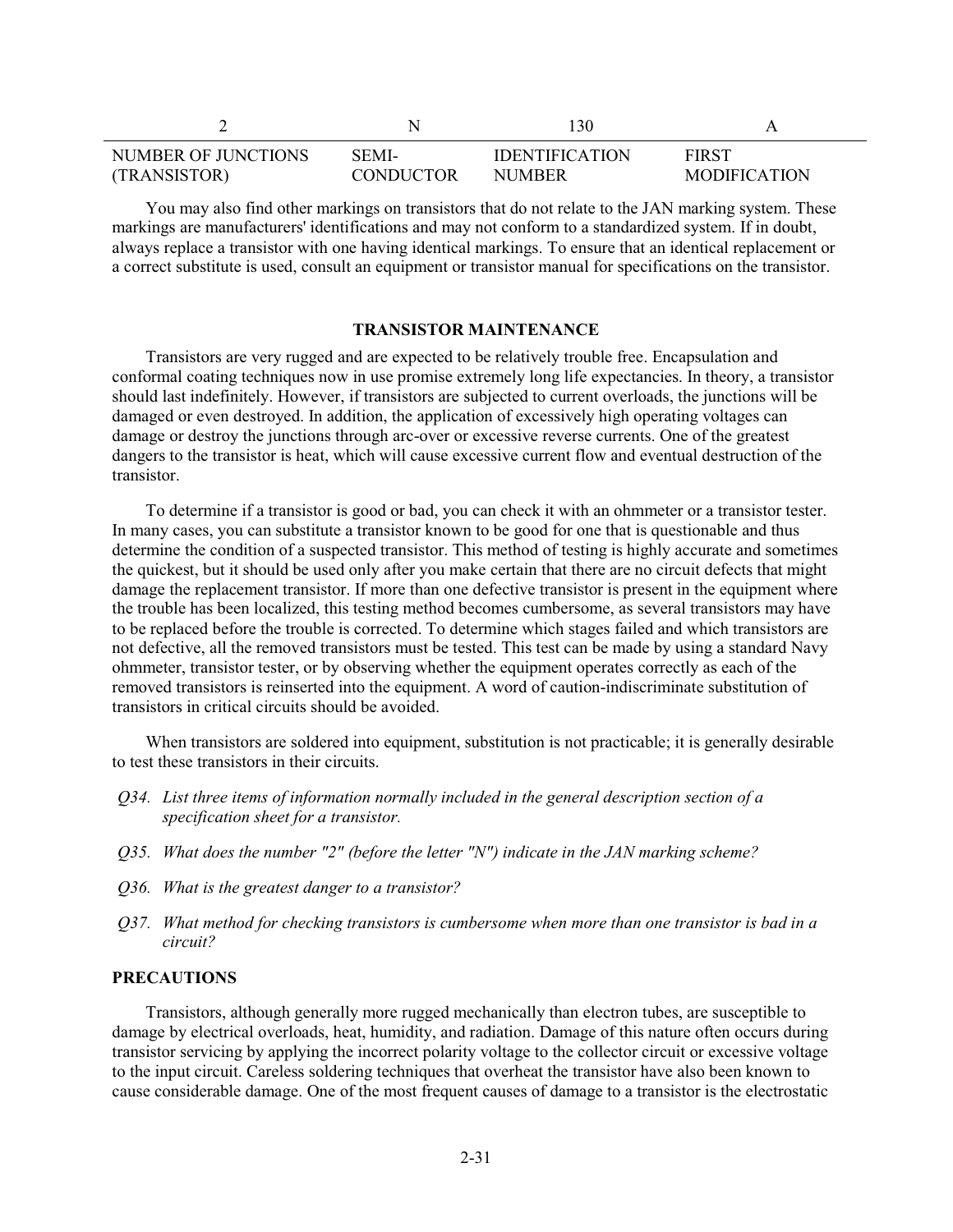discharge from the human body when the device is handled. You may avoid such damage before starting repairs by discharging the static electricity from your body to the chassis containing the transistor. You can do this by simply touching the chassis. Thus, the electricity will be transferred from your body to the chassis before you handle the transistor.

To prevent transistor damage and avoid electrical shock, you should observe the following precautions when you are working with transistorized equipment:

- 1. Test equipment and soldering irons should be checked to make certain there is no leakage current from the power source. If leakage current is detected, isolation transformers should be used.
- 2. Always connect a ground between test equipment and circuit before attempting to inject or monitor a signal.
- 3. Ensure test voltages do not exceed maximum allowable voltage for circuit components and transistors. Also, never connect test equipment outputs directly to a transistor circuit.
- 4. Ohmmeter ranges that require a current of more than one milliampere in the test circuit should not be used for testing transistors.
- 5. Battery eliminators should not be used to furnish power for transistor equipment because they have poor voltage regulation and, possibly, high-ripple voltage.
- 6. The heat applied to a transistor, when soldered connections are required, should be kept to a minimum by using a low-wattage soldering iron and heat shunts, such as long-nose pliers, on the transistor leads.
- 7. When it becomes necessary to replace transistors, never pry transistors to loosen them from printed circuit boards.
- 8. All circuits should be checked for defects before replacing a transistor.
- 9. The power must be removed from the equipment before replacing a transistor.
- 10. Using conventional test probes on equipment with closely spaced parts often causes accidental shorts between adjacent terminals. These shorts rarely cause damage to an electron tube but may ruin a transistor. To prevent these shorts, the probes can be covered with insulation, except for a very short length of the tips.

# **LEAD IDENTIFICATION**

Transistor lead identification plays an important part in transistor maintenance; because, before a transistor can be tested or replaced, its leads or terminals must be identified. Since there is no standard method of identifying transistor leads, it is quite possible to mistake one lead for another. Therefore, when you are replacing a transistor, you should pay close attention to how the transistor is mounted, particularly to those transistors that are soldered in, so that you do not make a mistake when you are installing the new transistor. When you are testing or replacing a transistor, if you have any doubts about which lead is which, consult the equipment manual or a transistor manual that shows the specifications for the transistor being used.

There are, however, some typical lead identification schemes that will be very helpful in transistor troubleshooting. These schemes are shown in figure 2-17. In the case of the oval-shaped transistor shown in view A, the collector lead is identified by a wide space between it and the base lead. The lead farthest from the collector, in line, is the emitter lead. When the leads are evenly spaced and in line, as shown in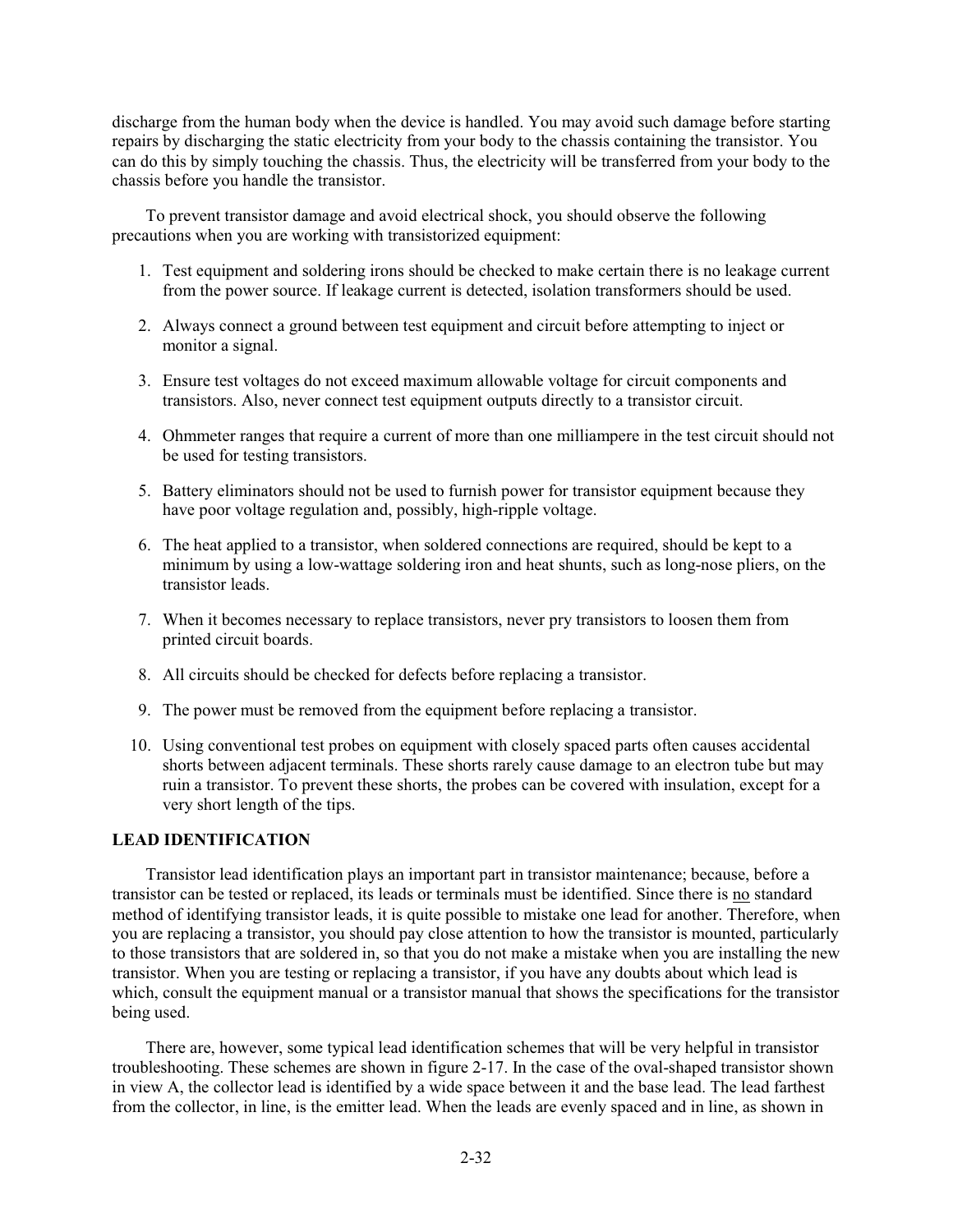view B, a colored dot, usually red, indicates the collector. If the transistor is round, as in view C, a red line indicates the collector, and the emitter lead is the shortest lead. In view D the leads are in a triangular arrangement that is offset from the center of the transistor. The lead opposite the blank quadrant in this scheme is the base lead. When viewed from the bottom, the collector is the first lead clockwise from the base. The leads in view E are arranged in the same manner as those is view D except that a tap is used to identify the leads. When viewed from the bottom in a clockwise direction, the first lead following the tab is the emitter, followed by the base and collector.



**Figure 2-17.—Transistor lead identification.** 

In a conventional power transistor as shown in views F and G, the collector lead is usually connected to the mounting base. For further identification, the base lead in view F is covered with green sleeving. While the leads in view G are identified by viewing the transistor from the bottom in a clockwise direction (with mounting holes occupying 3 o'clock and 9 o'clock positions), the emitter lead will be either at the 5 o'clock or 11 o'clock position. The other lead is the base lead.

#### **TRANSISTOR TESTING**

There are several different ways of testing transistors. They can be tested while in the circuit, by the substitution method mentioned, or with a transistor tester or ohmmeter.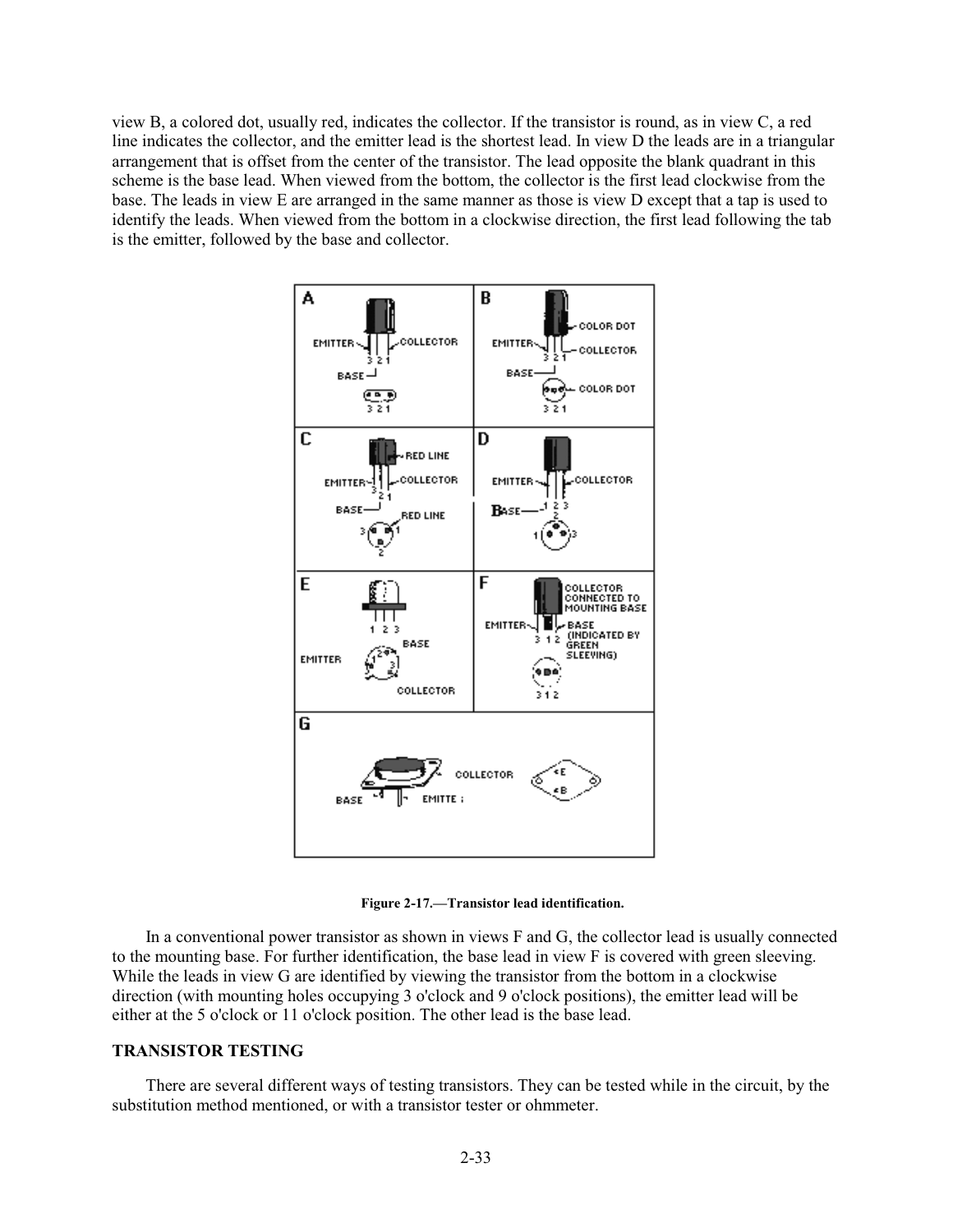Transistor testers are nothing more than the solid-state equivalent of electron-tube testers (although they do not operate on the same principle). With most transistor testers, it is possible to test the transistor in or out of the circuit.

There are four basic tests required for transistors in practical troubleshooting: gain, leakage, breakdown, and switching time. For maintenance and repair, however, a check of two or three parameters is usually sufficient to determine whether a transistor needs to be replaced.

Since it is impractical to cover all the different types of transistor testers and since each tester comes with its own operator's manual, we will move on to something you will use more frequently for testing transistors-the ohmmeter.

#### **Testing Transistors with an Ohmmeter**

Two tests that can be done with an ohmmeter are gain, and junction resistance. Tests of a transistor's junction resistance will reveal leakage, shorts, and opens.

**TRANSISTOR GAIN TEST.**—A basic transistor gain test can be made using an ohmmeter and a simple test circuit. The test circuit can be made with just a couple of resistors and a switch, as shown in figure 2-18. The principle behind the test lies in the fact that little or no current will flow in a transistor between emitter and collector until the emitter-base junction is forward biased. The only precaution you should observe is with the ohmmeter. Any internal battery may be used in the meter provided that it does not exceed the maximum collector-emitter breakdown voltage.



**Figure 2-18.—Testing a transistor's gain with an ohmmeter.** 

With the switch in figure 2-18 in the open position as shown, no voltage is applied to the PNP transistor's base, and the emitter-base junction is not forward biased. Therefore, the ohmmeter should read a high resistance, as indicated on the meter. When the switch is closed, the emitter-base circuit is forward biased by the voltage across R1 and R2. Current now flows in the emitter-collector circuit, which causes a lower resistance reading on the ohmmeter. A 10-to-1 resistance ratio in this test between meter readings indicates a normal gain for an audio-frequency transistor.

To test an NPN transistor using this circuit, simply reverse the ohmmeter leads and carry out the procedure described earlier.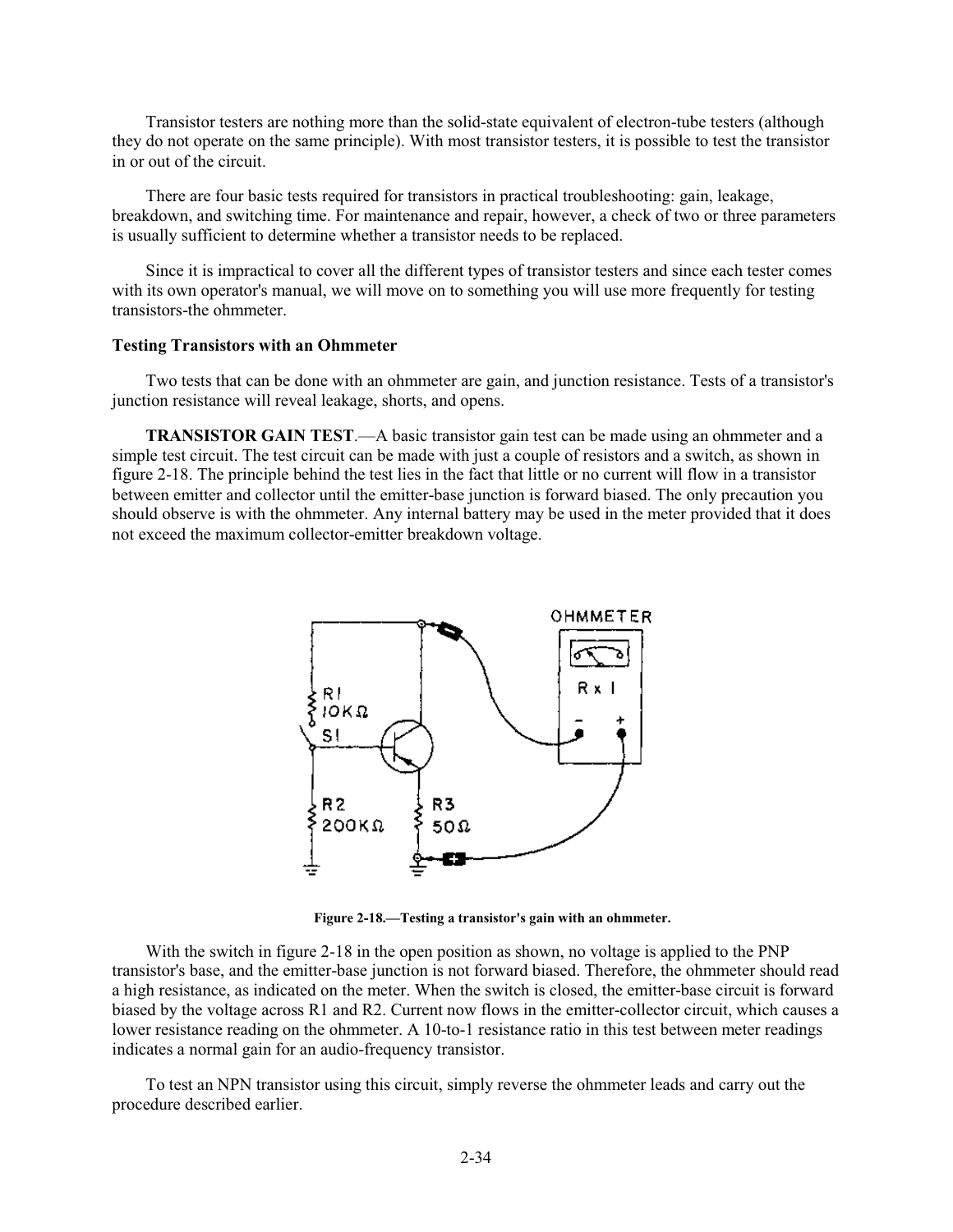**TRANSISTOR JUNCTION RESISTANCE TEST.**—An ohmmeter can be used to test a transistor for leakage (an undesirable flow of current) by measuring the base-emitter, base-collector, and collectoremitter forward and reverse resistances.

For simplicity, consider the transistor under test in each view of figure 2-19 (view A, view B and view C) as two diodes connected back to back. Therefore, each diode will have a low forward resistance and a high reverse resistance. By measuring these resistances with an ohmmeter as shown in the figure, you can determine if the transistor is leaking current through its junctions. When making these measurements, avoid using the R1 scale on the meter or a meter with a high internal battery voltage. Either of these conditions can damage a low-power transistor.



**Figure 2-19A.—Testing a transistor's leakage with an ohmmeter. COLLECTOR-TO-EMITTER TEST** 



**Figure 2-19B.—Testing a transistor's leakage with an ohmmeter. BASE-TO-COLLECTOR TEST**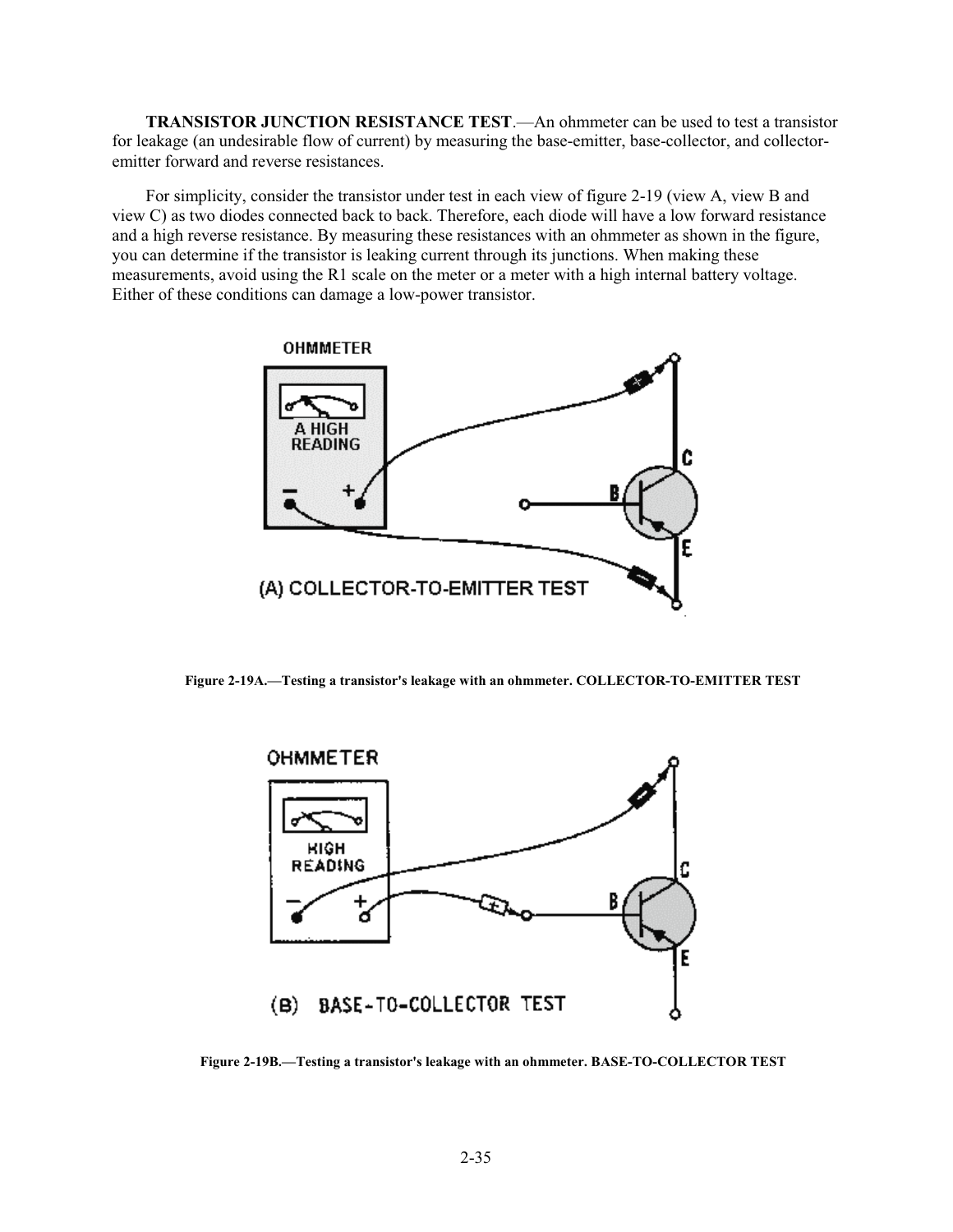

NOTE: Reversing the meter leads will give a low reading.

**Figure 2-19C.—Testing a transistor's leakage with an ohmmeter. BASE-TO-EMITTER TEST** 

Now consider the possible transistor problems that could exist if the indicated readings in figure 2-19 are not obtained. A list of these problems is provided in table 2-2.

| <b>RESISTANCE READINGS</b>         |                    |  |  |
|------------------------------------|--------------------|--|--|
| <b>REVERSE</b>                     | The transistor is: |  |  |
| LOW (NOT SHORTED)                  | <b>LEAKING</b>     |  |  |
| <b>LOW (SHORTED)</b>               | <b>SHORTED</b>     |  |  |
| <b>HIGH</b>                        | $OPEN*$            |  |  |
| *Except collector-to-emitter test. |                    |  |  |
|                                    |                    |  |  |

**Table 2-2.—Possible Transistor Problems from Ohmmeter Readings** 

By now, you should recognize that the transistor used in figure 2-19 (view A, view B and view C) is a PNP transistor. If you wish to test an NPN transistor for leakage, the procedure is identical to that used for testing the PNP except the readings obtained are reversed.

When testing transistors (PNP or NPN), you should remember that the actual resistance values depend on the ohmmeter scale and the battery voltage. Typical forward and reverse resistances are insignificant. The best indicator for showing whether a transistor is good or bad is the ratio of forward-toreverse resistance. If the transistor you are testing shows a ratio of at least 30 to 1, it is probably good. Many transistors show ratios of 100 to 1 or greater.

- *Q38. What safety precaution must be taken before replacing a transistor?*
- *Q39. How is the collector lead identified on an oval-shaped transistor?*
- *Q40. What are two transistor tests that can be done with an ohmmeter?*
- *Q41. When you are testing the gain of an audio-frequency transistor with an ohmmeter, what is indicated by a 10-to-1 resistance ratio?*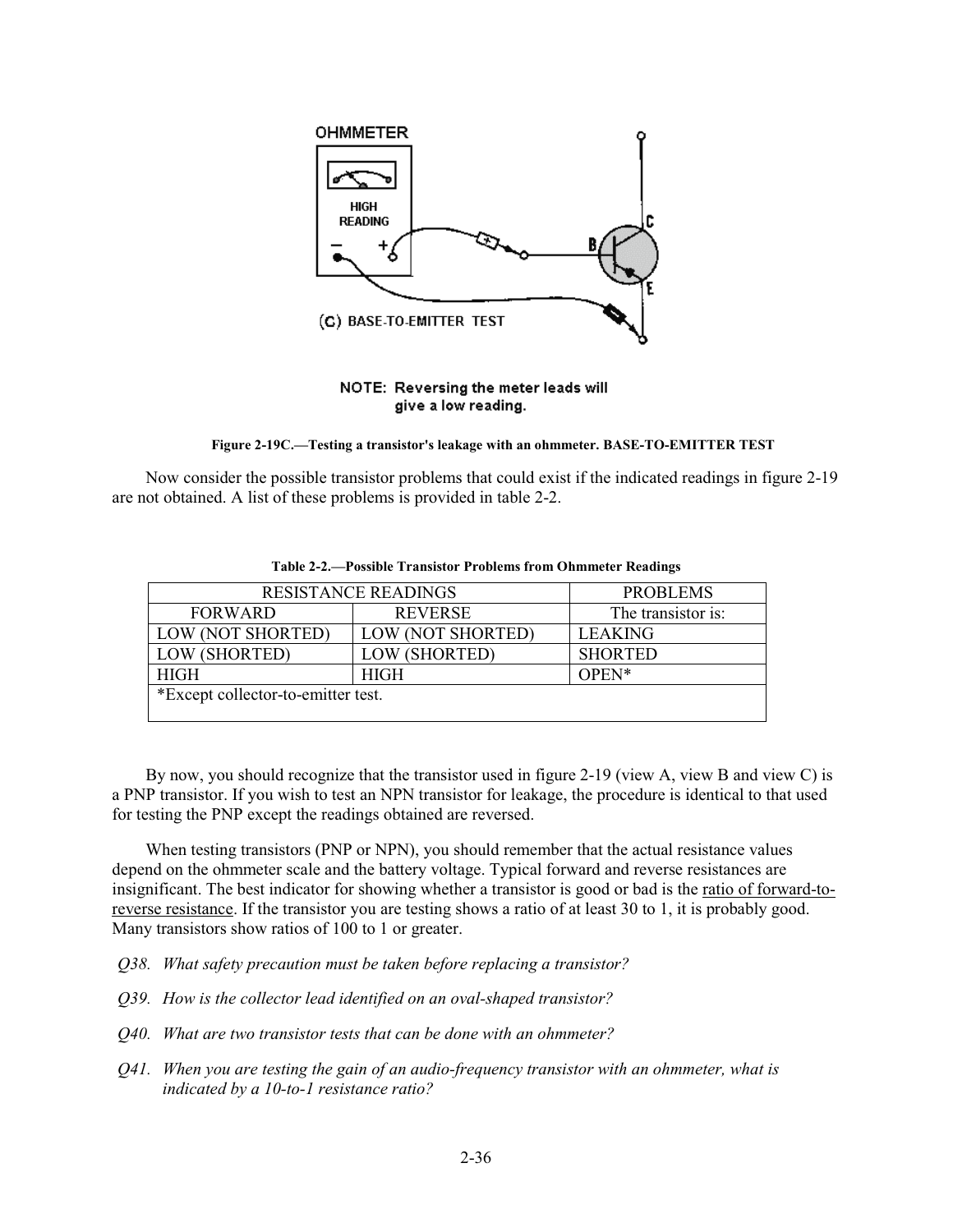*Q42. When you are using an ohmmeter to test a transistor for leakage, what is indicated by a low, but not shorted, reverse resistance reading?* 

#### **MICROELECTRONICS**

Up to now the various semiconductors, resistors, capacitors, etc., in our discussions have been considered as separately packaged components, called DISCRETE COMPONENTS. In this section we will introduce some of the more complex devices that contain complete circuits packaged as a single component. These devices are referred to as INTEGRATED CIRCUITS and the broad term used to describe the use of these devices to miniaturize electronic equipment is called MICROELECTRONICS.

With the advent of the transistor and the demand by the military for smaller equipment, design engineers set out to miniaturize electronic equipment. In the beginning, their efforts were frustrated because most of the other components in a circuit such as resistors, capacitors, and coils were larger than the transistor. Soon these other circuit components were miniaturized, thereby pushing ahead the development of smaller electronic equipment. Along with miniature resistors, capacitors, and other circuit elements, the production of components that were actually smaller than the space required for the interconnecting wiring and cabling became possible. The next step in the research process was to eliminate these bulky wiring components. This was accomplished with the PRINTED CIRCUIT BOARD (PCB).

A printed circuit board is a flat insulating surface upon which printed wiring and miniaturized components are connected in a predetermined design, and attached to a common base. Figure 2-20 (view A and view B) shows a typical printed circuit board. Notice that various components are connected to the board and the printed wiring is on the reverse side. With this technique, all interconnecting wiring in a piece of equipment, except for the highest power leads and cabling, is reduced to lines of conducting material (copper, silver, gold, etc.) deposited directly on the surface of an insulating "circuit board." Since printed circuit boards are readily adapted as plug-in units, the elimination of terminal boards, fittings and tie points, not to mention wires, results in a substantial reduction in the overall size of electronic equipment.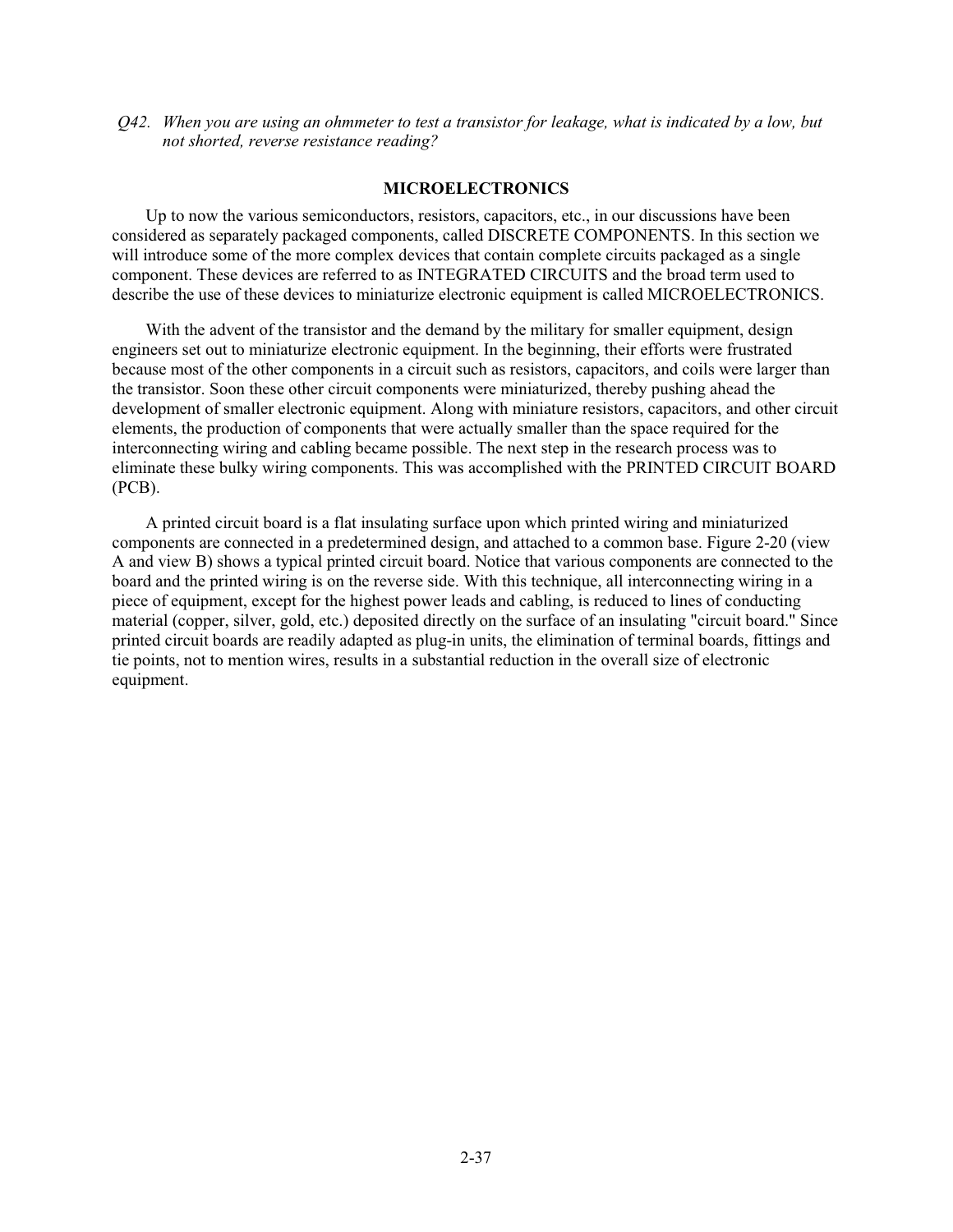

**Figure 2-20A.—A typical printed circuit board (PCB). FRONT SIDE** 



**Figure 2-20B.—A typical printed circuit board (PCB). REVERSE SIDE**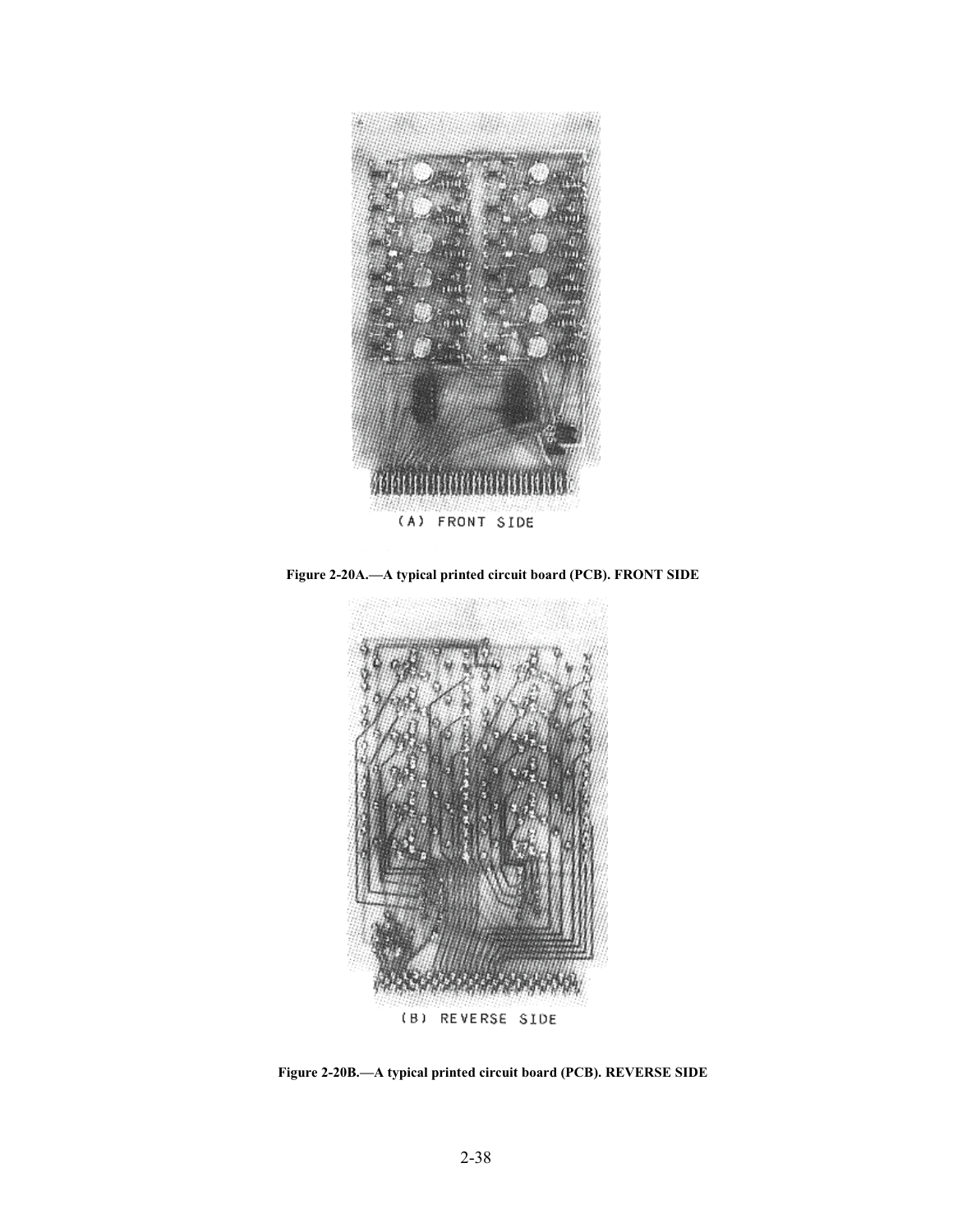After the printed circuit boards were perfected, efforts to miniaturize electronic equipment were then shifted to assembly techniques, which led to MODULAR CIRCUITRY. In this technique, printed circuit boards are stacked and connected together to form a module. This increases the packaging density of circuit components and results in a considerable reduction in the size of electronic equipment. Since the module can be designed to perform any electronic function, it is also a very versatile unit.

However, the drawback to this approach was that the modules required a considerable number of connections that took up too much space and increased costs. In addition, tests showed the reliability was adversely affected by the increase in the number of connections.

A new technique was required to improve reliability and further increase packaging density. The solution was INTEGRATED CIRCUITS.

An integrated circuit is a device that integrates (combines) both active components (transistors, diodes, etc.) and passive components (resistors, capacitors, etc.) of a complete electronic circuit in a single chip (a tiny slice or wafer of semiconductor crystal or insulator).

Integrated circuits (ICs) have almost eliminated the use of individual electronic components (resistors, capacitors, transistors, etc.) as the building blocks of electronic circuits. Instead, tiny CHIPS have been developed whose functions are not that of a single part, but of dozens of transistors, resistors, capacitors, and other electronic elements, all interconnected to perform the task of a complex circuit. Often these comprise a number of complete conventional circuit stages, such as a multistage amplifier (in one extremely small component). These chips are frequently mounted on a printed circuit board, as shown in figure 2-21, which plugs into an electronic unit.



**Figure 2-21.—ICs on a printed circuit board.** 

Integrated circuits have several advantages over conventional wired circuits of discrete components. These advantages include (1) a drastic reduction in size and weight, (2) a large increase in reliability, (3) lower cost, and (4) possible improvement in circuit performance. However, integrated circuits are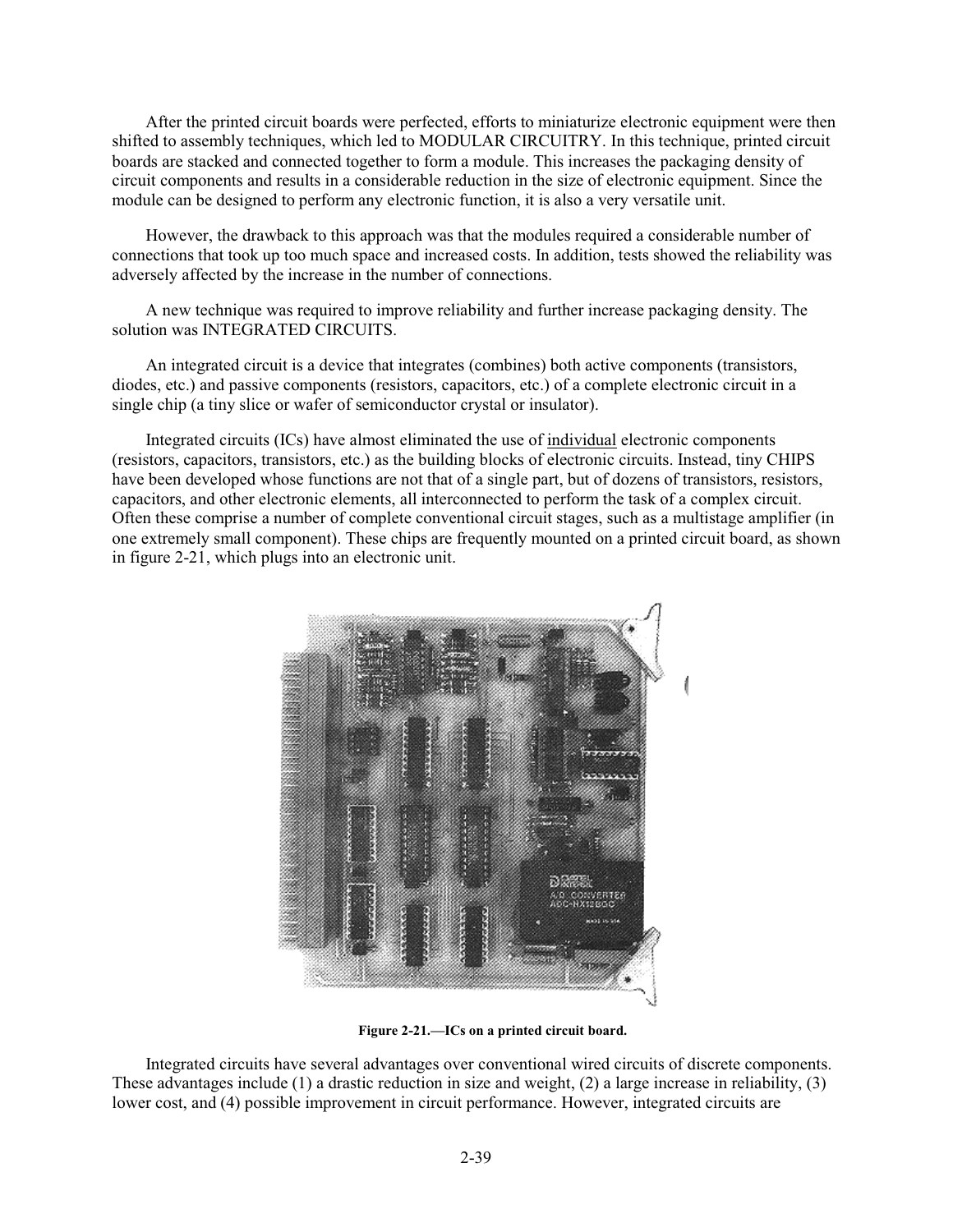composed of parts so closely associated with one another that repair becomes almost impossible. In case of trouble, the entire circuit is replaced as a single component.

Basically, there are two general classifications of integrated circuits: HYBRID and MONOLITHIC. In the monolithic integrated circuit, all elements (resistors, transistors, etc.) associated with the circuit are fabricated inseparably within a continuous piece of material (called the SUBSTRATE), usually silicon. The monolithic integrated circuit is made very much like a single transistor. While one part of the crystal is being doped to form a transistor, other parts of the crystal are being acted upon to form the associated resistors and capacitors. Thus, all the elements of the complete circuit are created in the crystal by the same processes and in the same time required to make a single transistor. This produces a considerable cost savings over the same circuit made with discrete components by lowering assembly costs.

Hybrid integrated circuits are constructed somewhat differently from the monolithic devices. The PASSIVE components (resistors, capacitors) are deposited onto a substrate (foundation) made of glass, ceramic, or other insulating material. Then the ACTIVE components (diodes, transistors) are attached to the substrate and connected to the passive circuit components on the substrate using very fine (.001 inch) wire. The term hybrid refers to the fact that different processes are used to form the passive and active components of the device.

Hybrid circuits are of two general types: (1) thin film and (2) thick film. "Thin" and "thick" film refer to the relative thickness of the deposited material used to form the resistors and other passive components. Thick film devices are capable of dissipating more power, but are somewhat more bulky.

Integrated circuits are being used in an ever increasing variety of applications. Small size and weight and high reliability make them ideally suited for use in airborne equipment, missile systems, computers, spacecraft, and portable equipment. They are often easily recognized because of the unusual packages that contain the integrated circuit. A typical packaging sequence is shown in figure 2-22. These tiny packages protect and help dissipate heat generated in the device. One of these packages may contain one or several stages, often having several hundred components. Some of the most common package styles are shown in figure 2-23.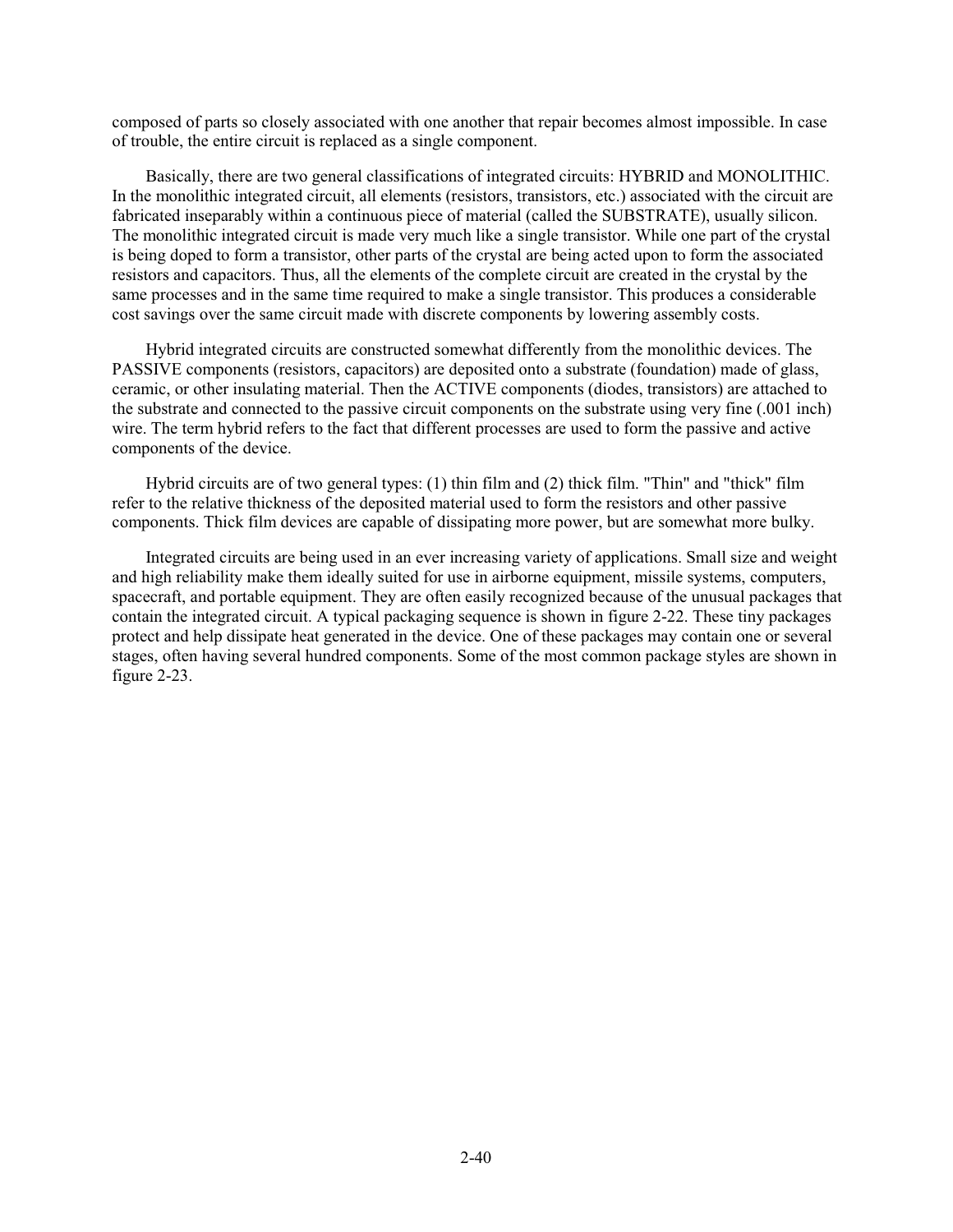

**Figure 2-22.—A typical integrated circuit packaging sequence.** 



**Figure 2-23.—Common IC packaging styles.** 

The preceding information was presented to give you a brief introduction into integrated circuits. If you wish to pursue this subject further, additional information is available in your ship's or station's library.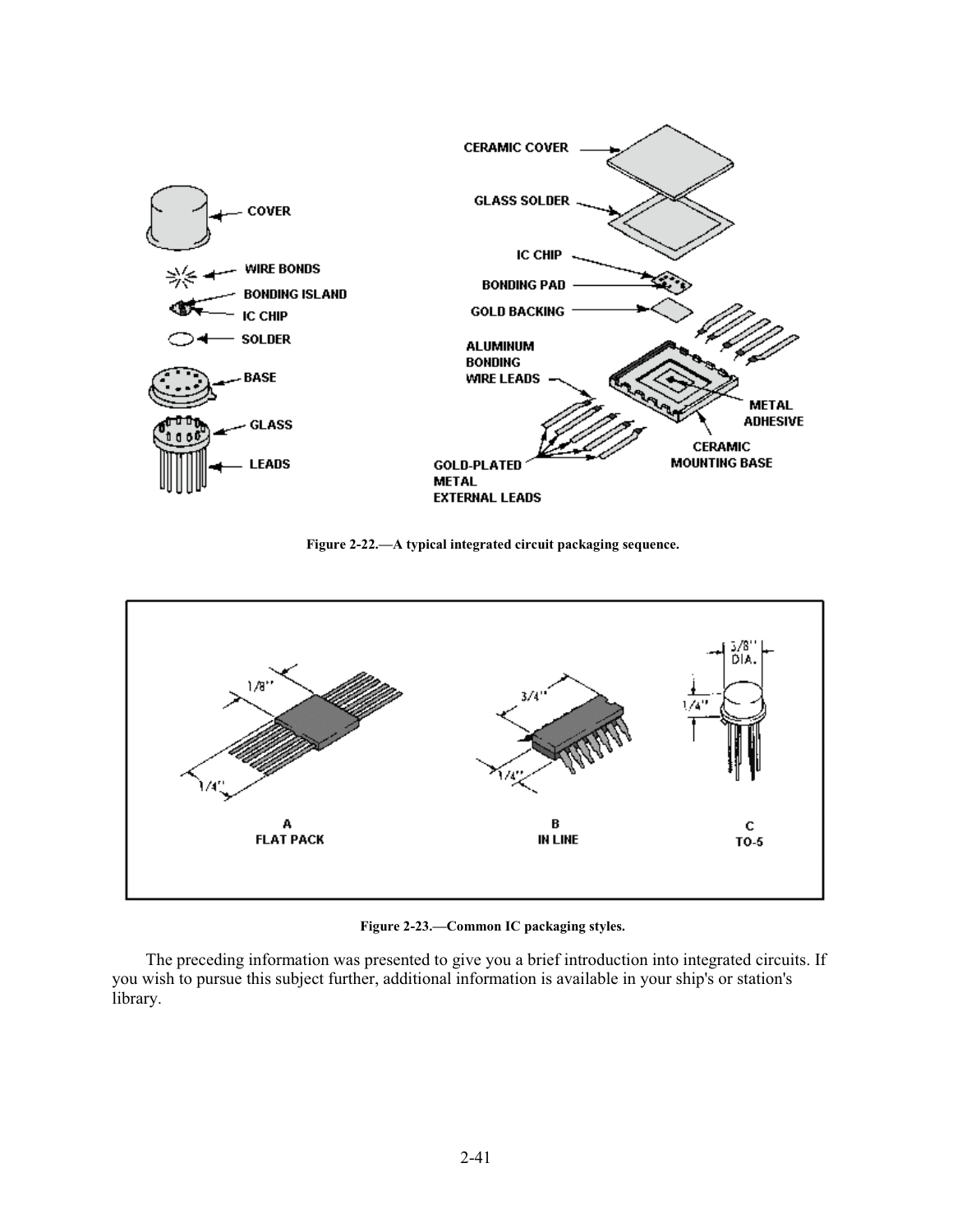#### **SUMMARY**

Now that you have completed this chapter, a short review of the more important points covered in the chapter will follow. This review should refresh your memory of transistors, their theory of operation, and how they are tested with an ohmmeter.

A **TRANSISTOR** is a three or more element solid-state device that amplifies by controlling the flow of current carriers through its semiconductor materials.



The **THREE ELEMENTS OF A TRANSISTOR** are (1) the EMITTER, which gives off current carriers, (2) the BASE, which controls the carriers, and (3) the COLLECTOR, which collects the carriers.



The two **BASIC TYPES** OF **TRANSISTORS** are the NPN and PNP. The only difference in symbology between the two transistors is the direction of the arrow on the emitter. If the arrow points in, it is a PNP transistor and if it points outward, it is an NPN transistor.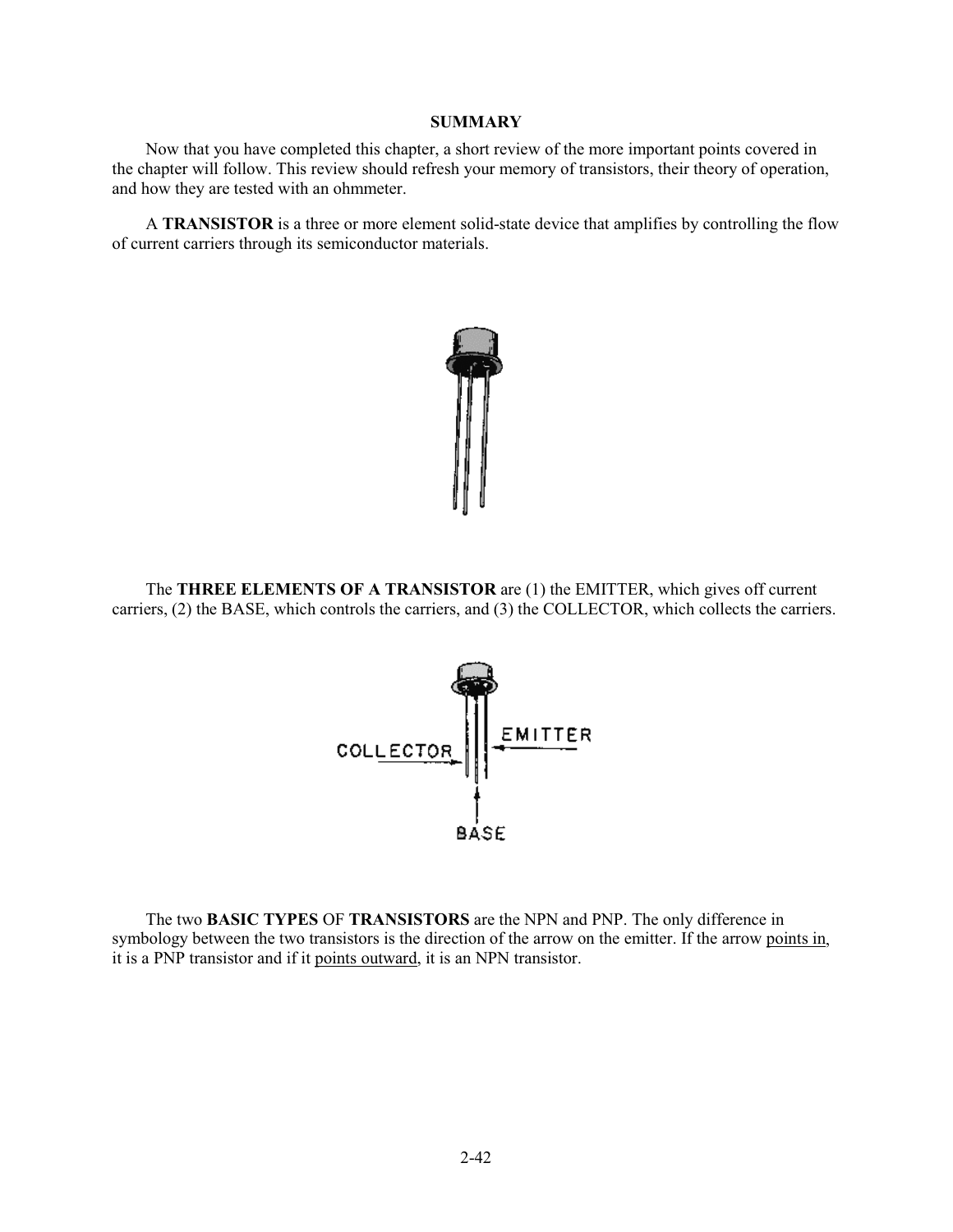

The four **TRANSISTOR MANUFACTURING PROCESSES** are the (1) point contact, (2) grown or rate-grown junction, (3) alloy or fused junction, and (4) diffused junction.

|                       | <b>EMITTER</b>        | <b>COLLECTOR</b> |
|-----------------------|-----------------------|------------------|
| POINT CONTACT<br>(A)  | . . ri<br><b>BASE</b> |                  |
| GROVN JUNCTION        | P OR N                |                  |
| 0R                    |                       |                  |
| <b>BATE-GROVN</b>     | N OR P <mark>(</mark> | ∦ีN OR P         |
| <b>JUNCTION</b>       | <b>EMITTER</b>        | COLLECTOR        |
| (B)                   | <b>BASE</b>           |                  |
|                       |                       | COLLECTOR        |
| <b>ALLOY</b>          |                       |                  |
| OΒ                    |                       |                  |
| <b>FUSED JUNCTION</b> |                       |                  |
|                       | <b>BASE</b>           | <b>EMITTER</b>   |
| (C)                   |                       |                  |
|                       |                       | COLLECTOR        |
|                       |                       |                  |
| DIFFUSED JUNCTION     |                       |                  |
|                       | <b>BASE</b>           |                  |
| (D)                   |                       | <b>EMITTER</b>   |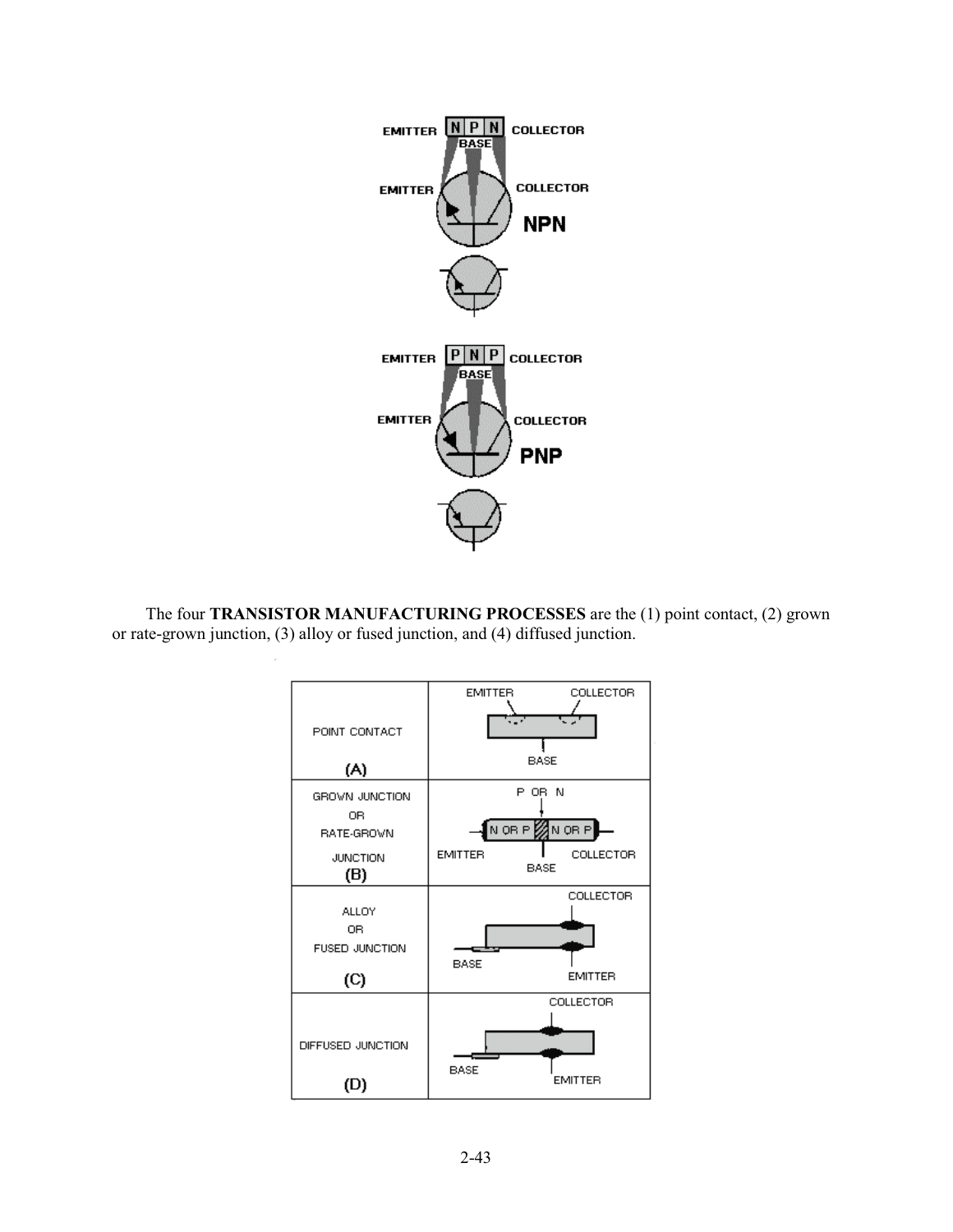The **PROPER BIASING OF A TRANSISTOR** enables the transistor to be used as an amplifier. To function in this capacity, the emitter-to-base junction of the transistor is forward biased, while the base-tocollector junction is reverse biased.



**NPN TRANSISTOR OPERATION** is basically the action of a relatively small emitter-base bias voltage controlling a relatively large emitter-to-collector current.



**PNP TRANSISTOR OPERATION** is essentially the same as the NPN operation except the majority current carriers are holes and the bias batteries are reversed.



**AMPLIFICATION** is the process of increasing the strength of a signal.

An **AMPLIFIER** is the device that provides amplification without appreciably altering the original signal.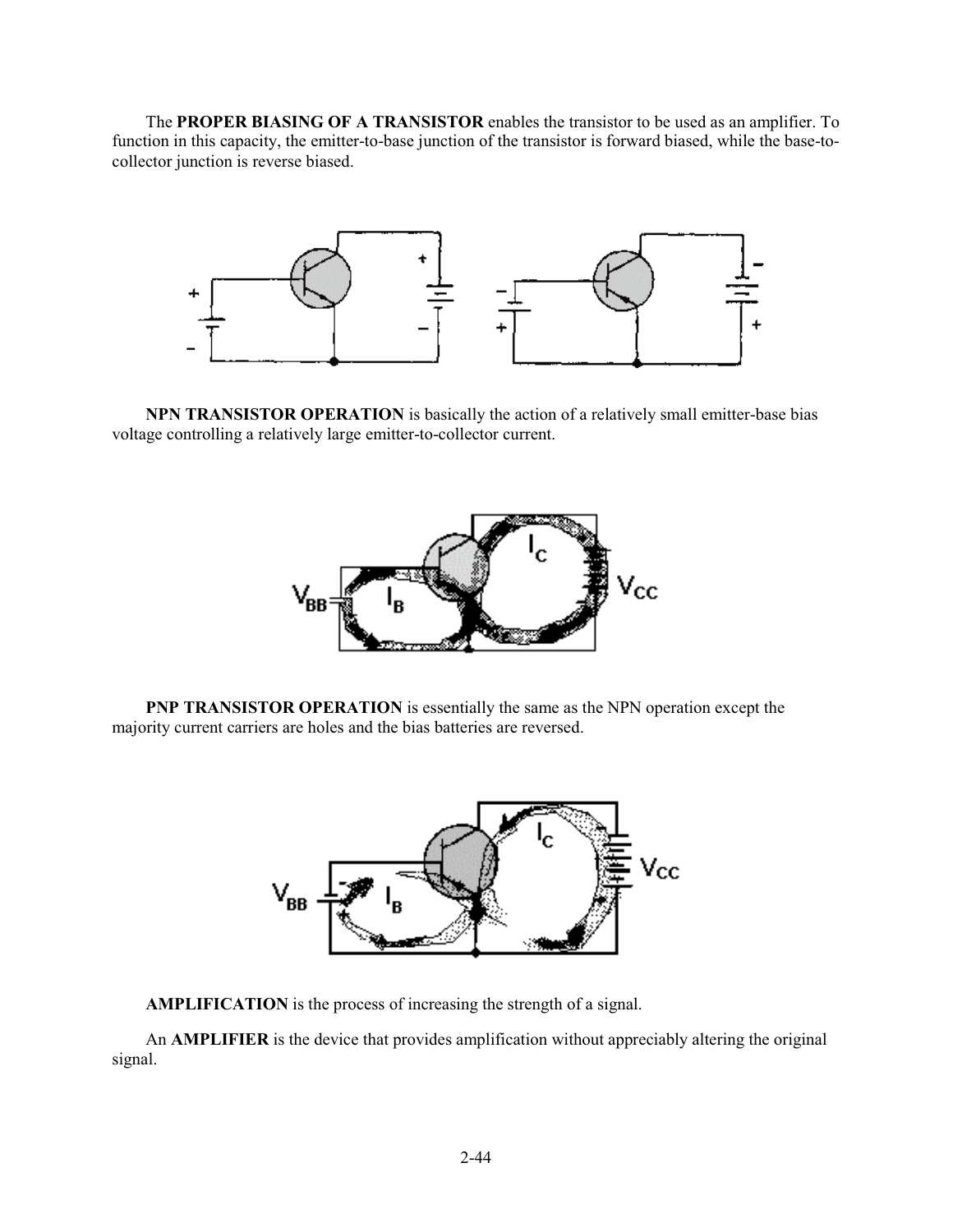The **BASIC TRANSISTOR AMPLIFIER** amplifies by producing a large change in collector current for a small change in base current. This action results in voltage amplification because the load resistor placed in series with the collector reacts to these large changes in collector current which, in turn, results in large variations in the output voltage.



The three types of BIAS used to properly bias a transistor are base-current bias (fixed bias), self-bias, and combination bias.

Combination bias is the one most widely used because it improves circuit stability and at the same time overcomes some of the disadvantages of base-current bias and self-bias.



**THE CLASS OF AMPLIFIER OPERATION** is determined by the portion of the input signal for which there is an output.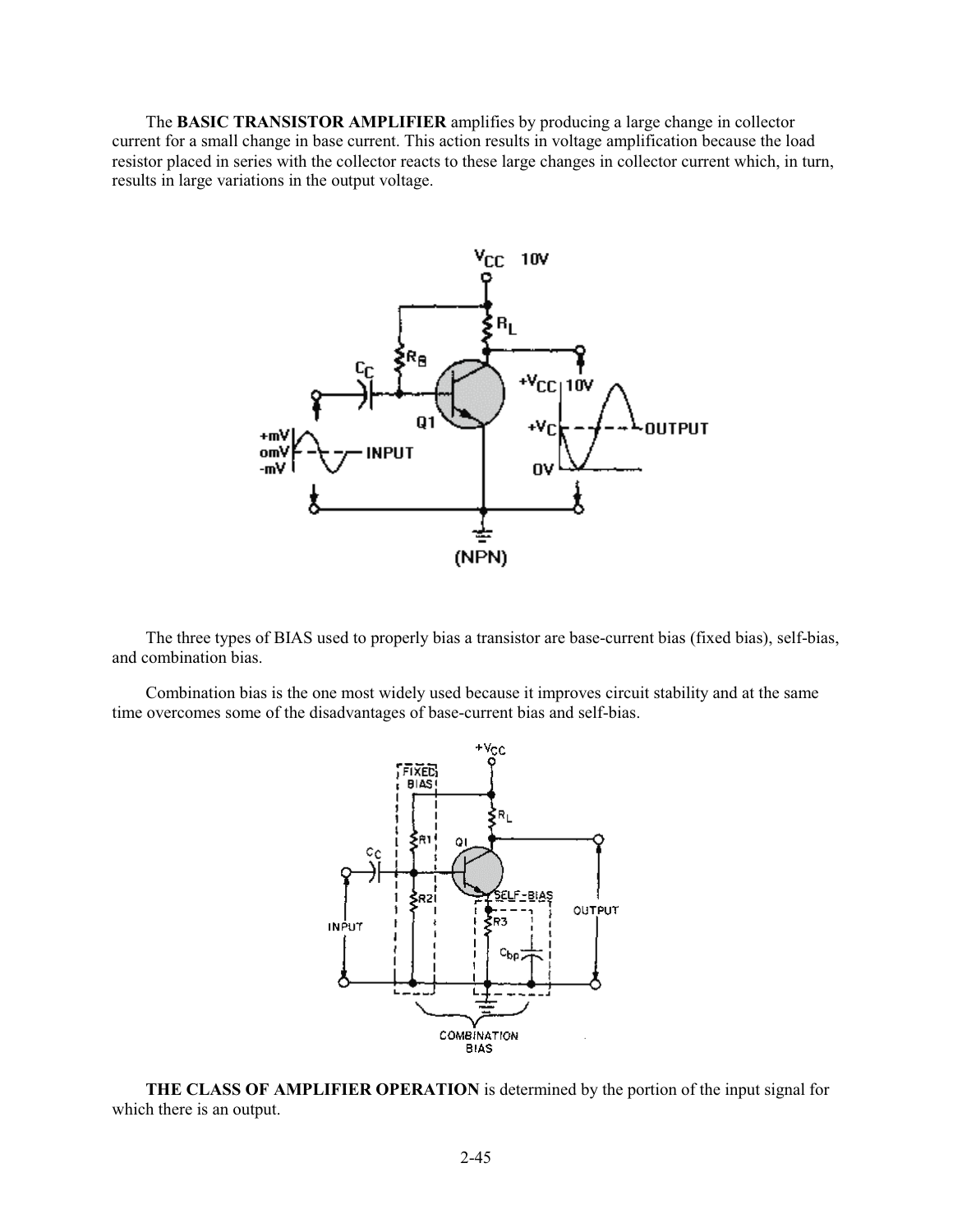There are four classes of amplifier operations: class A, class AB, class B, and class C.



**CUTOFF** occurs when the base-to-emitter bias prevents current from flowing in the emitter circuit. For example, in the PNP transistor, if the base becomes positive with respect to the emitter, holes are repelled at the emitter-base junction. This prevents current from flowing in the collector circuit.

**SATURATION** occurs in a PNP transistor when the base becomes so negative, with respect to the emitter, that changes in the signal are not reflected in collector-current flow.

**CLASS A AMPLIFIERS** are biased so that variations in input signal polarities occur within the limits of cutoff and saturation. Biasing an amplifier in this manner allows collector current to flow during the complete cycle (360 degrees) of the input signal, thus providing an output which is a replica of the input but 180 degrees out of phase.

Class A operated amplifiers are used as audio- and radio-frequency amplifiers in radio, radar, and sound systems.



**CLASS AB AMPLIFIERS** are biased so that collector current is zero (cutoff) for a portion of one alternation of the input signal. Therefore, collector current will flow for more than 180 degrees but less than 360 degrees of the input signal. The class AB amplifier is commonly used as a push-pull amplifier to overcome a side effect of class B operations.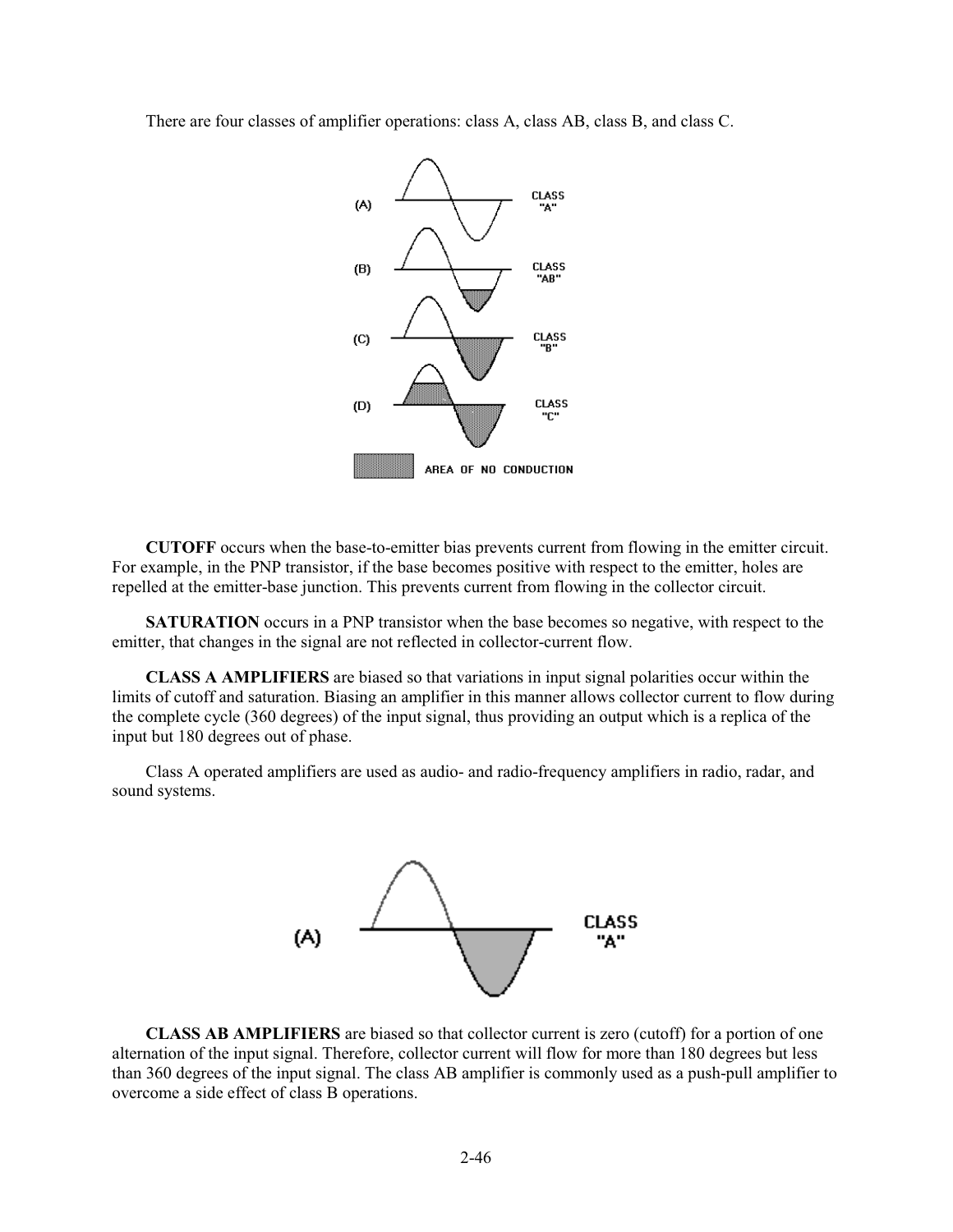

**CLASS B AMPLIFIERS** are biased so that collector current is cut off during one-half of the input signal. Thus, for a class B operation, collector current will flow for approximately 180 degrees (half) of the input signal.

The class B operated amplifier is used as an audio amplifier and sometimes as the driver- and poweramplifier stage of transmitters.



**CLASS C AMPLIFIERS** are biased so that collector current flows for less than one-half cycle of the input signal.

The class C operated amplifier is used as a radio-frequency amplifier in transmitters.



**FIDELITY** and **EFFICIENCY** are two terms used in conjunction with amplifiers. Fidelity is the faithful reproduction of a signal, while efficiency is the ratio of output signal power compared to the total input power.

The class A amplifier has the highest degree of fidelity, but the class C amplifier has the highest efficiency.

A **TRANSISTOR CONFIGURATION** is the particular way a transistor is connected in a circuit. A transistor may be connected in any one of three different configurations: common emitter (CE), common base (CB), and common collector (CC).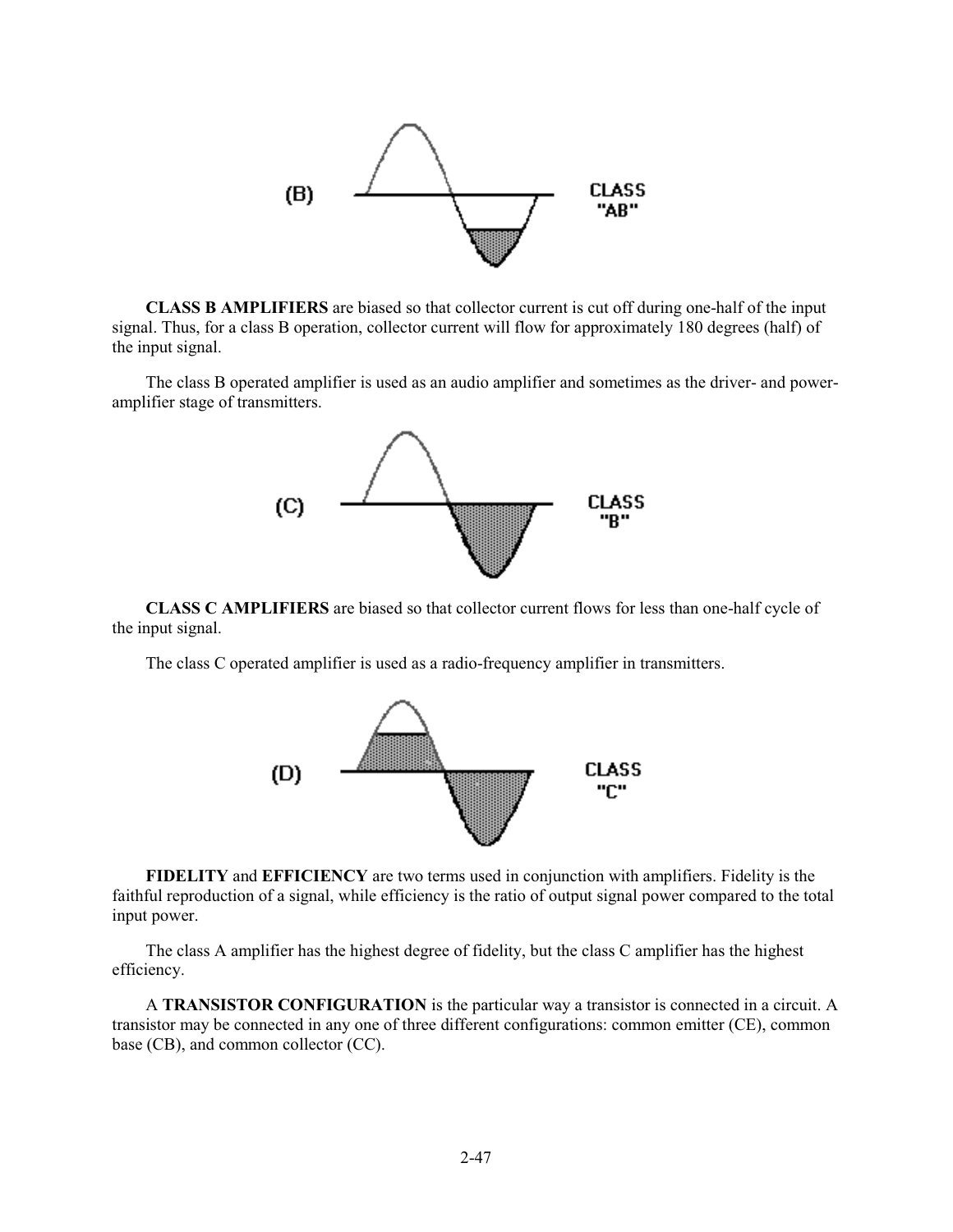

The **COMMON-EMITTER CONFIGURATION (CE)** is the most frequently used configuration in practical amplifier circuits, since it provides good voltage, current, and power gain. The input to the CE is applied to the base-emitter circuit and the output is taken from the collector-emitter circuit, making the emitter the element "common" to both input and output. The CE is set apart from the other configurations, because it is the only configuration that provides a phase reversal between input and output signals.



The **COMMON-BASE CONFIGURATION (CB)** is mainly used for impedance matching, since it has a low input resistance and a high output resistance. It also has a current gain of less than 1.

In the CB, the input is applied to the emitter, the output is taken from the collector, and the base is the element common to both input and output.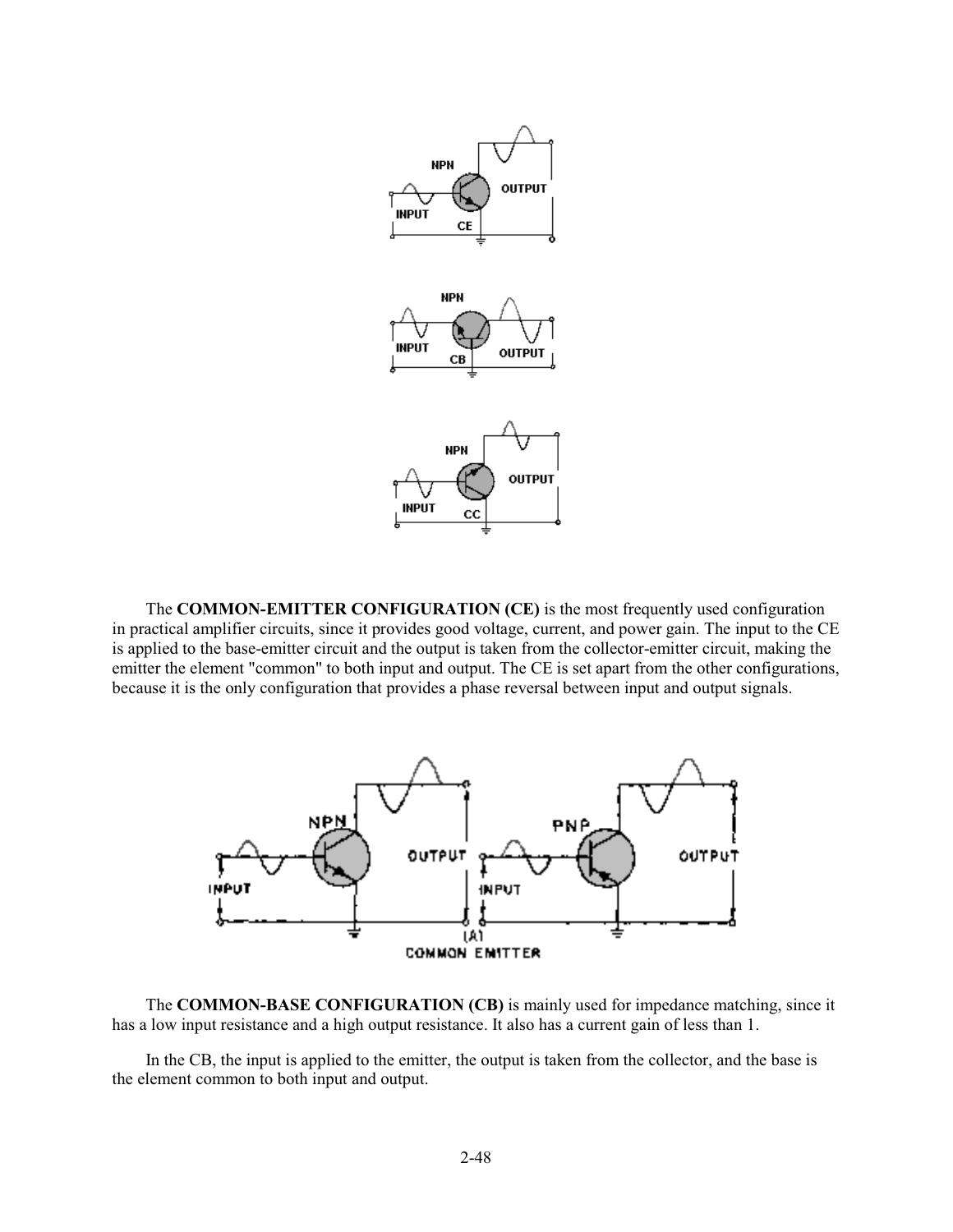

COMMON BASE

The **COMMON-COLLECTOR CONFIGURATION (CC)** is used as a current driver for impedance matching and is particularly useful in switching circuits. The CC is also referred to as an emitter-follower and is equivalent to the electron-tube cathode follower. Both have high input impedance and low output impedance.

In the CC, the input is applied to the base, the output is taken from the emitter, and the collector is the element common to both input and output.



**GAIN** is a term used to describe the amplification capabilities of an amplifier. It is basically a ratio of output to input. The current gain for the three transistor configurations (CB, CE, and CC) are ALPHA (α), BETA (β), and GAMMA (γ), respectively.

$$
\alpha = \frac{\Delta I_C}{\Delta I_E}
$$

$$
\beta = \frac{\Delta I_C}{\Delta I_B}
$$

$$
\gamma = \frac{\Delta I_E}{\Delta I_B}
$$

The **TRANSISTOR CONFIGURATION COMPARISON CHART** gives a rundown of the different properties of the three configurations.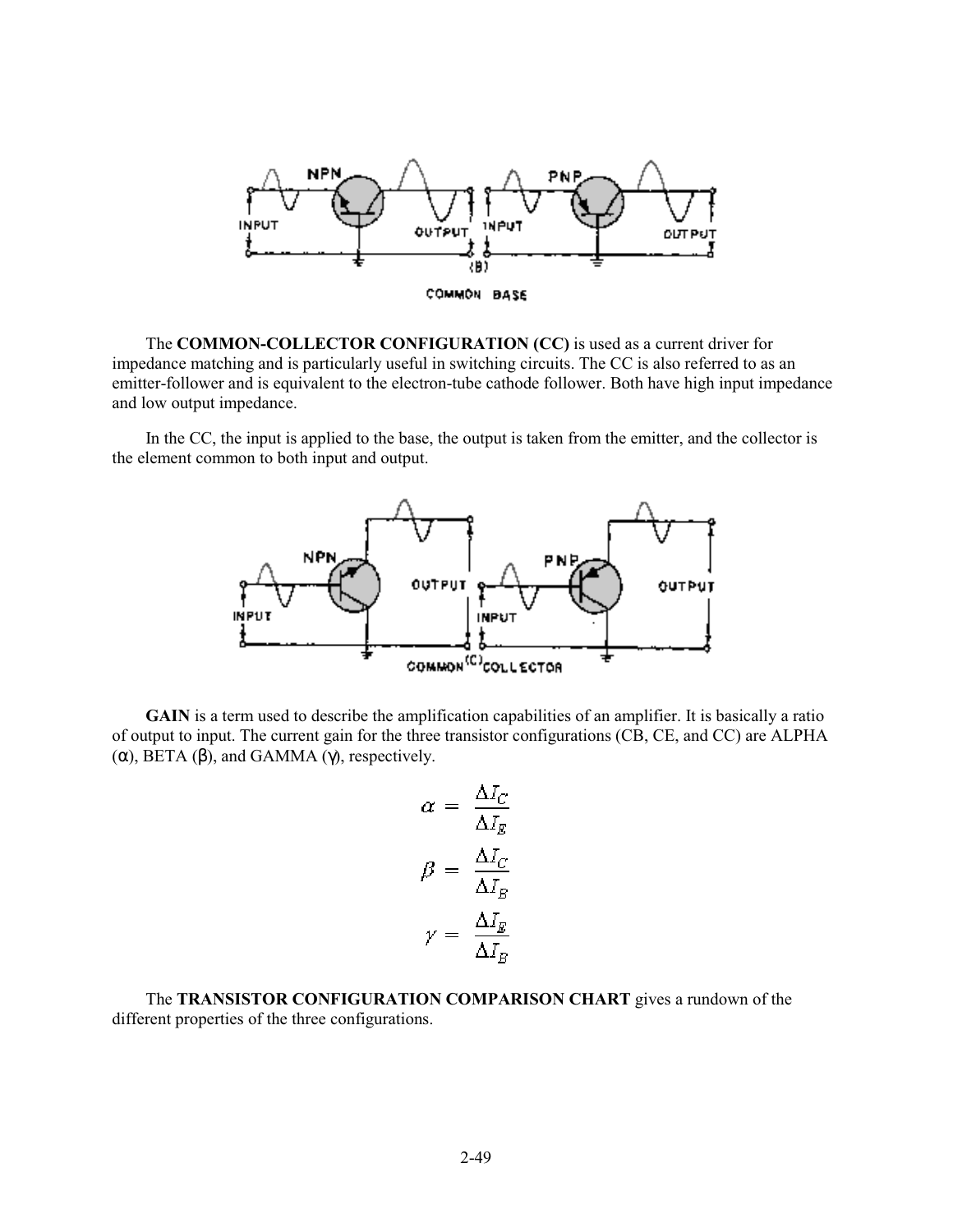| <b>AMPLIFIER TYPE</b>     | <b>COMMON</b> | <b>COMMON</b>   | <b>COMMON</b>    |
|---------------------------|---------------|-----------------|------------------|
|                           | <b>BASE</b>   | <b>EMITTER</b>  | <b>COLLECTOR</b> |
| <b>INPUT/OUTPUT PHASE</b> | $0^{\circ}$   | $180^\circ$     | $0^{\circ}$      |
| <b>RELATIONSHIP</b>       |               |                 |                  |
| <b>VOLTAGE GAIN</b>       | <b>HIGH</b>   | <b>MEDIUM</b>   | LOW              |
| <b>CURRENT GAIN</b>       | $LOW(\alpha)$ | $MEDIUM(\beta)$ | $HIGH(\gamma)$   |
| <b>POWER GAIN</b>         | LOW           | <b>HIGH</b>     | <b>MEDIUM</b>    |
| <b>INPUT RESISTANCE</b>   | LOW           | <b>MEDIUM</b>   | <b>HIGH</b>      |
| <b>OUTPUT RESISTANCE</b>  | <b>HIGH</b>   | <b>MEDIUM</b>   | LOW              |

**TRANSISTOR CHARACTERISTICS** are usually presented on specification sheets. These sheets usually cover the following items:

- 1. The kind of transistor.
- 2. The absolute maximum ratings of the transistor.
- 3. The typical operating values of the transistor.
- 4. Additional engineering/design information.

**TRANSISTORS ARE IDENTIFIED** by a Joint Army-Navy (JAN) designation printed directly on the case of the transistor. If in doubt about a transistor's markings, always replace a transistor with one having identical markings, or consult an equipment or transistor manual to ensure that an identical replacement or substitute is used.

|                     |                  | 30                    |                     |
|---------------------|------------------|-----------------------|---------------------|
| NUMBER OF JUNCTIONS | <b>SEMI-</b>     | <b>IDENTIFICATION</b> | <b>FIRST</b>        |
| (TRANSISTOR)        | <b>CONDUCTOR</b> | <b>NUMBER</b>         | <b>MODIFICATION</b> |

**TESTING A TRANSISTOR** to determine if it is good or bad can be done with an ohmmeter or transistor tester or by the substitution method.

**PRECAUTIONS** should be taken when working with transistors since they are susceptible to damage by electrical overloads, heat, humidity, and radiation.

**TRANSISTOR LEAD IDENTIFICATION** plays an important part in transistor maintenance because before a transistor can be tested or replaced, its leads must be identified. Since there is NO standard method of identifying transistor leads, check some typical lead identification schemes or a transistor manual before attempting to replace a transistor.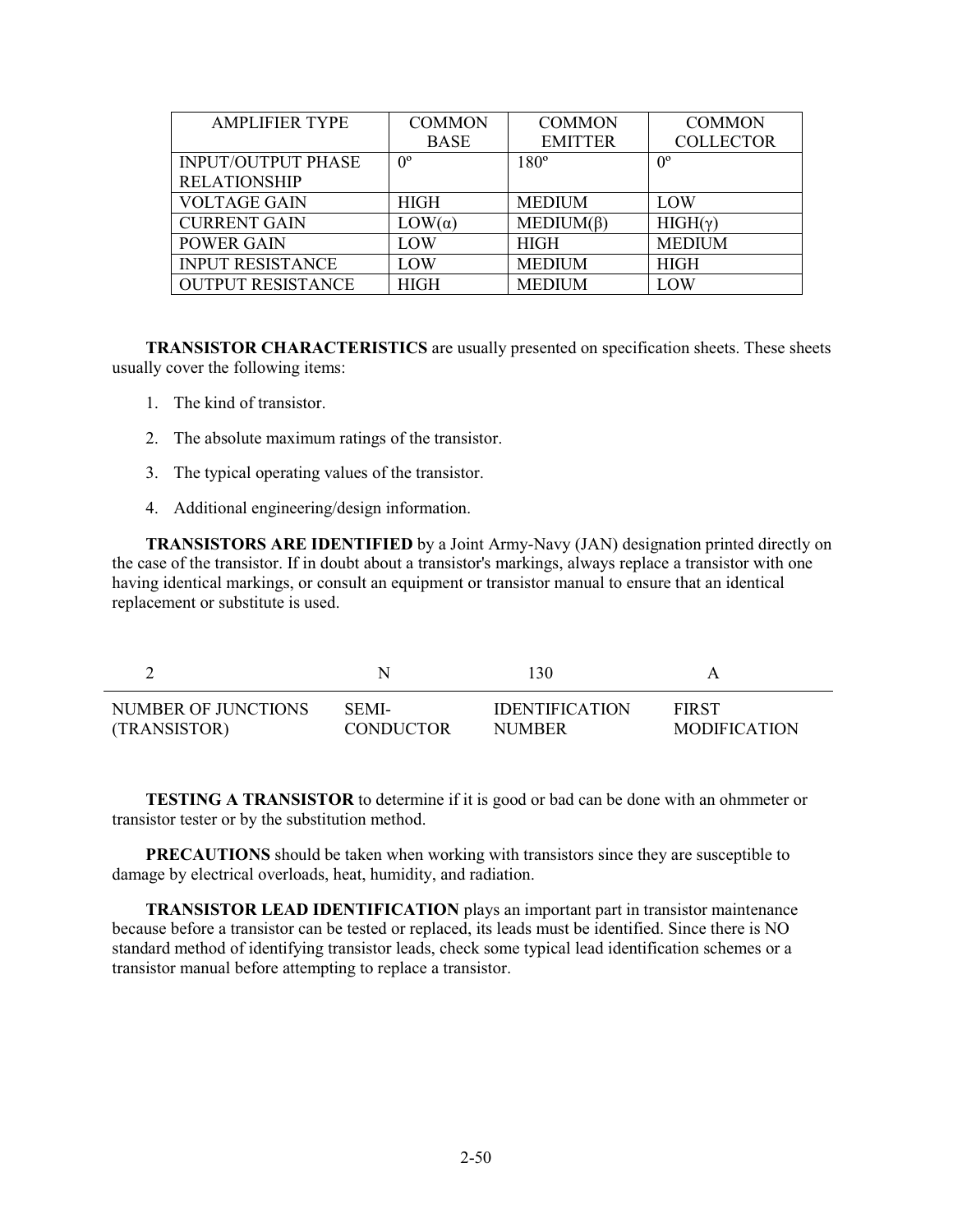

A **TRANSISTOR GAIN TEST** can be made using an ohmmeter and a simple test circuit. The principle behind this test lies in the fact that little or no current will flow in a transistor between emitter and collector until the emitter-base junction is forward biased.

A 10-to-1 resistance ratio in the test between meter readings indicates normal gain.



**TRANSISTOR JUNCTION RESISTANCE TEST** can also be made using an ohmmeter by measuring the base-emitter, base-collector, and collector-emitter forward and reverse resistances.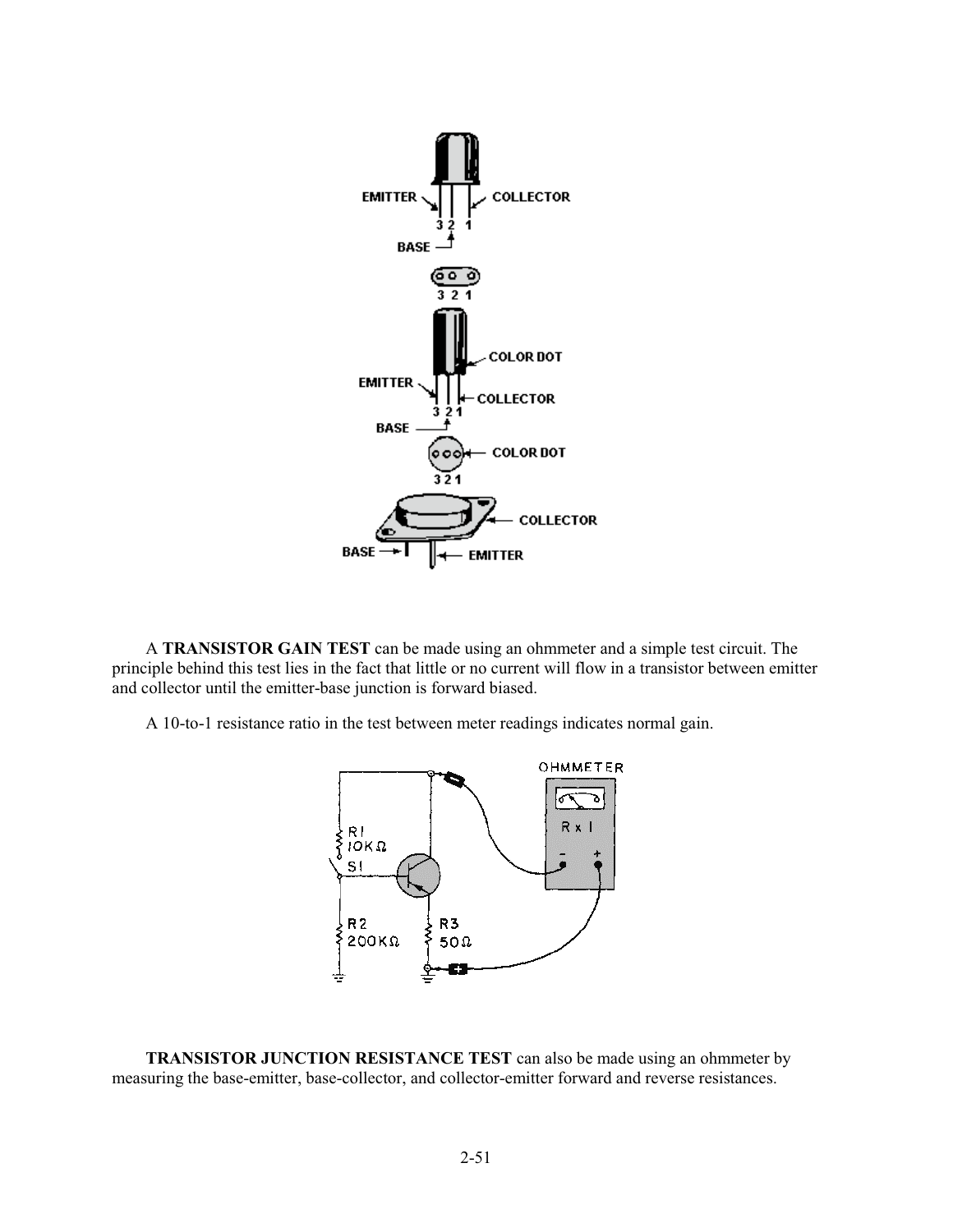

NOTE: Reversing the meter leads will give a low reading.

**MICROELECTRONICS** is a broad term used to describe the use of integrated circuits to miniaturize electronic equipment.

**A PRINTED CIRCUIT BOARD (PCB)** is a flat, insulating surface upon which printed wiring and miniaturized components are connected in a predetermined design and attached to a common base.

**MODULAR CIRCUITRY** is an assembly technique in which printed circuit boards are stacked and connected together to form a module. This technique increases the packaging density of circuit components and results in a considerable reduction in the size of electronic equipment.

An **INTEGRATED CIRCUI**T is a device that integrates (combines) both active components (transistors, diodes, etc.) and passive components (resistors, capacitors, etc.) of a complete electronic circuit in a single chip.



The two basic types of ICs are the **HYBRID** and the **MONOLITHIC**.

In the **MONOLITHIC IC**, all elements (resistors, transistors, etc.) associated with the circuit are fabricated inseparably with a continuous piece of material (called the substrate).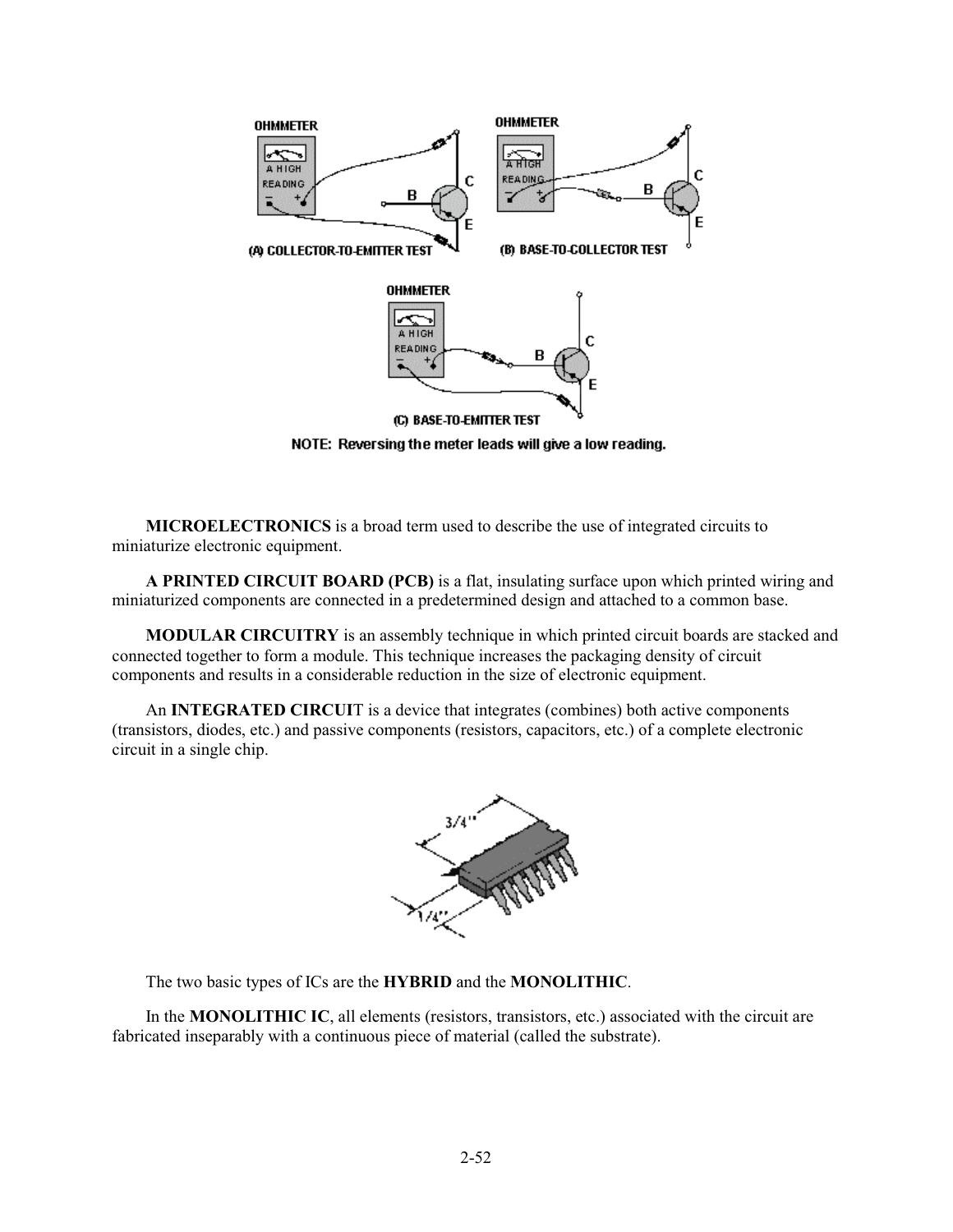In the **HYBRID IC**, the passive components (resistors, capacitors) are deposited onto a substrate (foundation) made of glass, ceramic, or other insulating material. Then the active components (diodes, transistors) are attached to the substrate and connected to the passive components using fine wire.

# **ANSWERS TO QUESTIONS Q1. THROUGH Q42.**

- *A1. Transistor*
- *A2. Amplification.*
- *A3. Outward.*
- *A4. Point-contact.*
- *A5. Quality control.*
- *A6. Positive, more positive.*
- *A7. Because the N material on one side of the forward-biased junction is more heavily doped than the P-material.*
- *A8. The P or base section.*
- *A9. 98 percent.*
- *A10. Holes.*
- *A11. The polarity of voltage applied to the PNP transistor is opposite of that applied to the NPN transistor*
- *A12. I B.*
- *A13. The base current loop and the collector current loop.*
- *A14. Amplifier.*
- *A15. Compensation for slight variations in transistor characteristics and changes in transistor conduction because of temperature variations.*
- *A16. The signals are opposite in polarity or 180 degrees out of phase with each other.*
- *A17. The polarity of the source voltage.*
- *A18. Base current bias or fixed bias.*
- *A19. Self-bias.*
- *A20. When it is necessary to prevent amplitude distortion.*
- *A21. The voltage-divider type.*
- *A22. Class A.*
- *A23. Cutoff.*